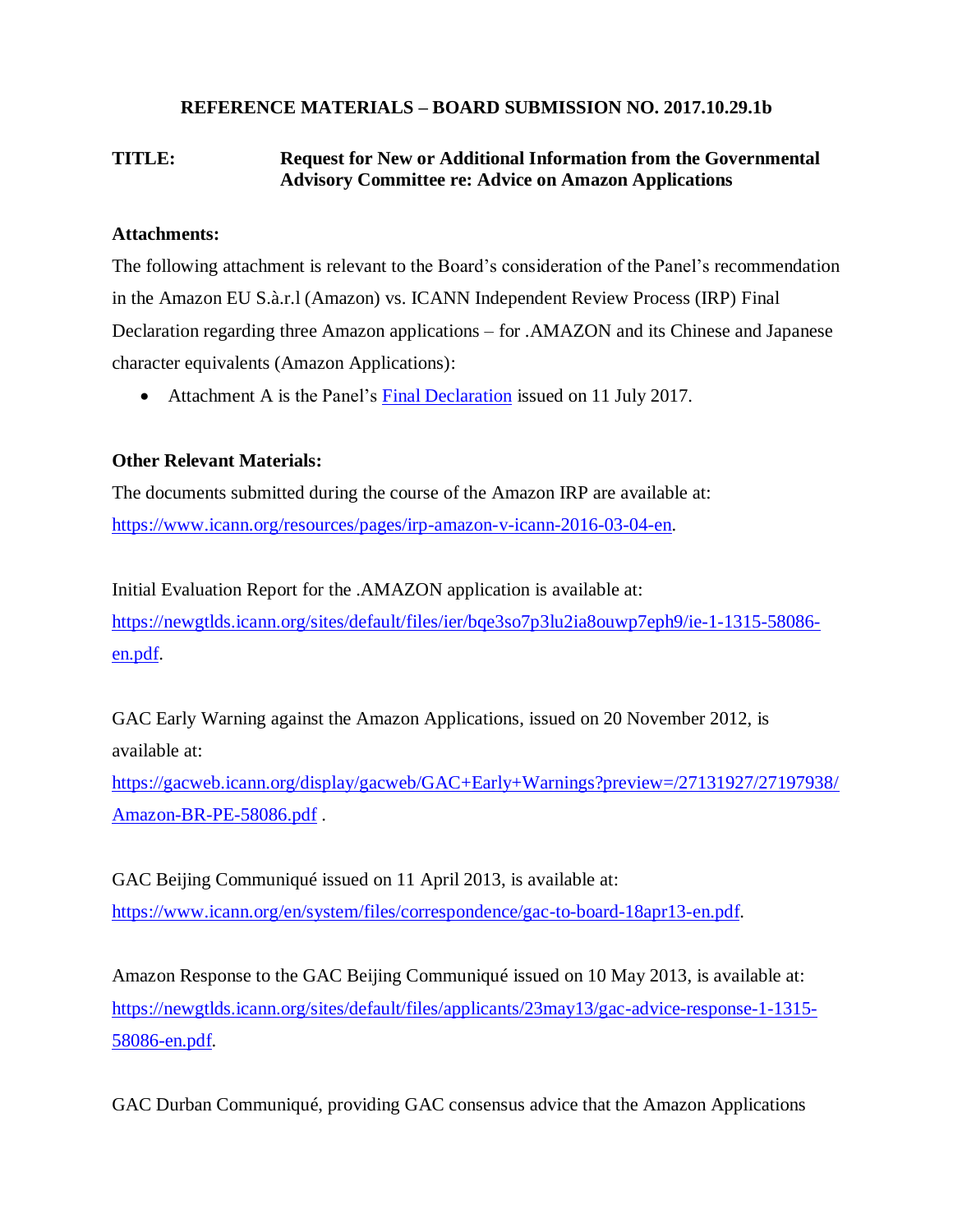should not proceed, issued on 18 July 2013, is available at:

[http://archive.icann.org/en/meetings/durban2013/bitcache/GAC%20Communiqu%C3%A9%20-](http://archive.icann.org/en/meetings/durban2013/bitcache/GAC%20Communiqu%C3%A9%20-%20Durban,%20South%20Africa.pdf) [%20Durban,%20South%20Africa.pdf.](http://archive.icann.org/en/meetings/durban2013/bitcache/GAC%20Communiqu%C3%A9%20-%20Durban,%20South%20Africa.pdf)

Amazon Response to the GAC Durban Communiqué issued on 23 August 2013, is available at: [https://newgtlds.icann.org/sites/default/files/applicants/03sep13/gac-advice-response-1-1315-](https://newgtlds.icann.org/sites/default/files/applicants/03sep13/gac-advice-response-1-1315-58086-en.pdf) [58086-en.pdf.](https://newgtlds.icann.org/sites/default/files/applicants/03sep13/gac-advice-response-1-1315-58086-en.pdf)

ICC expert determination on 27 January 2014 that the Independent Objector's Community Objections against the Amazon Applications did not prevail, is available at: [https://newgtlds.icann.org/sites/default/files/drsp/03feb14/determination-1-1-1315-58086-en.pdf.](https://newgtlds.icann.org/sites/default/files/drsp/03feb14/determination-1-1-1315-58086-en.pdf)

Expert analysis commissioned by ICANN, issued on 7 April 2014, is available at: [https://www.icann.org/en/system/files/correspondence/crocker-to-dryden-07apr14-en.pdf.](https://www.icann.org/en/system/files/correspondence/crocker-to-dryden-07apr14-en.pdf)

NGPC Resolution 2014.05.14.NG03, accepting the GAC consensus advice and directing ICANN not to proceed with the Amazon Applications, is available at: [https://www.icann.org/resources/board-material/resolutions-new-gtld-2014-05-14-en#2.b.](https://www.icann.org/resources/board-material/resolutions-new-gtld-2014-05-14-en#2.b)

Amazon's Reconsideration Request 14-27, the Board Governance Committee's recommendation, and the NGPC's determination are available at: [https://www.icann.org/resources/pages/14-27-2014-06-03-en.](https://www.icann.org/resources/pages/14-27-2014-06-03-en)

Letter from the Brazilian Internet Steering Committee to ICANN Board regarding Amazon IRP Final Declaration, received on 10 August 2017, is available at: [https://www.icann.org/en/system/files/correspondence/glaser-to-crocker-09aug17-en.pdf.](https://www.icann.org/en/system/files/correspondence/glaser-to-crocker-09aug17-en.pdf)

Letter from Amazon to ICANN Board regarding Amazon IRP Final Declaration, received on 7 September 2017, is available at: [https://www.icann.org/en/system/files/correspondence/hayden](https://www.icann.org/en/system/files/correspondence/hayden-huseman-to-crocker-07sep17-en.pdf)[huseman-to-crocker-07sep17-en.pdf.](https://www.icann.org/en/system/files/correspondence/hayden-huseman-to-crocker-07sep17-en.pdf)

Letter from Benedicto Fonseca Filho of the Ministry of Foreign Affairs (Brazil) to ICANN Board regarding the Amazon Applications, received on 22 September 2017, is available at: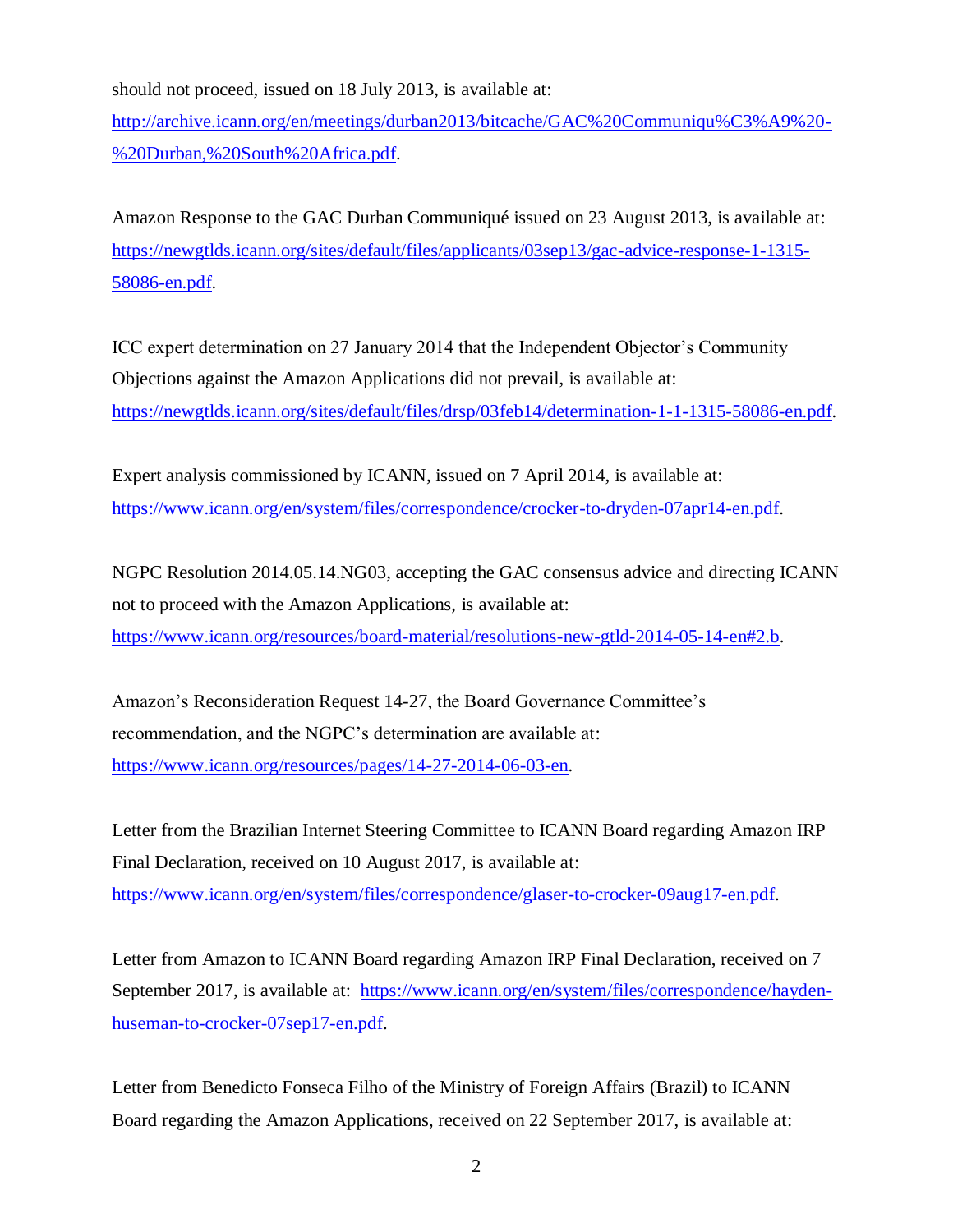[https://www.icann.org/en/system/files/correspondence/fonseca-filho-to-crocker-20sep17-en.pdf.](https://www.icann.org/en/system/files/correspondence/fonseca-filho-to-crocker-20sep17-en.pdf)

Submitted by: Amy Stathos, Deputy General Counsel Date Noted: 13 October 2017 Email: amy.stathos@icann.org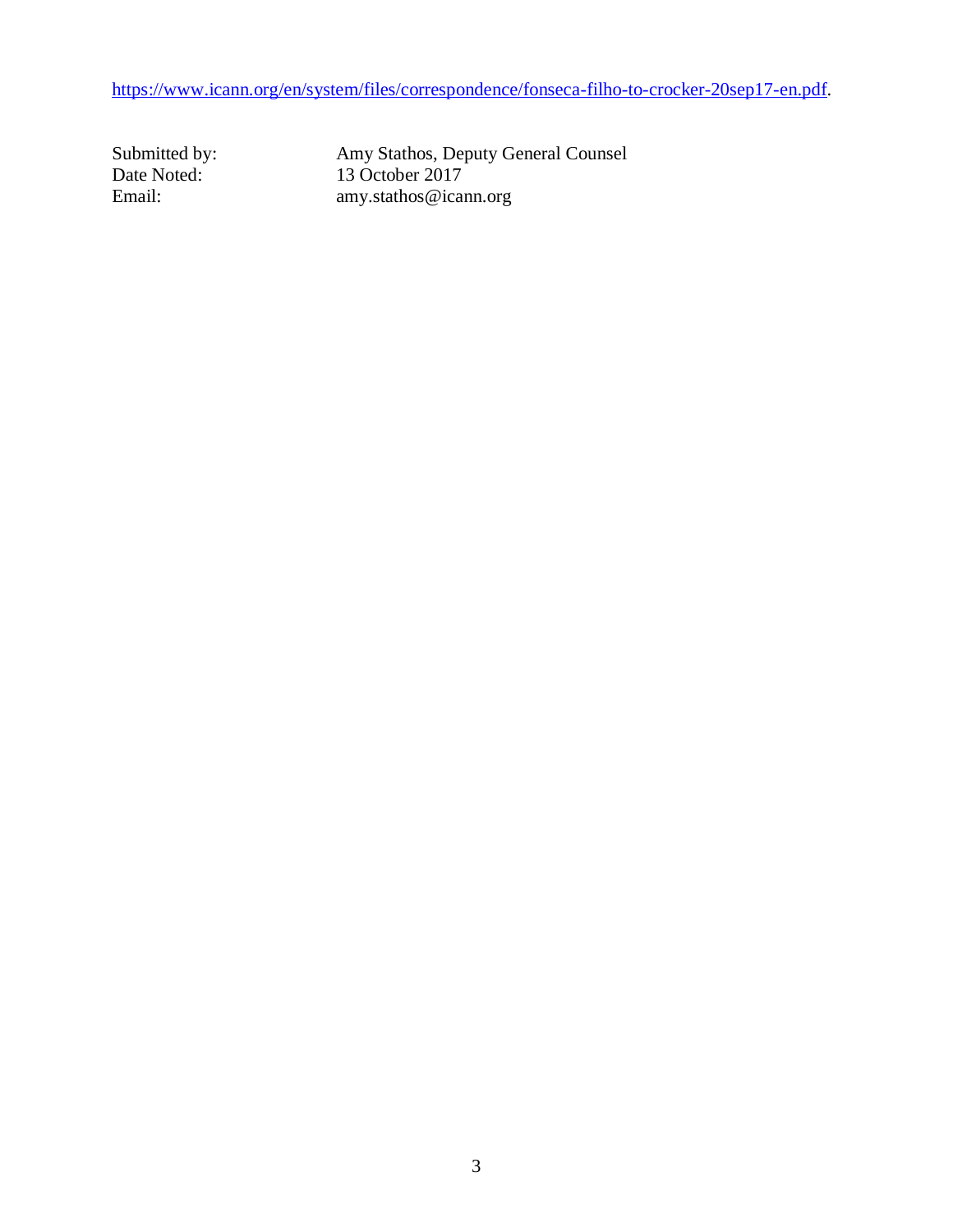#### **INTERNATIONAL CENTRE FOR DISPUTE RESOLUTION**

#### **INDEPENDENT REVIEW PANEL**

ICDR No. 01-16-0000-7056

In the Matter of an Independent Review Process

Between:

## **AMAZON EU S.A.R.L., Claimant,**

**-and-**

## **INTERNET CORPORATION FOR ASSIGNED NAMES AND NUMBERS, Respondent.**

## **FINAL DECLARATION**

IRP Panel:

Hon. Robert C. Bonner, Chair

Robert C. O'Brien, Esq.

Hon. A. Howard Matz (Concurring and partially dissenting)

\_\_\_\_\_\_\_\_\_\_\_\_\_\_\_\_\_\_\_\_\_\_\_\_\_\_\_\_\_\_\_\_\_\_\_\_\_\_\_\_\_\_\_\_\_\_

1. Claimant Amazon EU S. a. r. l. ("Amazon") seeks independent review of the decision of the Board of the Internet Corporation for Assigned Names and Numbers ("ICANN"), acting through ICANN's New gTLD Program Committee ("NGPC"), denying its applications for top-level domain names of .amazon and its IDN equivalents in Chinese and Japanese characters. Amazon contends that in making the decision to deny its applications, the NGPC acted in a manner that was inconsistent with and violated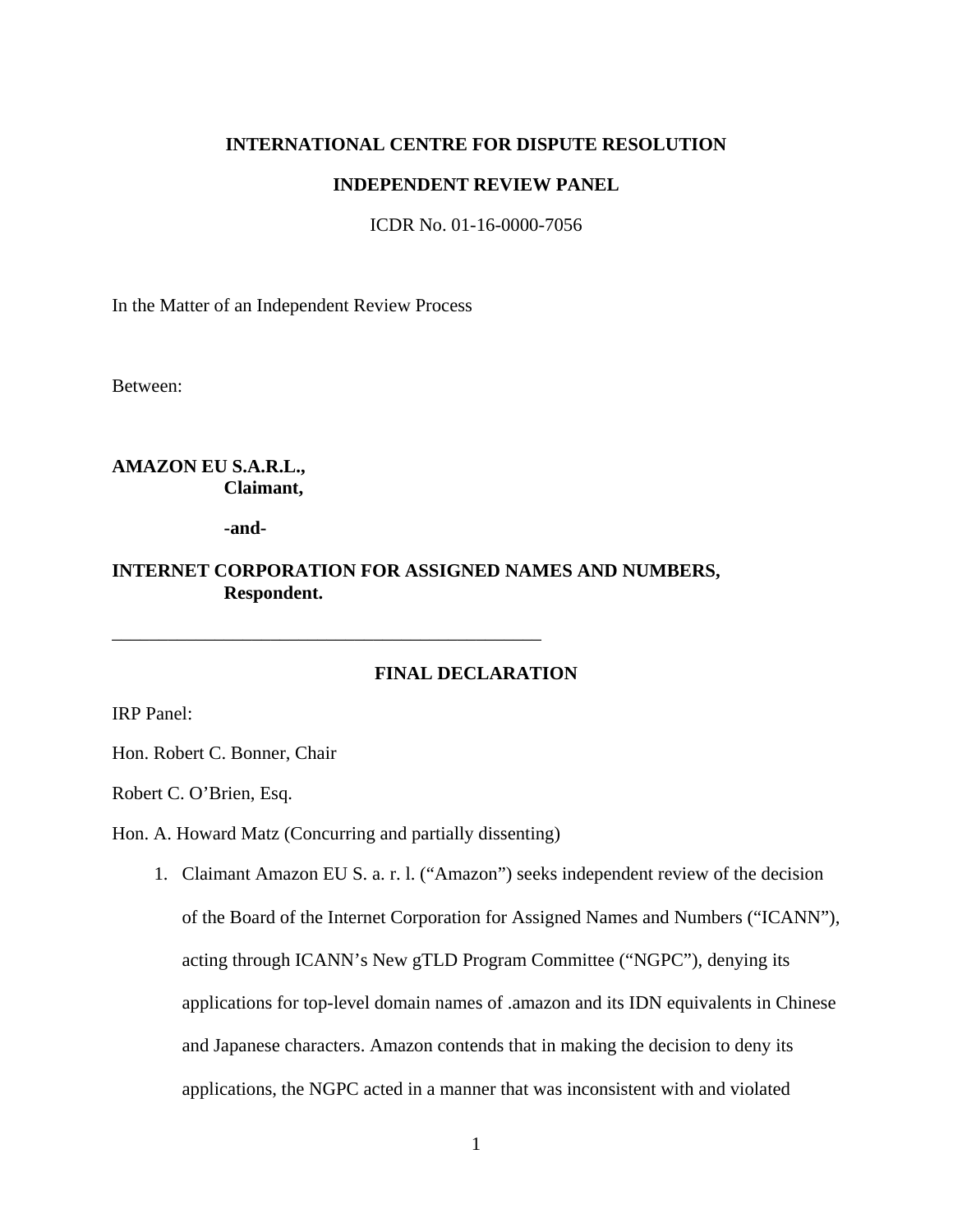provisions of ICANN's Articles of Incorporation, Bylaws and/or Applicant Guidebook for gTLD domain names (collectively, ICANN's "governance documents"). ICANN contends, to the contrary, that at all times the NGPC acted consistently with ICANN's governance documents.

- 2. After conducting a two-day in-person hearing on May 1–2, 2017 and having reviewed and considered the briefs, arguments of counsel and exhibits offered by the parties as well as the live testimony and the written statement of Akram Atallah, the written statement of Scott Hayden, the expert reports of Dr. Heather Forrest, Dr. Jerome Passa, and Dr. Luca Radicati di Bronzoli, the Panel declares that:
	- a. The Board, acting through the NGPC, acted in a manner inconsistent with its Articles, Bylaws and Applicant Guidebook because, as more fully explained below, by giving complete deference to the consensus advice of the Government Advisory Committee ("GAC") regarding whether there was a well-founded public policy reason for its advice, the NGPC failed in its duty to independently evaluate and determine whether valid and meritsbased public policy interests existed supporting the GAC's consensus advice. In sum, we conclude that the NGPC failed to exercise the requisite degree of independent judgment in making its decision as required by Article IV, Section 3.4(iii) of its Bylaws. (*See also* ICANN, Supplementary Procedures, Rule 8(iii) [hereafter "Supplementary Procedures"].)
	- b. The effect of the foregoing was to impermissibly convert the strong presumption to be accorded GAC consensus advice under the Applicant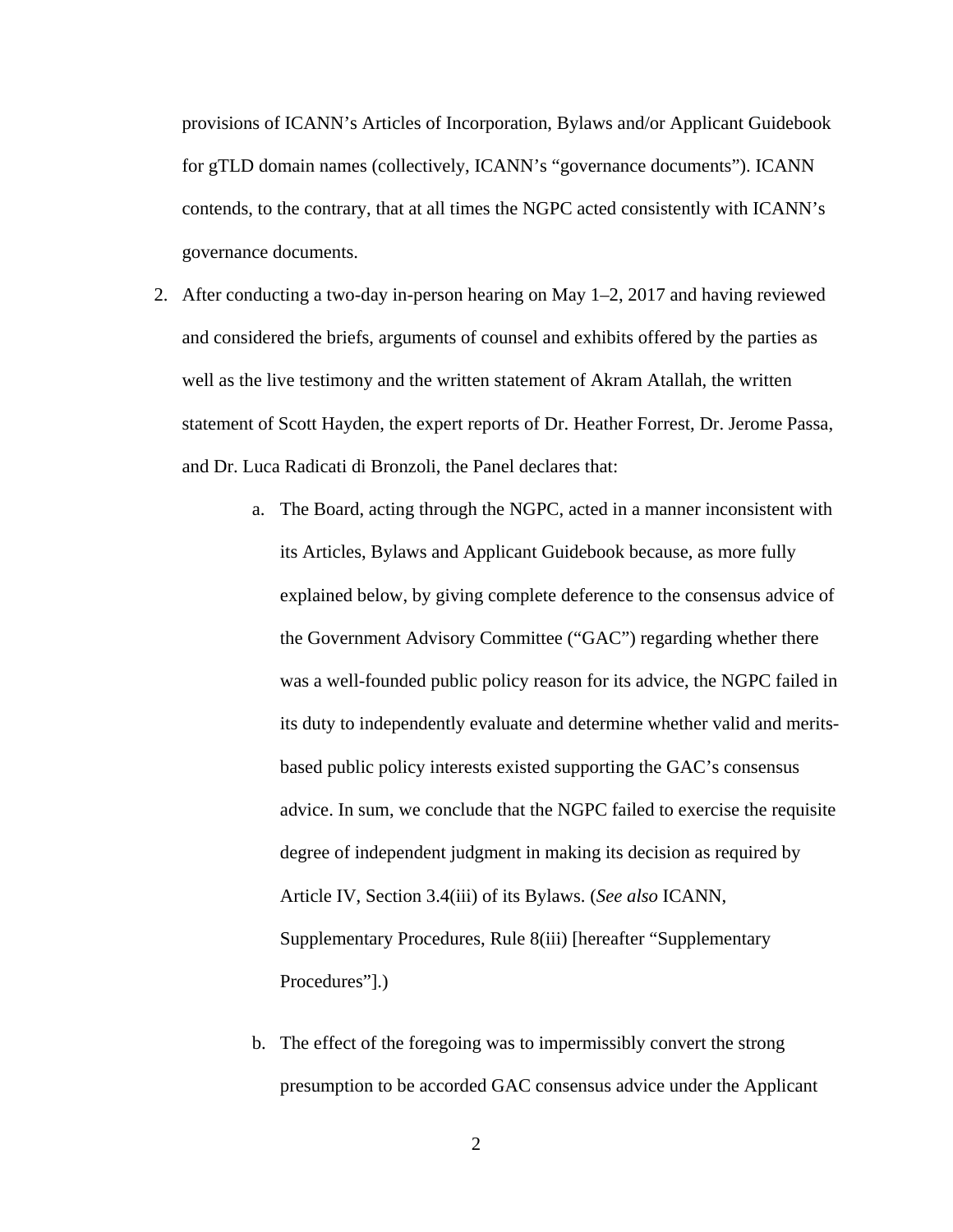Guidebook into a conclusive presumption that there was a well-founded public policy interest animating the GAC advice.

- c. While the GAC was not required to give a reason or rationale for its consensus advice, the Board, through the NPGC, was. In this regard, the Board, acting through the NGPC, failed in its duty to explain and give adequate reasons for its decision, beyond merely citing to its reliance on the GAC advice and the presumption, albeit a strong presumption, that it was based on valid and legitimate public policy concerns. An explanation of the NGPC's reasons for denying the applications was particularly important in this matter, given the absence of any rationale or reasons provided by the GAC for its advice and the fact that the record before the NGPC failed to substantially support the existence of a well-founded and merits-based public policy reason for denying Amazon's applications.
- d. Notwithstanding the strong presumption, there must be a well-founded public policy interest supporting the decision of the NPGC denying an application based on GAC advice, and such public policy interest must be discernable from the record before the NGPC. We are unable to discern a well-founded public policy reason for the NGPC's decision based upon the documents cited by the NGPC in its resolution denying the applications or in the minutes of the May 2014 meeting at which it decided that the applications should not be allowed to proceed.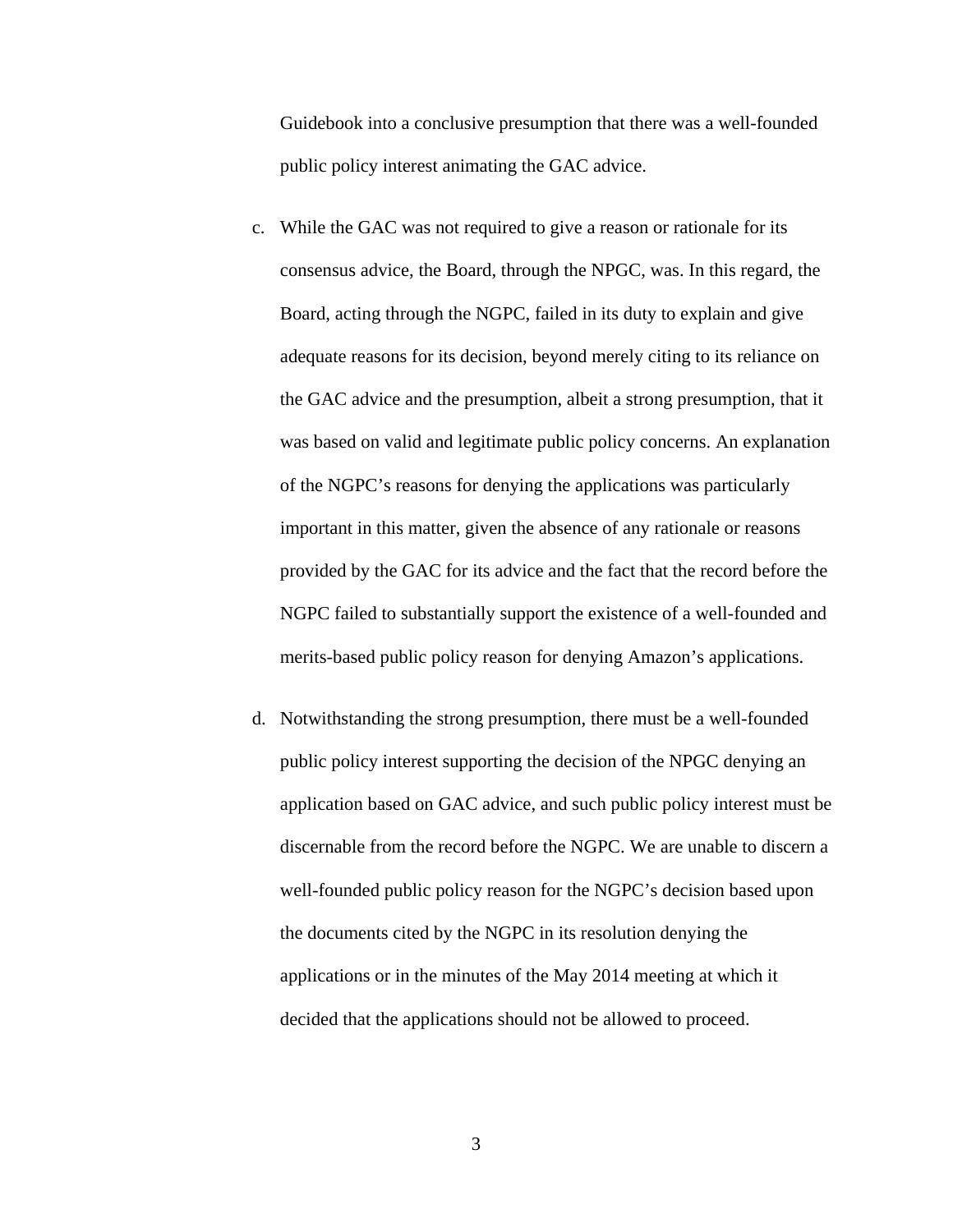- e. In addition, the failure of the GAC to give Amazon, as a materially affected party, an opportunity to submit a written statement of its position to the GAC, despite Amazon's request to the GAC Chair, violated the basic procedural fairness requirements for a constituent body of ICANN. (*See* ICANN, Bylaws, art. III, § 1 (July 30, 2014) [hereinafter Bylaws].) In its decision denying the applications, the NGPC did not consider the potential impact of the failure of the GAC to provide for minimal procedural fairness or its impact on the presumption that would otherwise flow from consensus advice.
- f. In denying Amazon's applications, the NGPC did not violate the Bylaws' prohibition against disparate treatment.
- g. Amazon's objections to changes made to the Applicant Guidebook are untimely.

#### **I. PROCEDURAL HISTORY**

The relevant procedural background of this Independent Review Process ("IRP") is:

3. The parties to the IRP are identified in the caption and are represented as follows:

Claimant: John Thorne of Kellogg, Hansen, Todd, Figel & Frederick Respondent: Jeffrey LeVee of Jones Day

4. The authority for the Independent Review Process is found at Article IV, Section 3 of the ICANN Bylaws.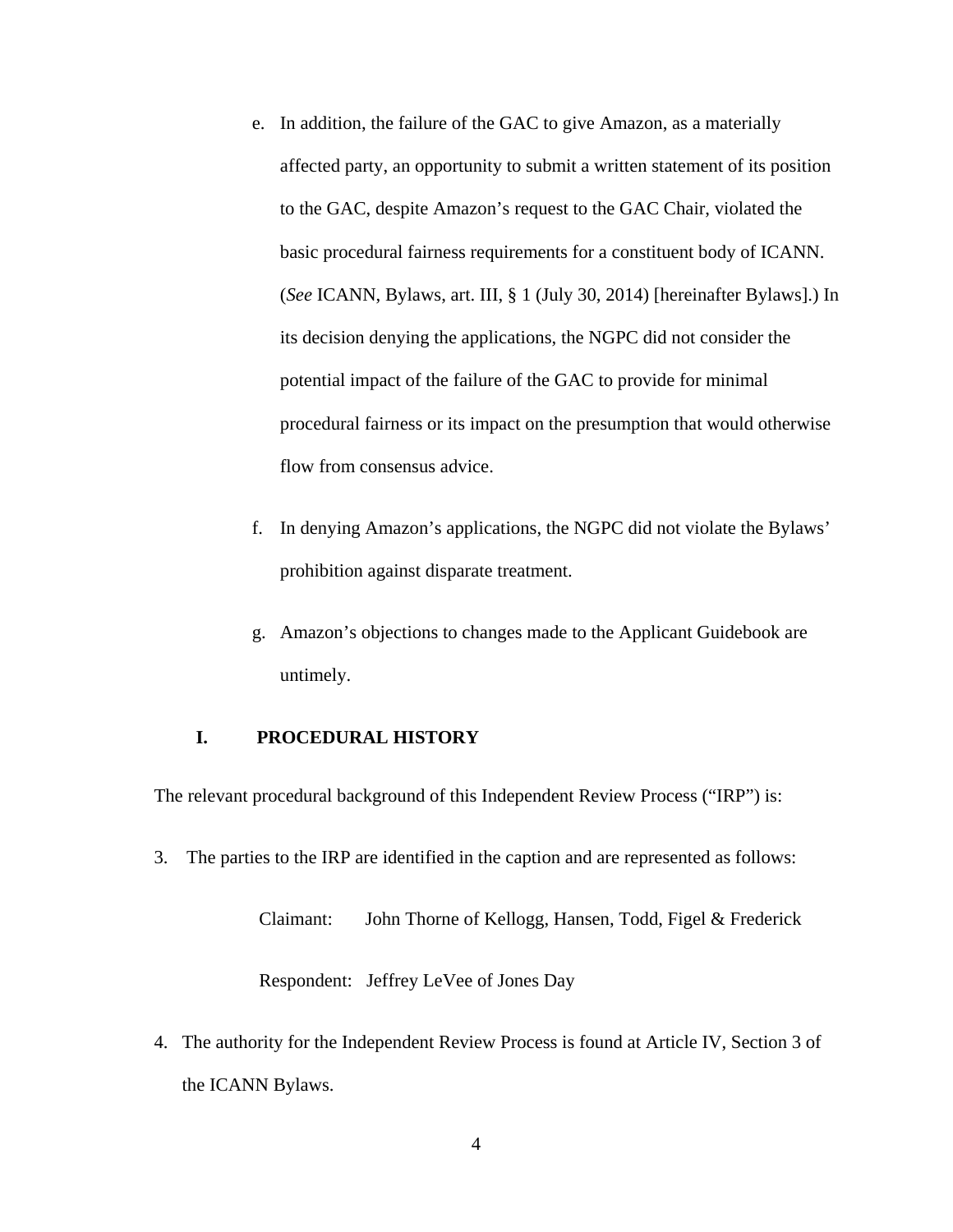- 5. The applicable Procedural Rules are ICDR's International Dispute Resolution Procedures, as amended and in effect on June 1, 2014, as augmented by ICANN's Supplementary Procedures, as amended and in effect as of 2011.
- 6. On May 14, 2014, relying primarily upon the GAC's consensus objection, the NGPC rejected Amazon's applications.
- 7. Amazon's request for reconsideration was rejected by ICANN's Board Governance Committee on August 22, 2014.
- 8. Thereafter, Amazon notified ICANN of its intention to seek independent review under Article IV, Section 3 of ICANN's Bylaws, and Amazon and ICANN participated in a Cooperative Engagement Process in an attempt to resolve the issues related to Amazon's applications. No resolution was reached.
- 9. On March 1, 2016, Amazon filed a Notice of Independent Review with the International Centre for Dispute Resolution, and thereafter, this Independent Review Panel (the "Panel") was selected pursuant to the procedures described therein.
- 10. After a preliminary telephonic conference on October 4, 2016, the Panel issued Preliminary Conference and Scheduling Order No. 1, *inter alia*, establishing timelines for document exchange and granting Amazon's request for an in-person hearing to be held in Los Angeles, California. Thereafter, on November 17, 2016, in its Order No. 2, the Panel granted Amazon's application to permit live testimony at the hearing of Akram Atallah, the Interim President and Chief Executive Officer of ICANN, and denied its requests for live testimony by Amazon's Vice President and Associate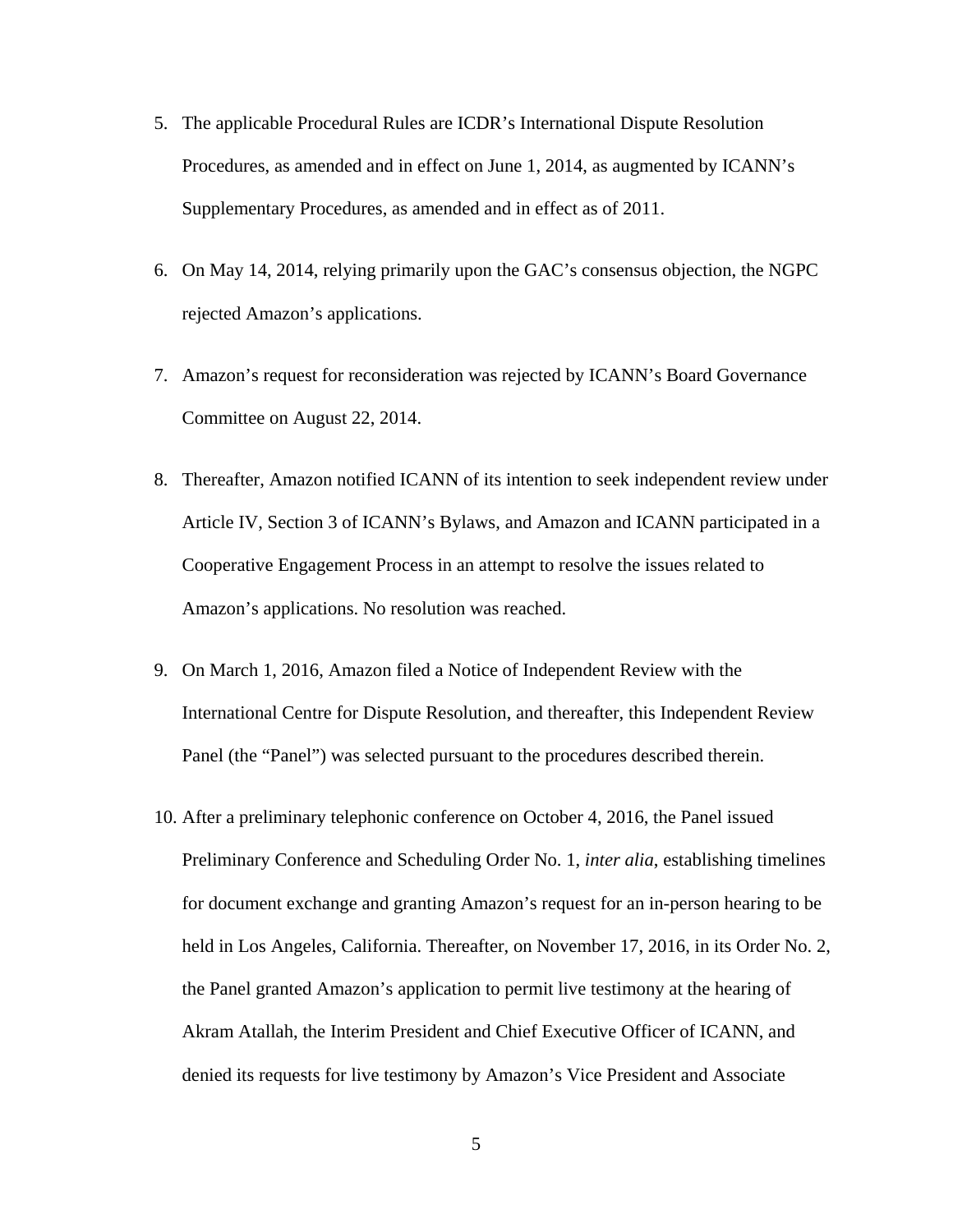General Counsel for Intellectual Property Scott Hayden; Dr. Heather Forrest, an Amazon expert witness; and Heather Dryden, former chair of the GAC. After some adjustment, a schedule for pre-hearing briefs was established and the merits hearing dates were set for May 1–2, 2017.

- 11. On January 3, 2017, the Panel approved a Joint Stipulation Against Unauthorized Disclosure of Confidential Information ("Joint Stipulation") providing for the good faith designation of proprietary and sensitive internal documents as CONFIDENTIAL or HIGHLY CONFIDENTIAL.
- 12. An in-person merits hearing was held in Los Angeles on May 1–2, 2017, at which Mr. Atallah's testimony was taken, exhibits were produced and the matter argued. At the conclusion of the hearing on May 2, the Panel closed the proceedings, subject to receiving a transcript of the hearing and a consolidated exhibit list from counsel, and took the issues presented under submission.
- 13. Following the merits hearing, on June 7, 2017 the Panel issued its Order No. 3 denying Amazon's objections to ICANN's proposed redactions of the hearing transcript that disclosed information contained in several exhibits designated as CONFIDENTIAL or HIGHLY CONFIDENTIAL under the Joint Stipulation.

## **II. FACTS**

The salient facts are:

14. Amazon is a global e-commerce company incorporated under the laws of Luxembourg. Marketing through retail websites worldwide, Amazon, together with its affiliates, is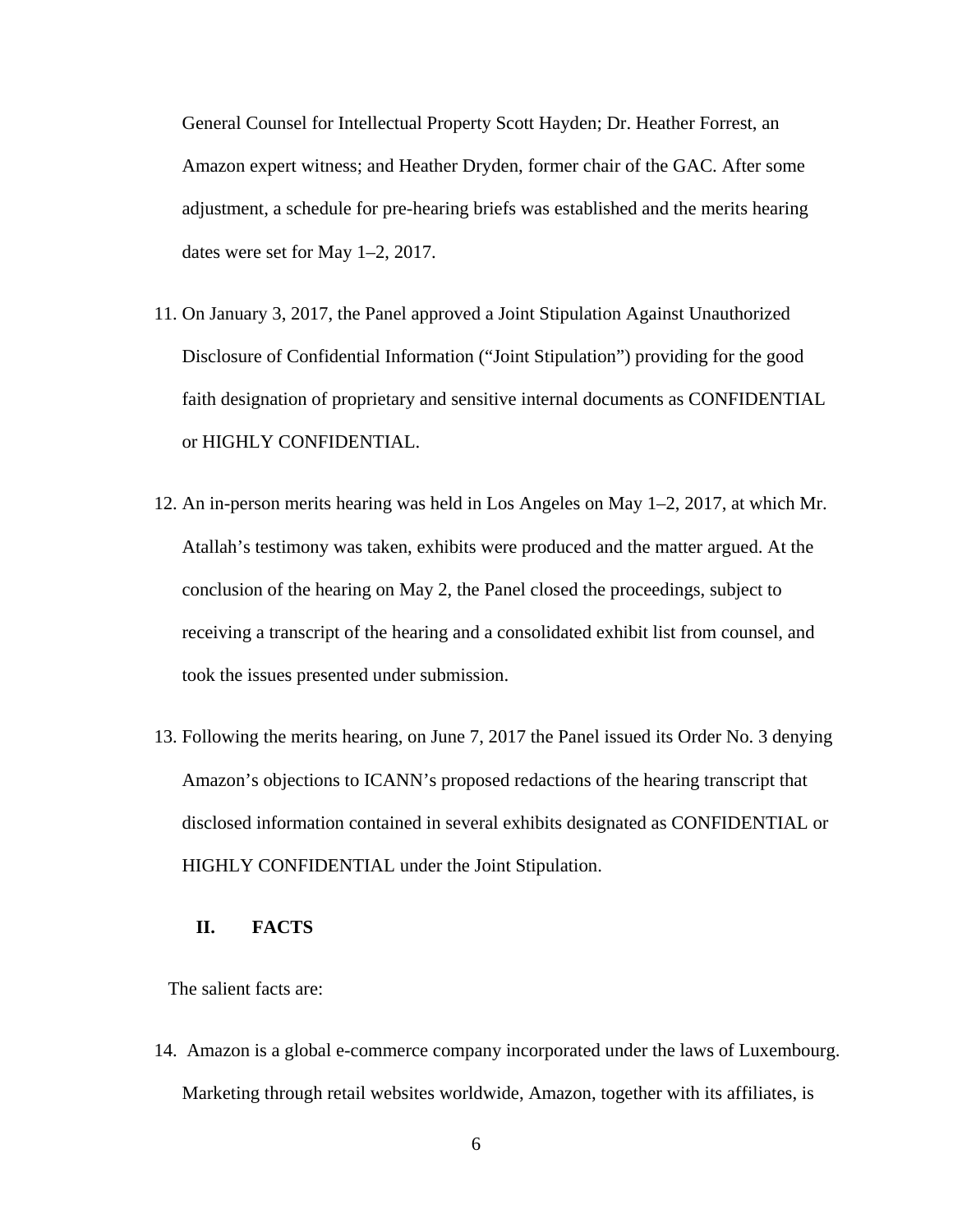one of the largest internet marketers of goods in the world, with hundreds of millions of customers globally. (Statement of Scott Hayden, ¶ 5-6 [hereinafter Hayden Statement].) It has a well-recognized trade name of "Amazon" which is a registered trademark in over 170 nations. (Id., at ¶ 7.) For nearly two decades, Amazon has been granted and used a well-recognized second level domain name of amazon.com. (Id., at ¶ 15.)

- 15. In April 2012, Amazon applied to ICANN for the delegation of the top-level domain names .amazon and its Chinese and Japanese equivalents, pursuant to ICANN's Generic Top-Level Domains ("gTLD") Internet Expansion Program. (Id., at ¶12.)
- 16. There are significant security and operational benefits to a company having its own top level domain name, including its ability to "create and differentiate" itself and have its own "digital identity online." (Tr. Akram Atallah Test., 82-83 [hereinafter Atallah Tr.].) Amazon saw the potential of having the .amazon gTLD, or string, as a "significant opportunity to innovate on behalf of its customers" and improve its service to its hundreds of millions of customers worldwide. (Hayden Statement, ¶ 7.) It also saw it as a means to safeguard its globally recognized brand name. (Id.)
- 17. ICANN is a non-profit, multi-stakeholder organization incorporated in the State of California, established September 30, 1998 and charged with registering and administering internet names, both second and top level, in the best interests of the internet community. (Request for Independent Review, 3.) ICANN operates pursuant to Articles of Incorporation and Bylaws. The Bylaws applicable to this IRP proceeding are those as amended in July 30, 2014. (Id., at 3-4; *see* Bylaws (designated as Ex. C-64).)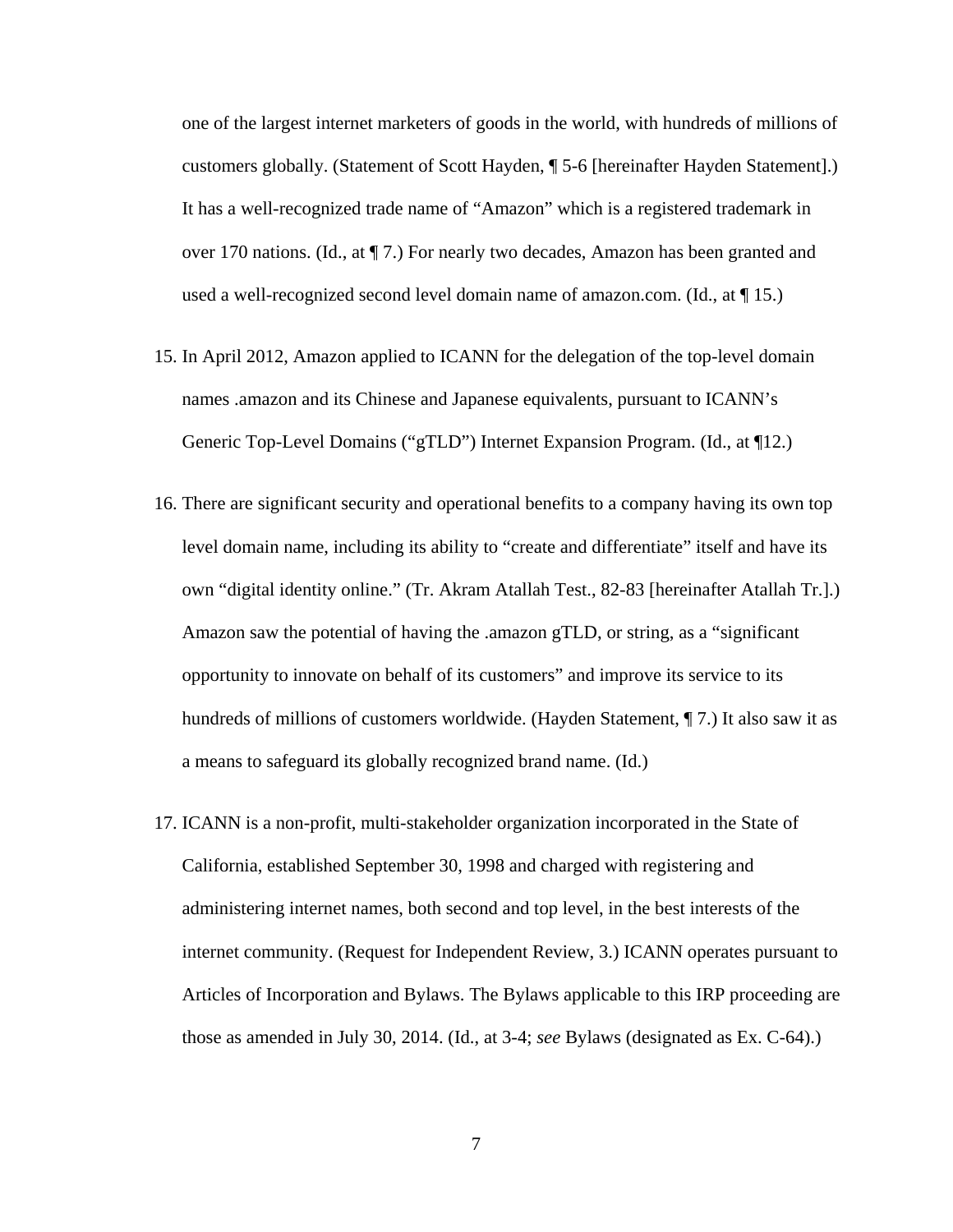- 18. In 2008 ICANN proposed to expand top level domain names beyond .com, .edu, .org to generic top level domain names. (Request for Independent Review, 6-7.) Through its multi-stakeholder policy development process, over a several-year period ICANN developed and issued an Applicant Guidebook ("Guidebook" or "AGB") setting forth procedures for applying for and the processing and approval of gTLD names. There have been several iterations of the Guidebook. The version applicable to the Amazon applications at issue was adopted in 2012. (Id.; *see* ICANN, gTLD Applicant Guidebook (June 4, 2012) (designated as Ex. C-20) [hereinafter Guidebook].)
- 19. The Guidebook sets forth procedures for applying for and objecting to top level domain names. As for geographic names, the Guidebook adopts the ISO geographic names registry that includes prohibited geographic names and restricted geographic names, the latter which cannot be used over the objection of a nation that has an interest in such names. (*See* Guidebook, §§ 2.2.1.4.1, 2.2.1.4.2.) There is an initial review process for all applications for gTLDs. (Id., at § 1.1.2.5.) The objection process includes both an Independent Objector ("IO") process and the potentiality of an objection by one or more governments that make up ICANN's Government Advisory Committee ("GAC"). (Id., at §§ 1.1.2.4, 1.1.2.6., 3.2.5.) An IO can lodge an objection which ordinarily results in one or more independent experts being appointed by the International Chamber of Commerce to determine the merits of the objection, against criteria set forth in the Guidebook. (Id., at § 3.2.5.) Short of an objection, a GAC member government is permitted to lodge an "Early Warning Notice" expressing its public policy "concerns" regarding an application for a gTLD or string. (Id., at § 1.1.2.4.) The Guidebook also contemplates situations where the member governments of the GAC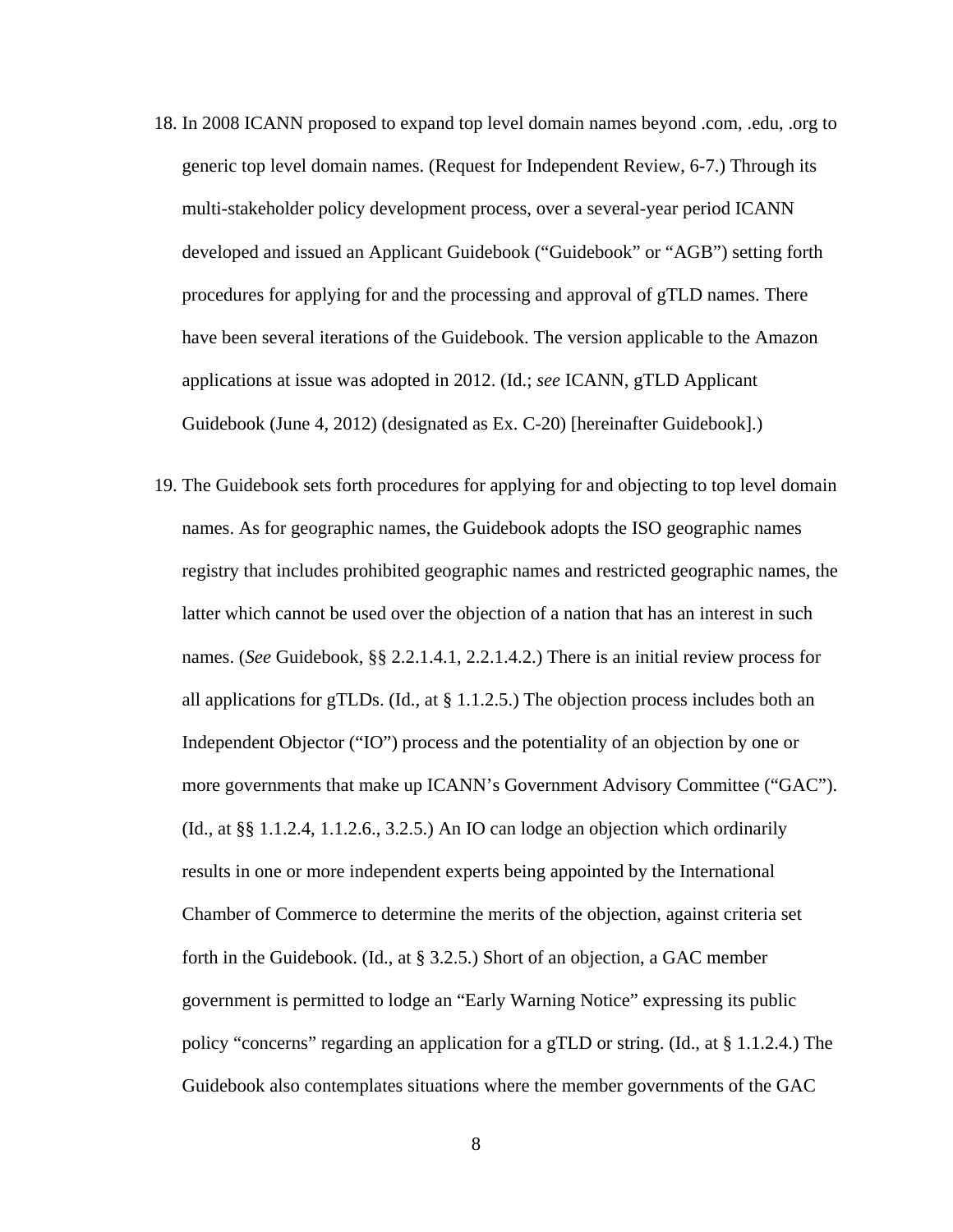provide "consensus advice" objecting to a string, in which case such "advice" is to be given a strong presumption against allowing an application to proceed. (*See generally*  Guidebook, Module 3.)

- 20. There have been over 1,900 applications for gTLDs. Only a small fraction of them, less than 20, have been the subject of GAC advice. (Atallah Tr., 214.)
- 21. Amazon's applications passed ICANN's initial review process with flying colors, receiving the highest possible score in ICANN's initial review report ("IER"). (Hayden Statement, ¶¶ 25-30.) Indeed, on July 13, 2013, ICANN issued an IER for the .amazon application that received a maximum score of 41 out of a possible 41 points. (Id.) The IER stated that .amazon did "not fall within the criteria for a geographic name contained in the Applicant Guidebook § 2.2.1.4." (Id.) In other words, at this early stage, ICANN had determined that .amazon is not a listed geographic name in the AGB. This means that .amazon was not a prohibited nor restricted geographic name requiring governmental support. (Id., at ¶ 31.)
- 22. Nonetheless, on November 20, 2012, Amazon's applications were the subject of an Early Warning Notice filed by the governments of Brazil and Peru. (*See* Ex. C-22.) By its own terms, an Early Warning Notice is not an objection; however, it puts an applicant on notice that a government has a public policy concern about the applied for string that could be a subject of GAC advice at some later point in time. (*See*  Guidebook, § 1.1.2.4.) The Early Warning Notice process is set forth in ICANN's Applicant Guidebook. (Id.)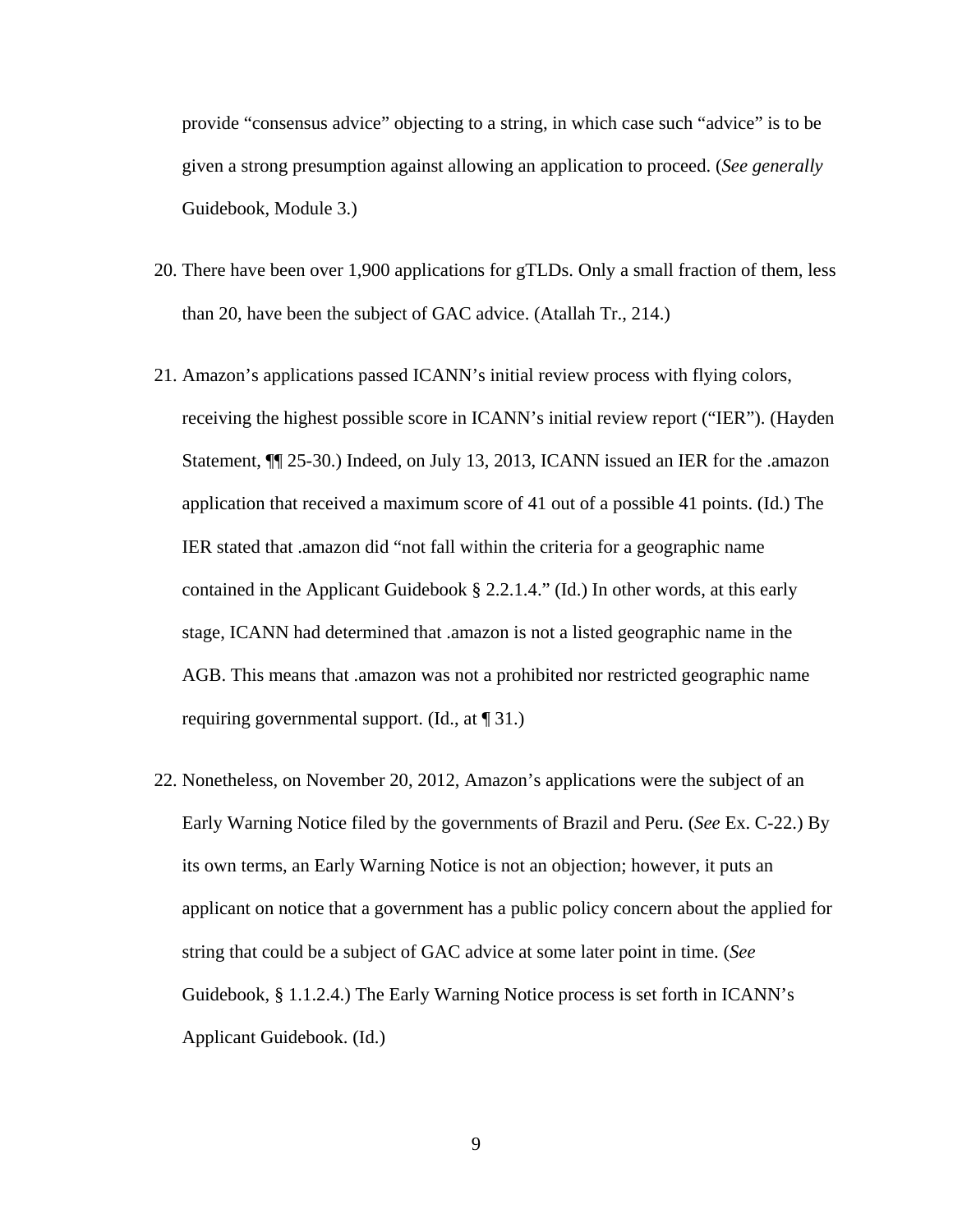- 23. The Early Warning Notice began with the recital that "The Amazon region constitutes an important part of the territory of . . . [eight nations, including six others besides Brazil and Peru] due to the extensive biodiversity and incalculable natural resources." (Ex. C-22, at 1.) Brazil and Peru then stated three reasons for their concerns about a private company, Amazon, being granted the gTLD "Amazon." (Id., at 1-2.) The reasons were that:
	- (1) It would prevent the use of this domain for purposes of public interest related to the protection, promotion and awareness raising an issue related to the Amazon biome. It would also hinder the possibility of use of this domain name to congregate web pages related to the population inhabiting that geographical region;
	- (2) The string "matched" part of the name, in English, of the "Amazon Cooperation Treaty Organization," an international organization formed under the Amazon Cooperation Treaty signed in 1978; and
	- (3) The string had not received support from governments of countries where the geographic Amazon region is located. $<sup>1</sup>$ </sup>

(*See* Id.)

24. In a note to the Early Warning Notice, Brazil stated:

The principle of protection of geographic names that refer to regions that encompass peoples, communities, historic heritages and traditional social networks whose public interest could be affected by the assignment, to

<sup>&</sup>lt;sup>1</sup> As noted elsewhere, under the Guidebook, a non-listed "geographic" name does not require government support.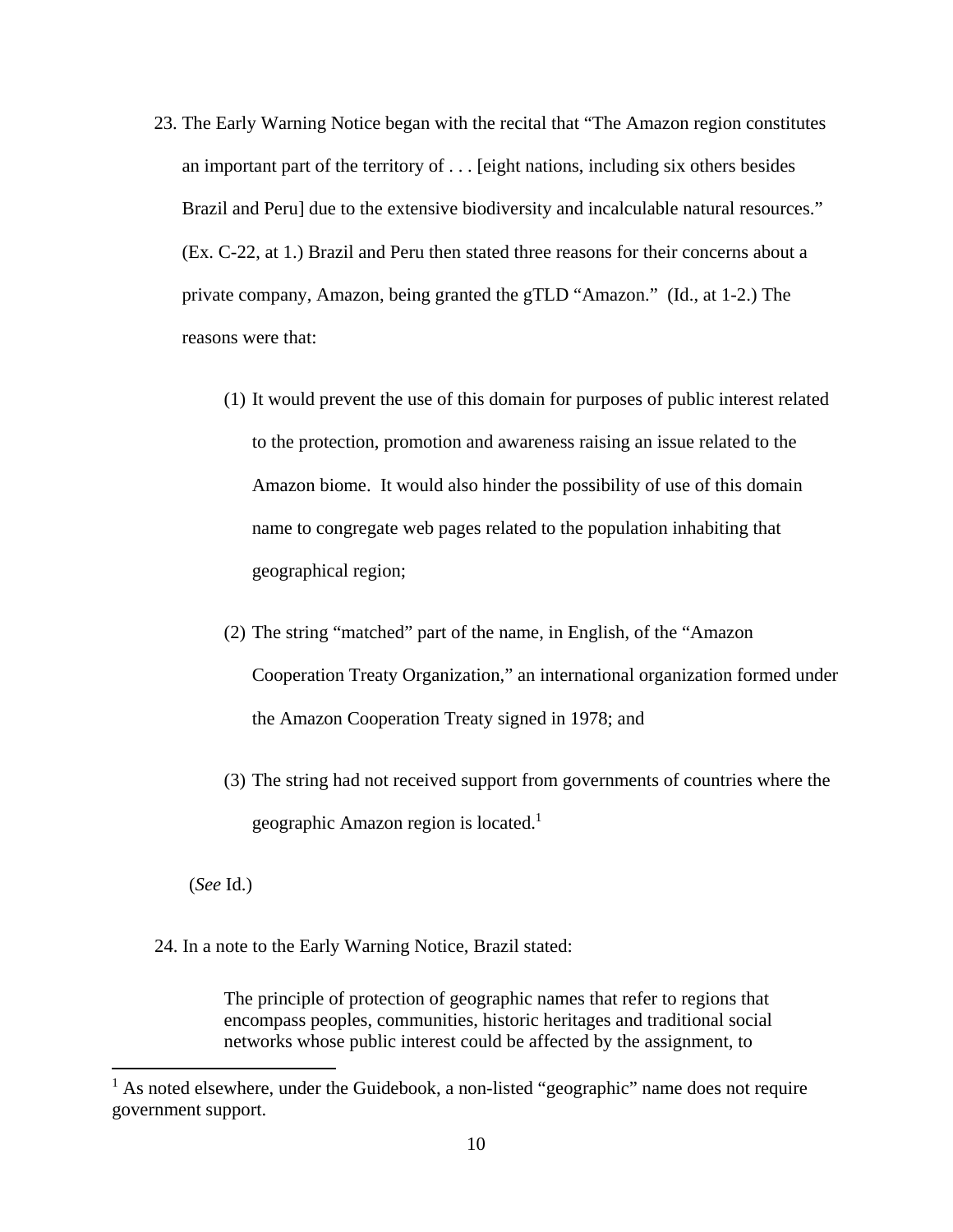private entities, of gTLDs that directly refer to those spaces, is hereby registered with reference to the denomination in English of the Amazon region, but should not be limited to it.

(Id., at 3.) Brazil went on to state that its concerns about the .amazon string extended to the English word "amazon" in "other languages, including Amazon's IDN [internationalized domain name] applications" using Chinese and Japanese characters. (Id.)

- 25. The parties stipulated that none of the strings applied for by Amazon are listed geographic names as defined in ICANN's Applicant Guidebook. (Ex. C-102, ¶ 1; Expert Report of Dr. Heater Forrest, 18-28 [hereinafter Forrest Report].)
- 26. Part of Guidebook procedures provide for an Independent Objector ("IO") to challenge applications for domain names. (Guidebook, § 3.5.4.) Regarding Amazon's applications, on March 12, 2013, an IO, Alain Pellet, initiated community objections to Amazon's applications before the International Centre for Expertise of the International Chamber of Commerce ("Centre"). (Ex. C-102, ¶ 2.) The objections interposed by the IO were virtually identical to the concerns raised by Brazil and Peru in their Early Warning Notice. (Hayden Statement, ¶ 32.) Amazon responded to the IO's community objections in May 2013. Thereafter, on June 24, 2013, the Centre selected Professor Luca G. Radicati di Brozoli as an independent expert to evaluate the IO's objections. (Ex. C-47, at 4.) At the request of the IO, the independent expert, Professor Radicati, allowed both sides to file additional written statements. (Id., at 5.) The IO provided an augmented written statement on August 16, 2013, and Amazon replied to it on August 22, 2013. (Id., at 5.) Although, following an extension of time, his draft expert report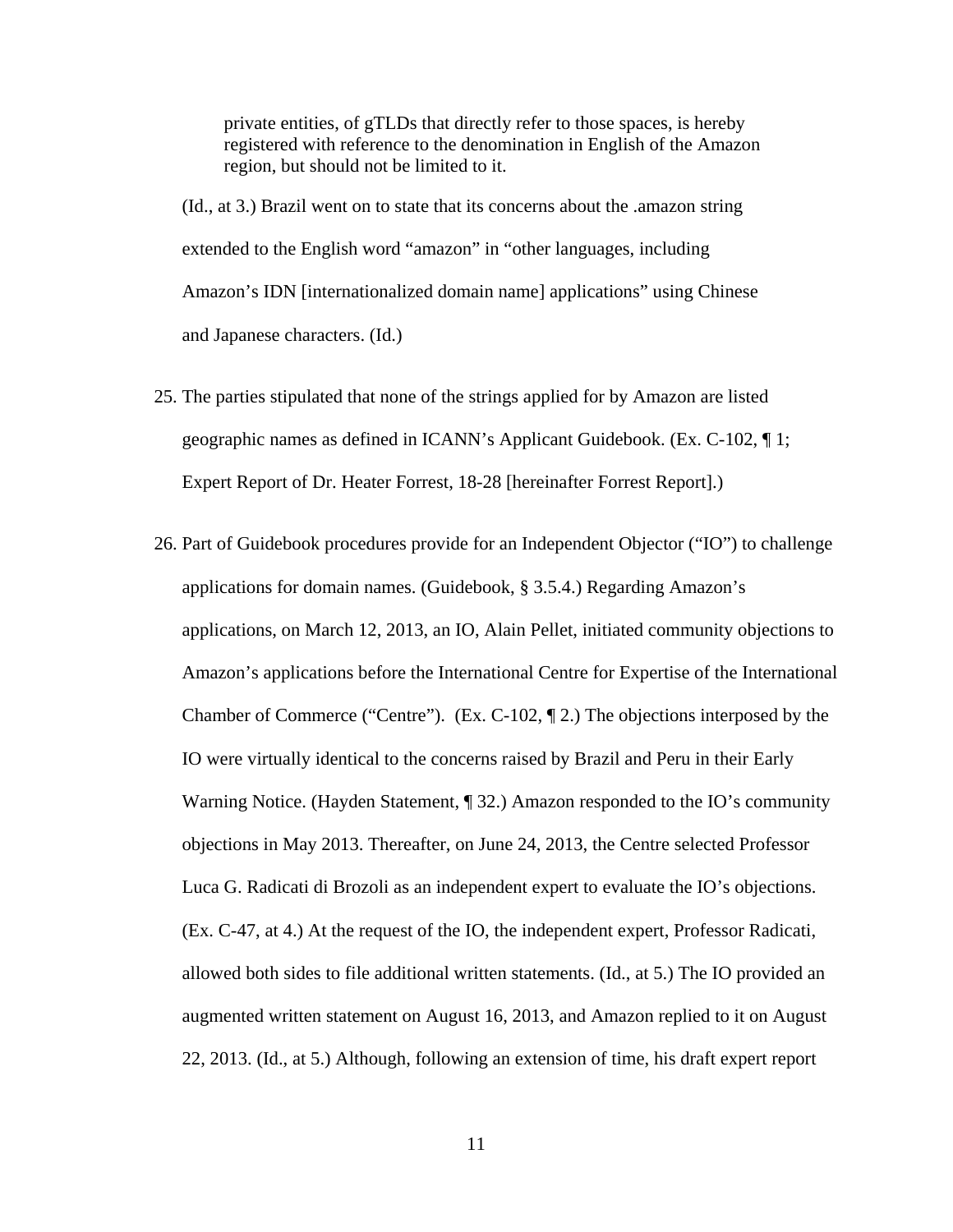was due October 5, 2013, Dr. Radicati did not submit his final expert report until January 27, 2014. (Id., at 5, 25.)

- 27. On January 27, 2014, Professor Radicati issued a detailed Expert Determination rejecting the IO community objections. (*See* Ex. C-47.) He methodically considered the four factors laid out in Section 3.5.4 of the Guidebook as to whether the IO's objection on behalf of the community, i.e., the people and area of the Amazon region, had merit. (Id., at 13-14.) Regarding the first factor, he found that there was a strong association between the "community" invoked by the IO and the strings applied for. (Id., at 15.) As to the second factor, i.e., whether there as a "clear delineation of the community" invoked by the IO, Dr. Radicati indicated that: "The record is mixed and doubts could be entertained as to whether the clear delineation criterion is satisfied." (Id., at 16-18.) In light of his conclusion that there was not material detriment to the community being represented by the IO, (*see* discussion *infra*), Dr. Radicati stated that there was no need to reach a "conclusive finding" on the second factor. (Id., at 18.)
- 28. One of the four factors was "[w]hether the Applications create a likelihood of material detriment to a significant portion of the Amazon community." (Id., at 21). Professor Radicati determined that the applied for string .amazon would not pose a material detriment to the region or the people who inhabit the geographic region proximate to the Amazon River. (Id., at 21-24)
- 29. Among other things, Professor Radicati found that neither the Amazon community nor any entity purporting to represent that community had applied for the string .amazon. (Id., at 23.) This failure alone, he found, "can be regarded as an indication that the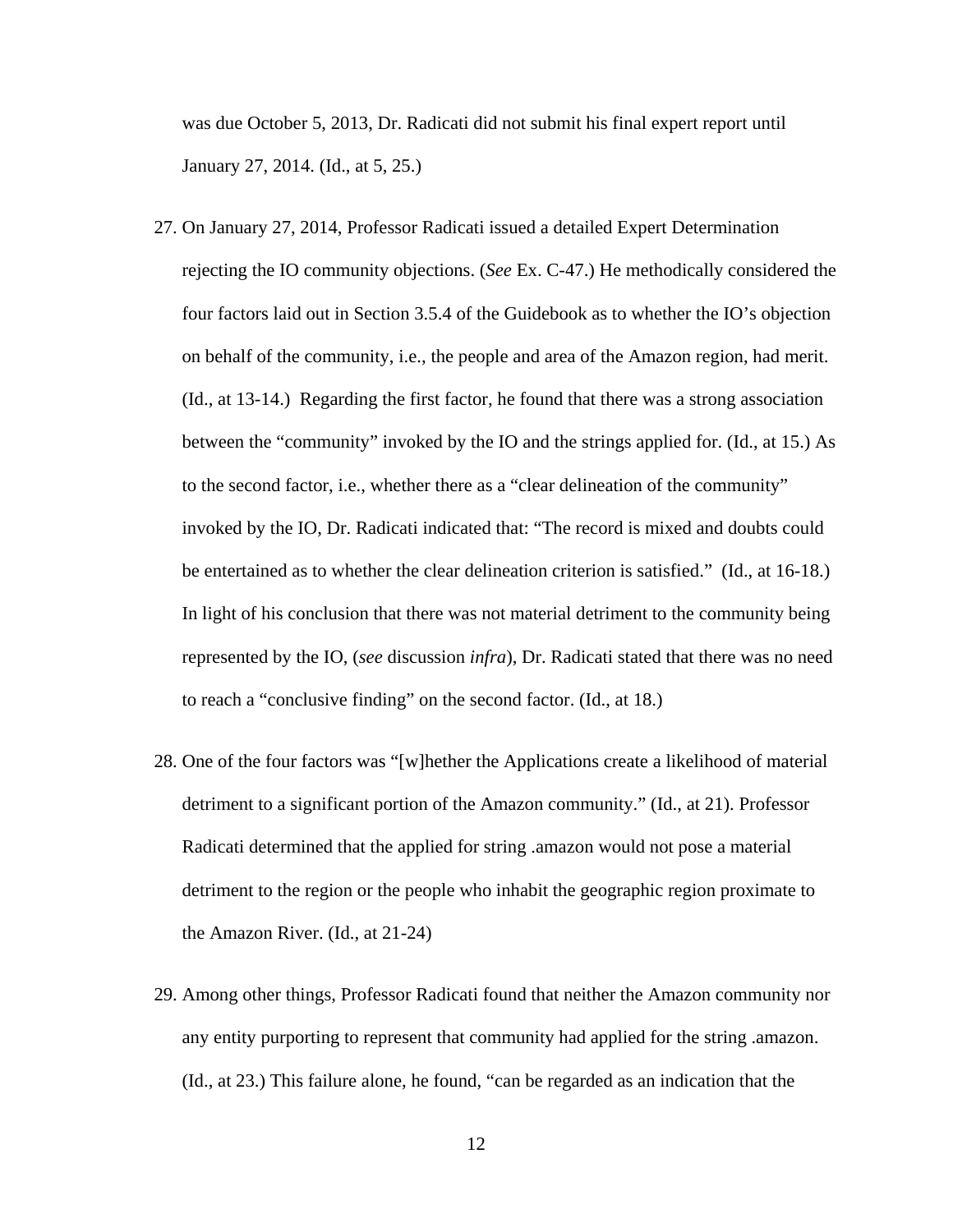inability to use the Strings in *not crucial* to the protection of the Amazon Community's interests." (Id. (emphasis added).) Regarding his finding of an absence of material harm, Professor Radicati concluded that the fact that an objector is deprived of future use of a specific gTLD is not a material detriment under ICANN's Guidebook:

[T]he Amazon Community's inability to use the Strings [.amazon and the two IDNs] is not an indication of detriment, and even less of material detriment. The Objection Procedures are clear in specifying that *"[a]n allegation of detriment that consists only of the applicant being delegated the string instead of the objector will not be sufficient for a filing of material detriment"* (Section 3.5.4).

(Id., at 23 (Emphasis in the original).)

30. Further, supporting his finding of no material detriment to the Amazon community and

region, Professor Radicati noted that the applicant, Amazon, has used the name

"Amazon"

as a brand, trademark and domain name for nearly two decades also in the States [including Brazil and Peru] arguably forming part of the Amazon Community. . . . There is no evidence, or even allegation, that this has caused any harm to the Amazon Community's interests, or has led to a loss of reputation linked to the name of the region or community or to any other form of damage.

. . . [I]t is unlikely that the loss of the '.com" after 'Amazon' will change matters.

(Id., at 23).

31. Regarding the absence of material detriment factor, Professor Radicati concluded:

More generally, there is no evidence either that internet users will be incapable of appreciating the difference between the Amazon group and its activities and the Amazon River and the Amazon Community, or that Amazonia and it specificities and importance for the world will be removed from the public consciousness, with the dire consequences emphasized by the IO. Were a dedicated gTLD considered essential for the interests of the Amazon Community, other equally evocative strings would presumably be available. ".Amazonia" springs to mind.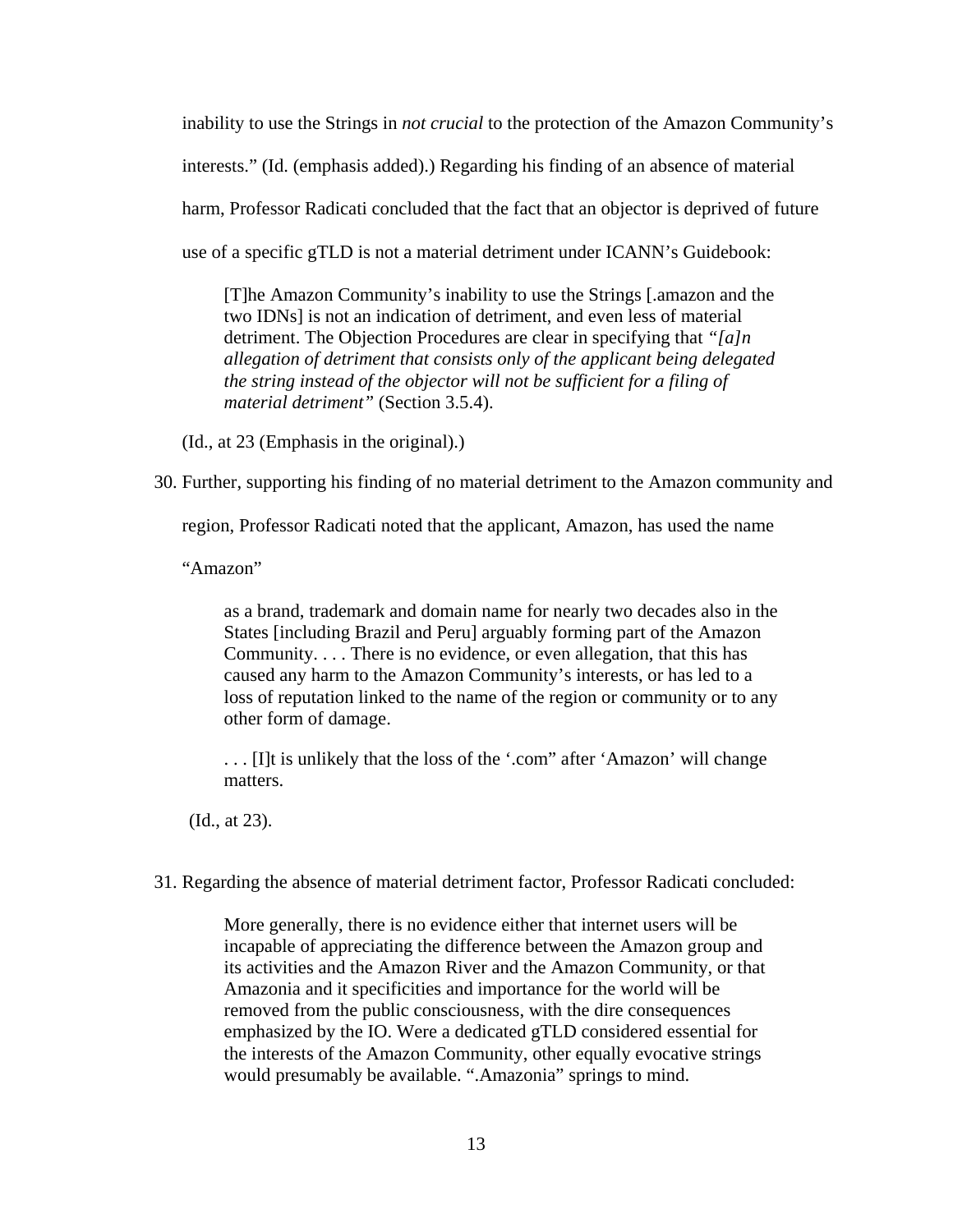(Id., at 23.)

32. Another factor considered by independent expert Radicati was: "Whether there is substantial opposition to the Strings within the community." (Id., at 19.) In rejecting the IO objections, Professor Radicati, while aware of the Early Warning Notice of Brazil and Peru, was evidently unaware that they continued to object to the applied for strings, nor was he aware of the GAC advice. (Id., at 20-21.) Indeed, he stated:

> As evidence of substantial opposition to the Applications the IO relies essentially on the position expressed by the Governments of Brazil and Peru in the Early Warning Procedure. The two Governments undoubtedly have significant stature and weight within the Amazon Community. However, as noted by the Applicant, beyond their expressions of opposition in the Early Warning Procedure, the two Governments did not voice disapproval of the initiative in other forms. As a matter of fact, they engaged in discussions with the Applicant.

This is not without significance. Indeed, had the two Governments seriously intended to oppose the Application, they would presumably have done so directly. There is no reason to believe that they could have been deterred from doing so by the fear of negative consequences or by the costs of filing an objection. The Applicant is persuasive in arguing that the Brazilian and Peruvian Governments' attitude is an indication of their belief that their interests can be protected even if the Objection does not succeed. Indeed, in assessing the substantial nature of the opposition to an objection regard must be had not only to the weight and authority of those expressing it, but also to the forcefulness of their opposition.

(Id.) These considerations led Dr. Radicati to find that the IO has failed to

make a showing of substantial opposition to the Applications within the

purported Amazon Community. (*See* id.)

33. Professor Radicati was mistaken about the continued lack of opposition to the string,

especially from Brazil and Peru. Had he been informed of their opposition and the GAC

advice objecting to the strings, it would no doubt have changed his finding regarding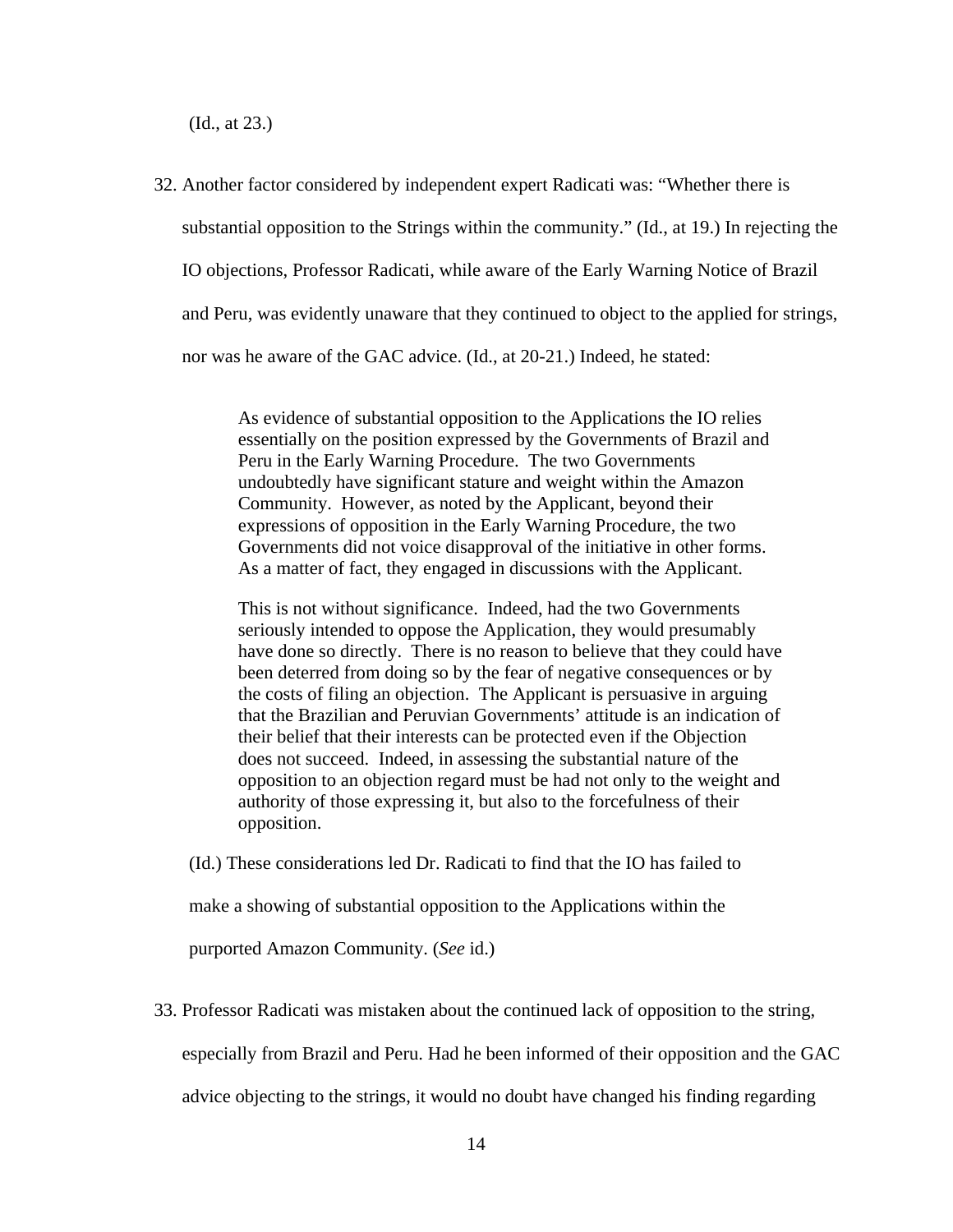whether there was substantial opposition to the strings. Nevertheless, even though, in addition to factors negating detriment, he considered lack of serious opposition as "indirect confirmation" of lack of detriment, it does not appear that Professor Radicati's lack of knowledge regarding the GAC advice would have significantly impacted the reasons for his finding that there was no material detriment to the interest of the people and region proximate to the Amazon River by awarding the string to Amazon. (Id., at 23-24.)

- 34. The NGPC, rejected Amazon's applications on May 14, 2014. While the NGPC had Professor Radicati's expert rulings and determinations before it, it did not discuss nor rely upon his expert determinations, *inter alia*, regarding the lack of material detriment, in making its decision to reject Amazon's applications. (Ex. C-102, ¶ 2.)
- 35. In order to assist it in carrying out its functions, ICANN has various supporting organizations and advisory committees. One such committee is the GAC which is comprised of representatives of governments from around the world and several multilateral governmental organizations. (Atallah Tr., 98-99.)
- 36. Amazon's applications were discussed at meetings of the GAC in Beijing in April,  $2013<sup>2</sup>$  and, later, in Durban, South Africa on July 16, 2013.
- 37. At its plenary session in Durban on July 16, 2013, the GAC discussed the applications for the .amazon strings. The session was transcribed. (*See* Ex. C-40.) At this meeting, representatives of various nations spoke. (Id.) Brazil and Peru led the opposition to

 $2$  The Beijing GAC meeting was closed and there is no publicly available transcript of what was discussed respecting the application for .amazon and the related IDN strings in Japanese and Chinese characters.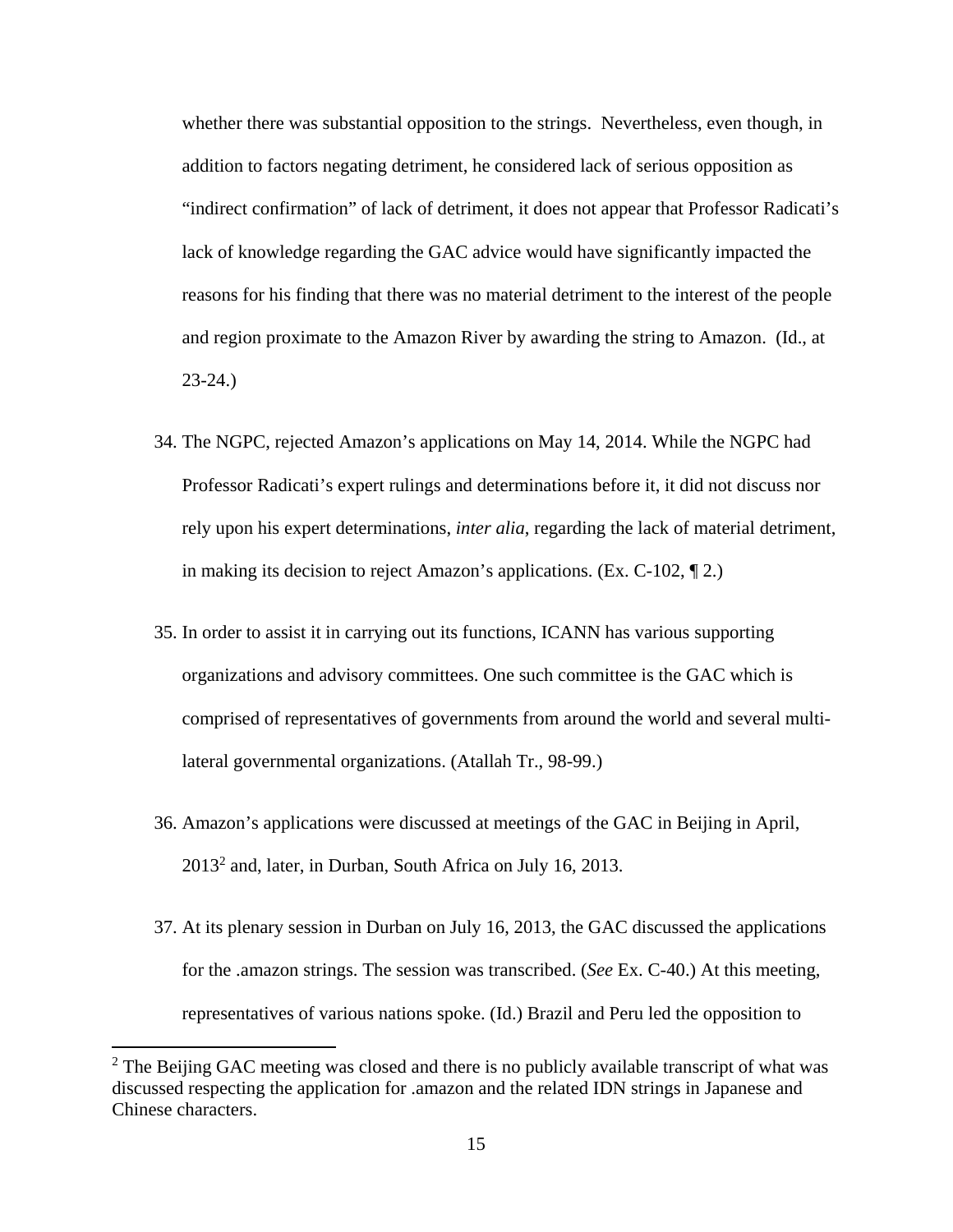Amazon's strings, and approximately 18 delegates of GAC member nations expressed general support for Brazil and Peru's position opposing the applied for strings. (Id.) With one or two exceptions of no significance, only the governments of Brazil and Peru expressed any actual reasons for opposing the applications, but if anything, Brazil and Peru's reasons at the GAC meeting were either less specific than the three they gave in their Early Warning Notice or they were not well-founded grounds for objecting to the applied for strings. The representative of Peru, for example, stated that the applications should be rejected because "Amazon" was an ISO "listed" geographic name in the Guidebook; a statement which the parties now agree was erroneous, but not corrected during the Durban meeting. 3 (Id., at 14-15.)

38. At the Durban GAC meeting, Brazil essentially pointed out that Brazil and other nations in the Amazon region of South America have a "concern" with the application to register the gTLD .amazon. (Id., at 11-13.) The reason for their concern, much less an articulated public policy concern, is not apparent. (Id.) For example, Brazil asked that the GAC reject the registration of "dot amazon by a private company in the name of the public interest." (Id., at 13.) Brazil does not define what the "public interest" for such a rejection would be. Moreover, how assigning .amazon to the applicant would harm the "public interest" was not explained. Brazil asserted that an undefined "community[,]" quite possibly, the people residing in the Amazon region, will "clearly be impacted[,]" but neither Brazil nor any other nation explained what this "impact"

 $3$  We note that the word "amazon" can be traced back to ancient Greece as meaning large, powerful female warriors. (*See Amazon*, Merriam-Webster Online Dictionary, https://www.merriam-webster.com/dictionary/amazon (last visited June 12, 2017).) This meaning of the word is found in Virgil's Aeneid. Indeed, it is one of the word's defined meanings in the English language. (*Id*.)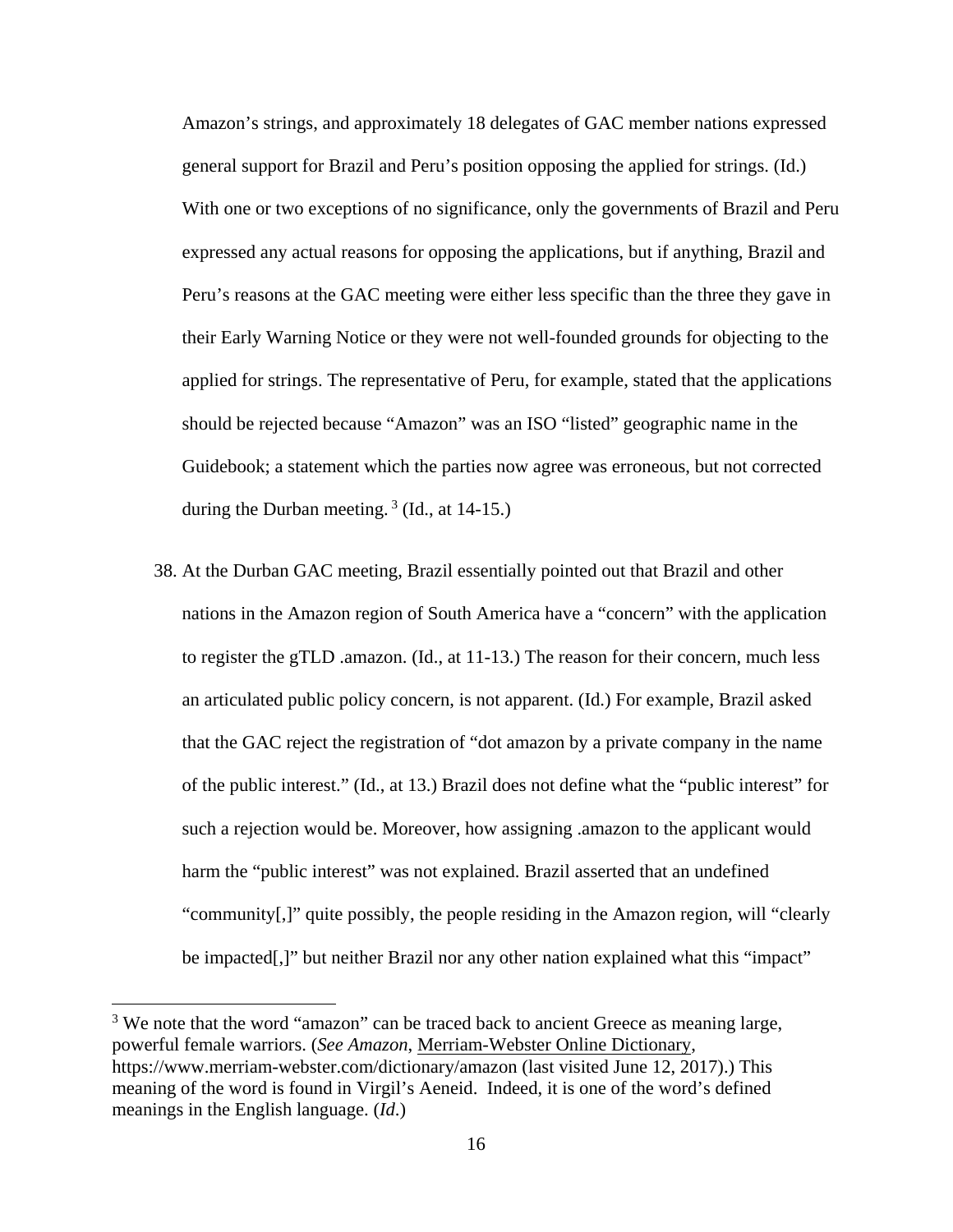would be or how it would harm the population living in the Amazon region or be detrimental to its "bio systems." (Id., at 11-13). Brazil stated that it cannot accept the registration of .amazon to the applicant as "a matter of principle," but nowhere does it make clear what that "principle" is. (Id., at 13.) A Brazilian vice minister added that dot amazon affected "communities" in eight countries, and it is important to protect "geographical and cultural names." (Id., at 13-14.) Again, he did not articulate how such "names" would be harmed. (Id.)

- 39. At the Durban meeting, the representative of Peru set forth three "points that we think are crucial to understanding our request [to reject the applied for strings]." (Id., at 14.) According to the Peruvian representative, they were:
	- (1) "[L]egal grounds" found in the ICANN's Bylaws, in prior GAC advice and in the Guidebook,  $(Id., at 14.);$ <sup>4</sup>
	- (2) The string is a geographic name listed in the Guidebook and therefore requiring governmental consent (Id., at  $14-15$ .);<sup>5</sup> and
	- (3) The national and local governments of the countries through which the Amazon River flows "have expressed, in writing, their rejection to dot amazon." (Id., at  $14-15, 24.$ <sup>6</sup>

<sup>&</sup>lt;sup>4</sup> Based on our review, no "legal" grounds for rejecting the applications is apparent in those documents or elsewhere. (*See* Ex. C-48, at 7, 14.)

<sup>&</sup>lt;sup>5</sup> As noted elsewhere, the word "Amazon" is not a listed geographic name in the Guidebook. Therefore, government consent is not required.

<sup>6</sup> *See* discussion *supra*, at 10 n. 1 (Individual governmental consent is not required by the Guidebook).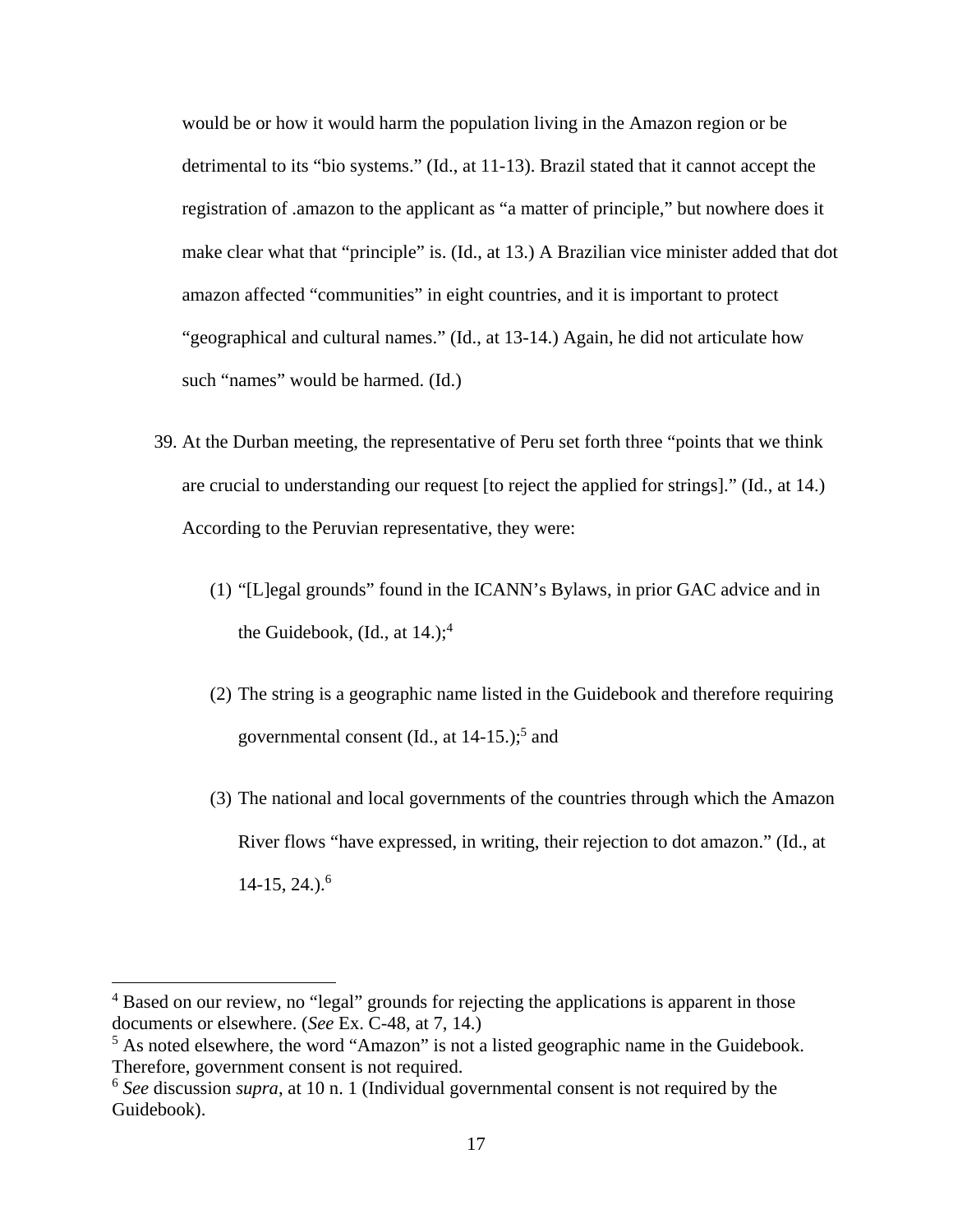40. At the conclusion of the plenary session at Durban, after the representative of one nation acknowledged that "there are different viewpoints,"7 the GAC Chair, Heather Dryden, asked:

> So I am now asking you in the [GAC] committee whether there are any objections to a GAC consensus objection to the applications for dot Amazon, which would include their IDN equivalents? I see none. . . . So it is decided.

(Id., at 30.)

41. In a communique at the conclusion of its Durban meeting, the GAC issued consensus<sup>8</sup>

advice to the Board of ICANN recommending to the Board that it not proceed with

Amazon's applications, stating:

The GAC Advises the ICANN Board that:

- i. The GAC has reached consensus [that the following application should not proceed] on GAC Objection Advice according to Module 3.1 part I of the Applicant Guidebook on the following applications:
	- 1. The application for .amazon (application number 1- 1315-58056) and related IDNs in Japanese (application number 1-1318-83995) and Chinese (application number 1-1318-5591).

(Ex. R-22, at 3-4 (footnote omitted).)

42. In substance, the GAC "advice" or recommendation was that the Board should reject

the applications for all three gTLDs applied for by Amazon. (Id.) No reasons were

given by the GAC for its advice, nor did it provide a rationale for the same.<sup>9</sup> (*See* Id.)

<sup>7</sup> *See* Ex. C-40, at 29.

<sup>&</sup>lt;sup>8</sup> "Consensus" advice means, in essence, no nation objected to the position taken in the advice. It does not mean, however, that there was unanimous approval of the advice.

<sup>&</sup>lt;sup>9</sup> The Panel requested that the parties attempt to secure a written statement from Heather Dryden, who was the Chair of the GAC at the time of the Durban meeting, regarding the reasons for the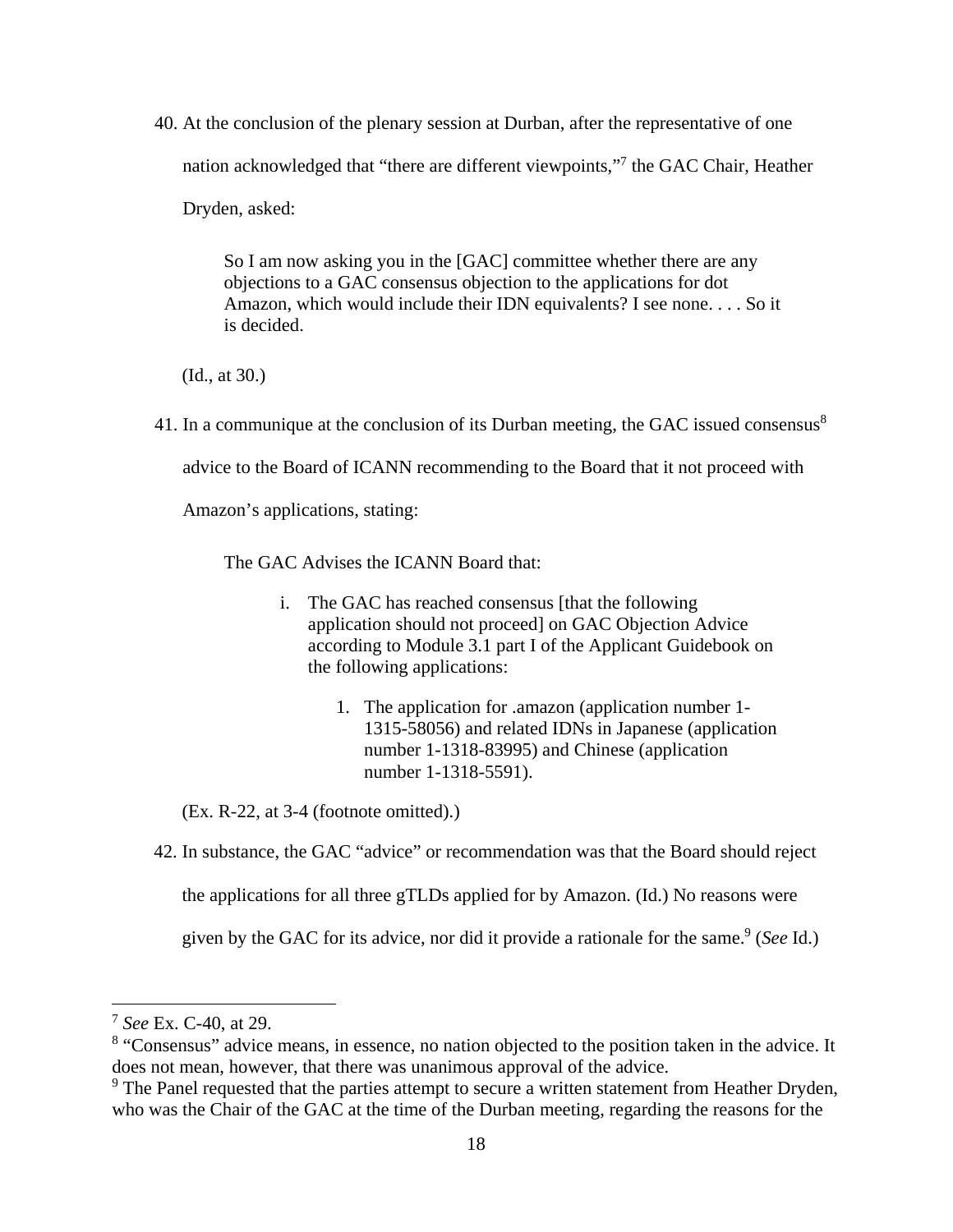- 43. During the course of the GAC's meetings in Durban, Amazon Vice President and Associate General Counsel Scott Hayden stated that Amazon "asked the GAC to grant us the opportunity to distribute to the GAC background materials about the .AMAZON Applications and the proposals we had made but the GAC Chair rejected our request." (Hayden Statement, ¶ 37.)
- 44. At all times pertinent herein, ICANN's Board delegated its authority to decide all issues relating to new gTLD program that would otherwise require a Board decision, including decisions regarding whether an application for a gTLD should proceed or be rejected, to the NGPC.<sup>10</sup> (Ex. C-54, at 6.)
- 45. Procedures set forth in the Applicant Guidebook, Module 3.1 provide for an opportunity for an applicant to provide a written response to GAC advice. Amazon submitted a response taking issue with the GAC advice. (*See* Ex. C-43.) Thereafter, regarding one of the issues raised by Amazon, that is, whether Brazil or Peru had a right under international law to the name indicating the geographic region or river called "Amazon," the NGPC commissioned an independent legal expert, Dr. Jerome Passa, a law professor at the Université Panthéon-Assas in Paris, France, to opine. (*See*  Ex. C-48.)
- 46. In his March 31, 2014 report, Dr. Passa concluded that neither Brazil nor Peru had a legally cognizable right to the geographic name "Amazon" under international law, or for that matter under their own national laws. (Ex. C-48, at 7, 14; *accord* Forrest

<u> 1989 - Johann Stein, marwolaethau a gweledydd a ganlad y ganlad y ganlad y ganlad y ganlad y ganlad y ganlad</u>

GAC advice. (Order No. 2, at 4.) No longer the GAC Chair, Ms. Dryden declined to provide a statement. (Atallah Tr., 95.)

<sup>&</sup>lt;sup>10</sup> This delegation was made on April 10, 2012.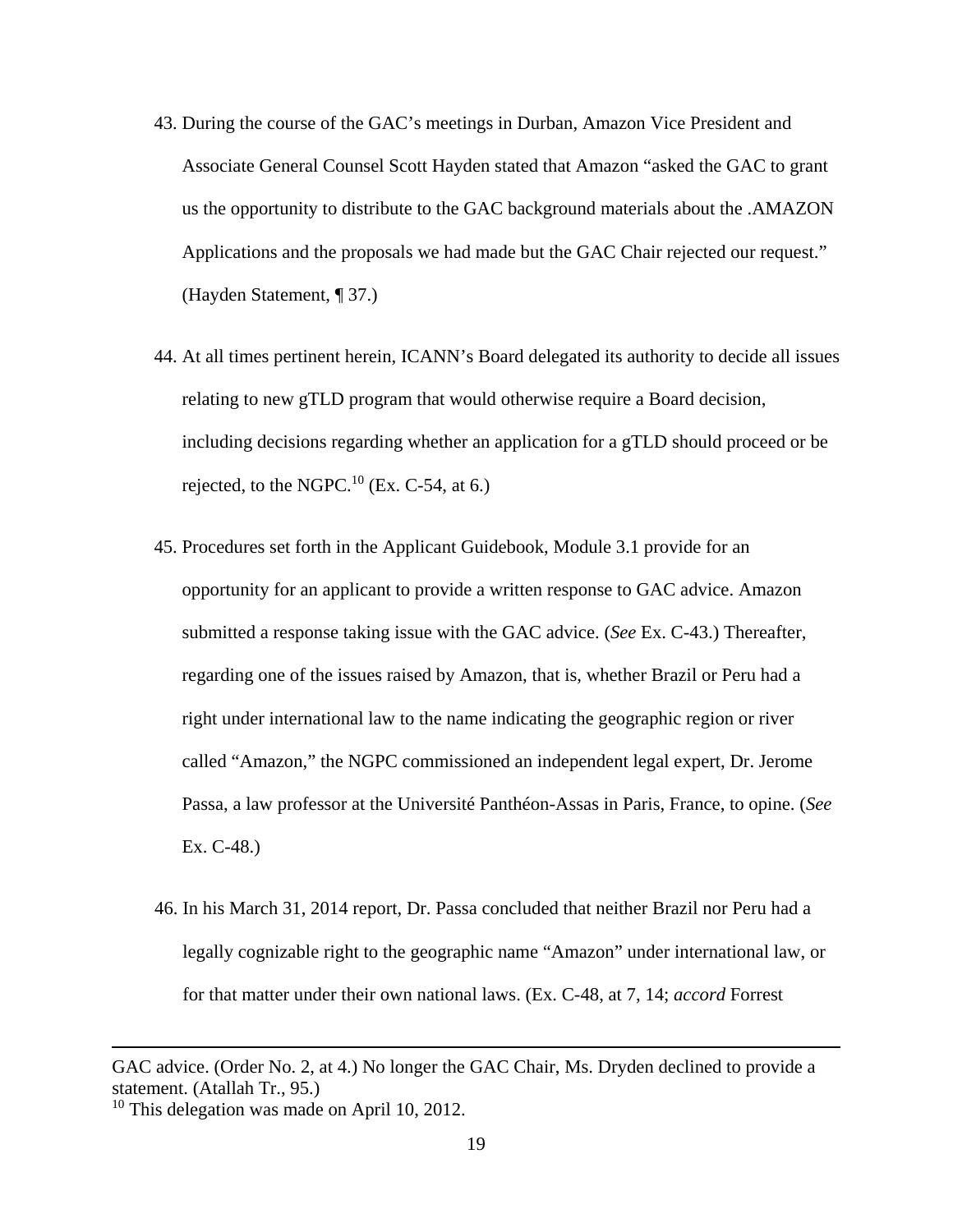Report, 5, 9-12). In sum, he concluded that there was no legal principle supporting Brazil and Peru's objections. In other words, the legal objection of Brazil and Peru was without merit and did not provide a basis for the rejection of Amazon's gTLD applications. $^{11}$  (Ex. C-48, at 14.)

47. Moreover, Dr. Passa found that there was no prejudice to Brazil or Peru if the applied for strings were assigned to Amazon:

> Beyond the law of geographical indications [which do not support Brazil and Peru's legal claims], the assignment of '.amazon' to Amazon would not in any event be prejudicial to the objecting states [Brazil and Peru] who, since they have no reason for linguistic reasons to reserve '.amazon', could always if they so wished reserve a new gTLD such as '.amazonia' or '.amazonas' which would create no risk of confusion with '.amazon'.

(Id., at 10; *see also* Ex. C-47, at 23.)

- 48. Both Amazon and the governments of Brazil and Peru were afforded an opportunity to respond to Dr. Passa's report. All three did so. (Ex. C-54, at 9-10.)
- 49. The NGPC considered Amazon's applications at several meetings. Following receipt of Dr. Passa's report and several letters responding thereto, the NGPC met on April 29, 2014 to consider the applications for the .amazon string and its Chinese and Japanese IDN equivalents. (*See* Ex. R-31, at 2-4.) The applications were discussed and the GAC advice referenced, but no decision was reached whether to allow the applications to proceed or to deny them. (Id.) Nor was any discussion or speculation by the NPGC

 $11$  Regarding whether Amazon had a legal right to be assigned the strings, Dr. Passa opined "no one can claim a TLD simply because the name it consists of is not included on the ISO list" and that Amazon did not have a legal right to the gTLD .amazon based on its registered trademarks for that name in Brazil, Peru and other nations. (Ex. C-48, at 10.) Amazon makes the point that it was not making a legal claim of right based on its trademarks. (Ex. C-51, at 2.)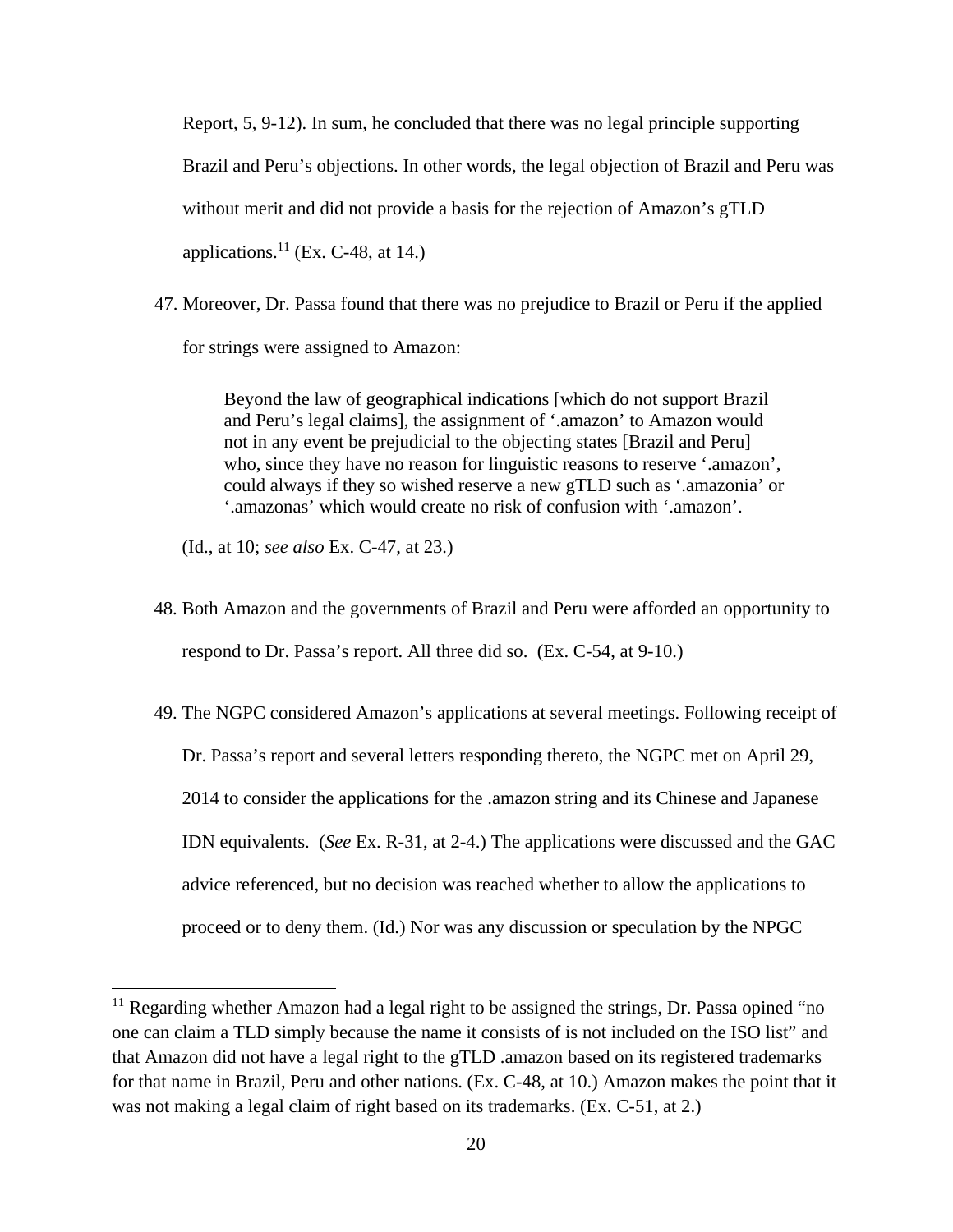regarding the rationale for the GAC advice, or any public policy reasons that supported it, reflected in the minutes of this meeting. (Id.)

50. At its May 14, 2014 meeting, the NGPC adopted a resolution<sup>12</sup> in which it rejected Amazon's applications. Under the heading "GAC Advice on .AMAZON (and related IDNs)," the NGPC resolved that: "[T]he NGPC accepts the GAC advice . . . and directs the [ICANN] President and CEO . . . that the applications . . . filed by Amazon EU S.à.r.l. should not proceed." (Ex. C-54, at 6-7.)

51. The resolution goes on to state:

The action being approved today is to accept the GAC's advice to the ICANN Board contained in the GAC's Durban Communiqué stating that it is the consensus of the GAC that the applications . . . should not proceed. The New gTLD Applicant Guidebook (AGB) provides that if "GAC advises ICANN that it is the consensus of the GAC that a particular application should not proceed, this will create a strong presumption for the ICANN Board that the application should not be approved." (AGB, § 3.1). To implement this advice, the NGPC is directing the ICANN President and CEO . . . that the applications . . . should not proceed.

(Id., at 7.)

52. After referencing the fact of Amazon's position opposing the GAC advice and stating that it considered the report of Dr. Passa "as part of the NGPC's deliberations in adopting the resolution," the resolution states: "The NGPC considered several significant factors during its deliberations about how to address the GAC advice . . . ." (Id., at 8-10.) The resolution noted that the NGPC "had to balance the competing interest of each factor to arrive at a decision." (Id., at 10.) Then, after noting that it

 $12$  The minutes of the NGPC meeting on May 14, 2014 (Ex. R-83) are substantially the same and recite verbatim the NGPC resolution. (Ex. C-54).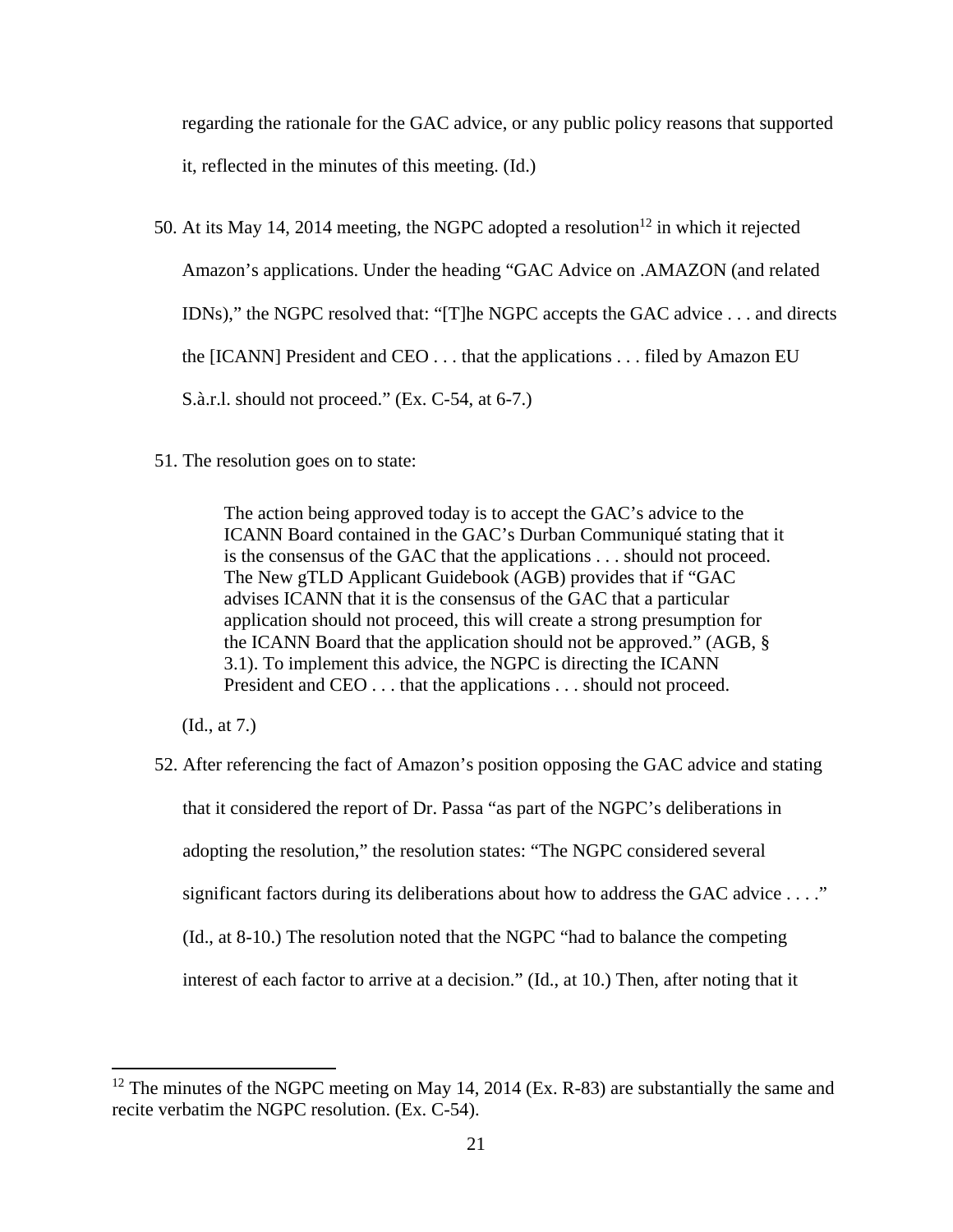lacked the benefit of any rationale from the GAC for its advice, it listed factors it relied upon, which were:

- (1) The Early Warning Notice submitted by Brazil and Peru that state as reasons for their concern, namely:
	- (a) The granting of the string to Amazon would deprive the string for use by some future party for purposes of protecting the Amazon biome and/or its use related to the populations inhabiting the Amazon region; and
	- (b) Part of the string matches the name in English of the Amazon Cooperation Treaty Organization. (Id., at  $10.^{13}$ )
- (2) Curiously, the NGPC considered correspondence reflecting that Amazon sought to amicably resolve Brazil and Peru's objections. We assume that Amazon's effort to informally resolve concerns of Brazil and Peru was not a factor that *supported* the NGPC's decision denying Amazon's applications. (Id., at  $10-11.$ )<sup>14</sup>
- (3) The resolution correctly noted that, as it stood in the position of the ICANN Board, under the Guidebook the NGPC was called upon to "individually

 $13$  On its face, it is difficult to see how this partial, one-word match in English to a treaty organization's name is a valid reason that supports the GAC advice and hence the NGPC's decision. Indeed, it was undisputed that this organization is commonly referred to as "OTCA," an acronym for its name in Spanish. (Hayden Statement, ¶ 16; Forrest Report, 27.) There appears to be no reason to believe that internet users would be misled or confused.

 $<sup>14</sup>$  If so, this would be unwise policy for the same reason that evidence of settlement discussions</sup> is not to be considered against a party attempting to settle a matter. (*See, e.g.*, Fed. R. Ev. 408 (and international legal equivalents).)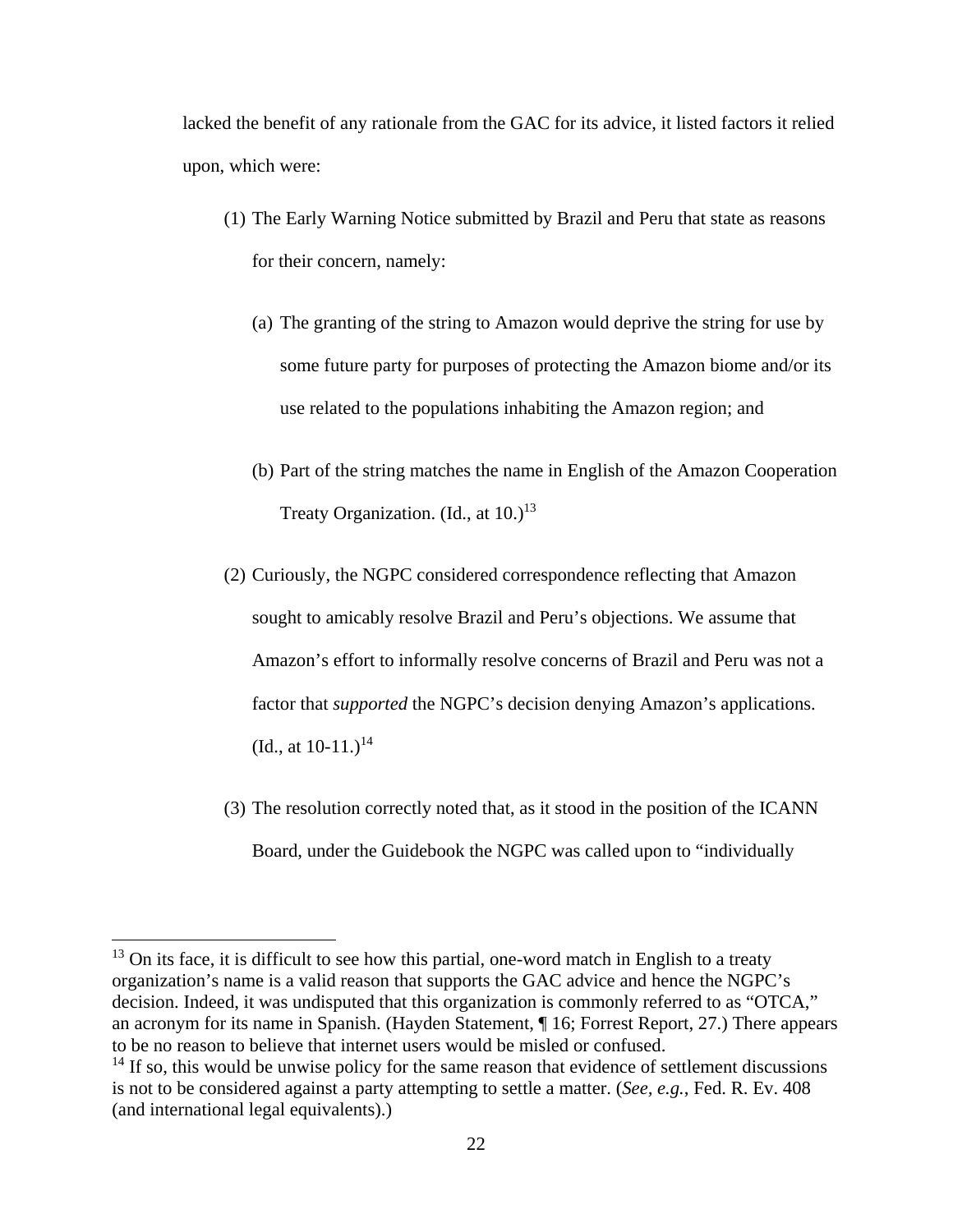consider an application for a new gTLD to determine whether approval would be in the best interests of the Internet community." (Id., at  $11.$ )<sup>15</sup>

- (4) The resolution goes on to list eighteen documents, including, for example, the Early Warning Notice, that the NGPC reviewed before deciding to reject Amazon's applications. (Id., at 11-13.) Aside from referring to the Early Warning Notice, there is no discussion in the resolution how any of these other documents impacted the NGPC's decision.
- 53. Thus, the only *reasons* articulated by the NGPC for its decision rejecting Amazon's applications were the strong presumption arising from the GAC consensus advice and, albeit without explanation, two reasons advanced by Brazil and Peru in their Early Warning Notice. Assuming that those reasons animated the GAC advice––and this is by no means clear<sup>16</sup>—there is no explanation by the NGPC in its resolution regarding why the reasons reflect well-founded and credible public policy interests.
- 54. The only live witness at the hearing was Akram Atallah, ICANN's Deputy Chief Executive Officer and President of its Global Domains Division. Mr. Atallah has held executive positions at ICANN since he joined in 2010, and, significantly, he attended all seven meetings of the NGPC at which Amazon's applications were agendized and discussed, and in particular the last two meetings on April 29 and May 14, 2014.

(Atallah Tr., 86:14-24.)

 $15$  This factor neither supports the grant or the denial of the application, but merely reinforces that NGPC's duty to make an independent and balanced determination in the best interests of the Internet community.

<sup>16</sup> In her testimony before the *DCA Trust* IRP, GAC Chair Heather Dryden stated that Early Warning Notices, and the rationale of nations that issued them, do not reflect GAC's rationale for its advice. (Ex. CLA-5, 314:16-19; *see also* Atallah Tr., 306:12-24.)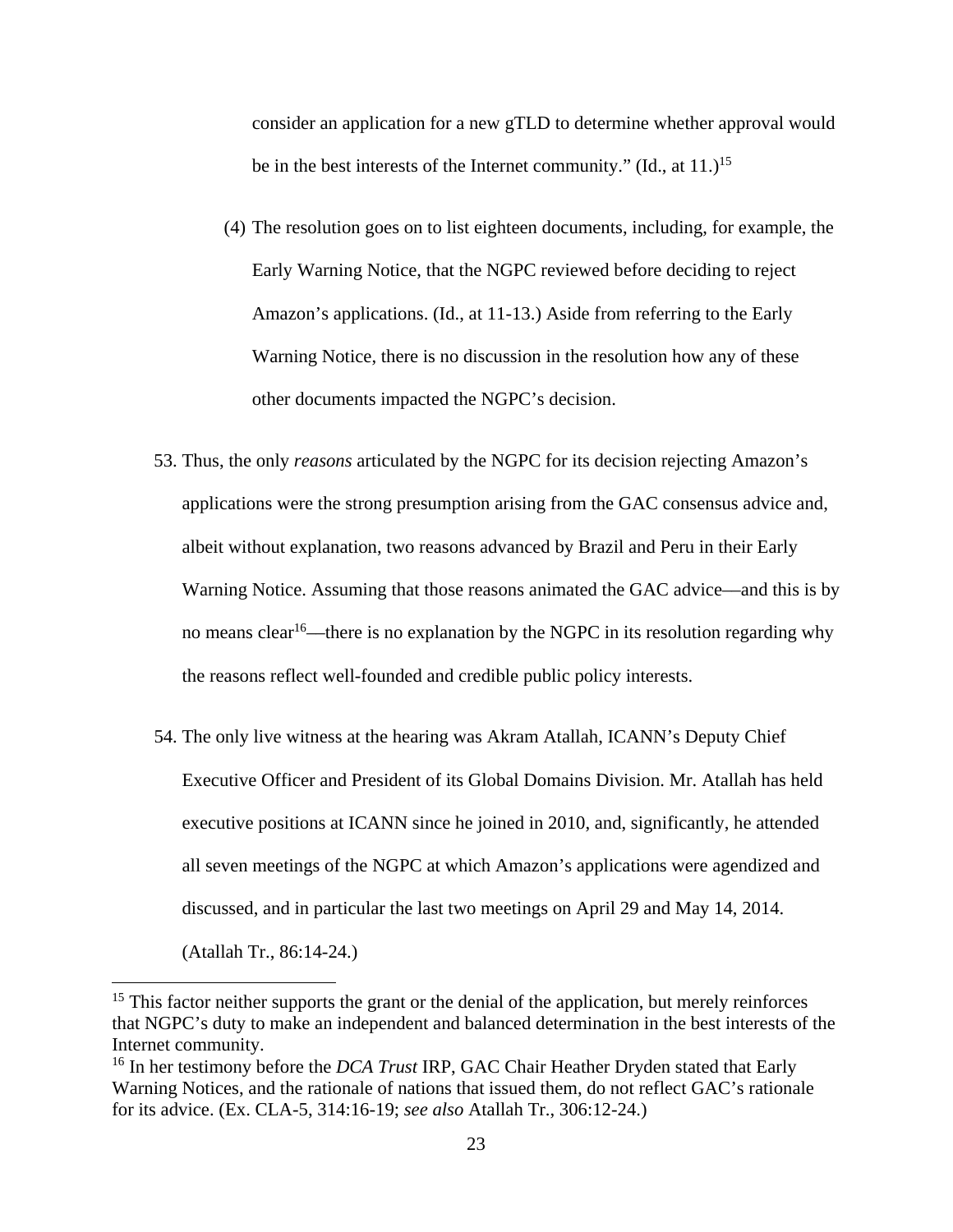- 55. In substance, Mr. Atallah testified that Amazon's applications would have been allowed to proceed, but for the GAC consensus advice opposing them. (Id., at 88-89).
- 56. Mr. Atallah testified that the NGPC did not consider the .ipiranga string, named for a famed waterway in Brazil, because neither Brazil nor the GAC opposed that string. Nor did Brazil submit an Early Warning Notice with respect to .ipiranga. (Id., at 90).
- 57. Regarding the impact of GAC consensus advice on the NGPC's decision, Mr. Atallah testified that ICANN is not controlled by governments, but ICANN procedures permit governments, through the GAC, to provide input, both as to ICANN policy matters and individual applications to ICANN. (Id., at 94-95.) The NPGC resolution (Ex. C-54) provides the entire rationale for the Board's (here, the NGPC's) decision to reject Amazon's applications. (Id., 93.) Because it lacks expertise, the NGPC, acting for the Board, did not and "will not substitute its decision" for the GAC's, especially on public interest issues. (Id., at 99-101, 128.)
- 58. Once the GAC provides the NGPC with consensus advice, Mr. Atallah explained, not only is there a strong presumption that it should be accepted, but it also sets a bar too "high for the Board to ignore." (Id.) Put differently, the bar is "too high for the Board to say no." (Id.) The Board, he said, defers to the consensus GAC advice as a determination that there is, in fact, a well-founded public policy reason supporting it. (Id., at 102). He added: "the board does not substitute its opinion to the opinion of the countries of that region when it comes to the public interest." (Id., at 128:16-18).
- 59. Mr. Atallah acknowledged that if GAC consensus advice was based upon the GAC's (or governments' advocating for a GAC consensus objection) mistaken view of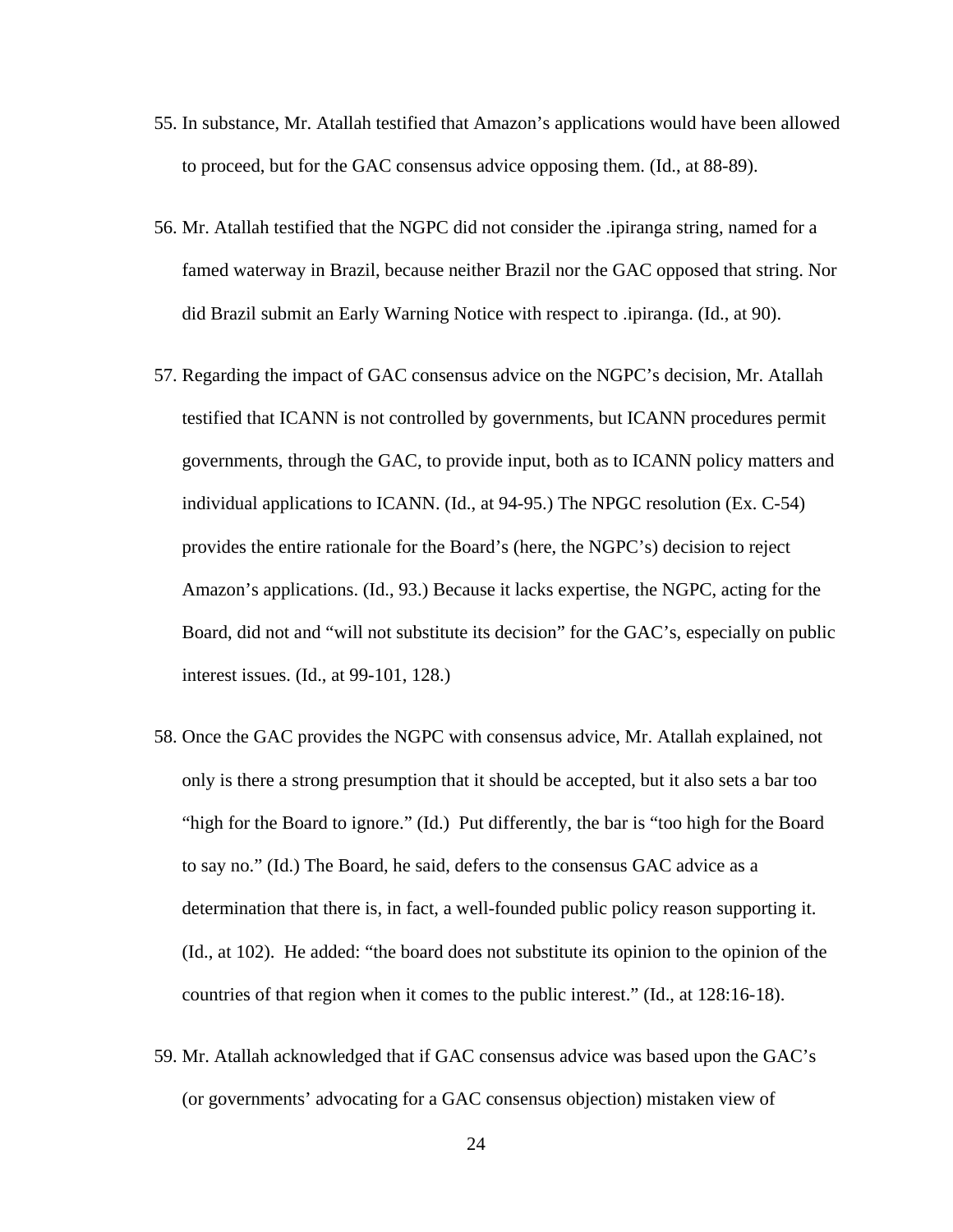international law, it would outweigh the strong presumption and the advice would be rejected by the Board. (Id., at 127:11-128:4.) But the Board would not consider GAC consensus advice based on an anti-U.S. bias or "fear of foreign exploitation," whether rational or not, as grounds for rejecting such advice. (Id., at 129:21-130:9.)

- 60. Although the NGPC considered the reasons given in the Early Warning Notice, Mr. Atallah made clear that the NGPC made no independent inquiry regarding whether there was a well-founded public policy rationale for the GAC advice, (Id., 102:17-20), nor did the NGPC explain why the reasons given in the Early Warning Notice stated well-founded public policy concerns for rejecting the applications. Moreover, the NGPC in its resolution did not discuss, much less evaluate Brazil and Peru's reasons for their objection to the strings, (*see* Ex. C-54).
- 61. On August 22, 2014, ICANN's Board Governance Committee denied Amazon's request for reconsideration of the NGPC's decision. (Ex. C-67.)
- 62. On March 1, 2016, Amazon filed its Notice and Request for an Independent Review of the NGPC decision denying its applications.

# **III. PROVISIONS OF THE ICANN'S ARTICLES OF INCORPORATION, BY-LAWS AND APPLICANT GUIDEBOOK**

63. The task of this Panel is to determine whether the NGPC acted in a manner consistent with ICANN's Articles of Incorporation, Bylaws and Applicant Guidebook.<sup>17</sup> The most

<sup>&</sup>lt;sup>17</sup> While the Bylaws refer only to the Articles of Incorporation and Bylaws as subjects for the IRP process, the Panel is also permitted to determine whether the procedures of the Guidebook were followed. (*See Booking.com B.V. v. ICANN*, Case No. 50-20-1400-0247, Final Declaration,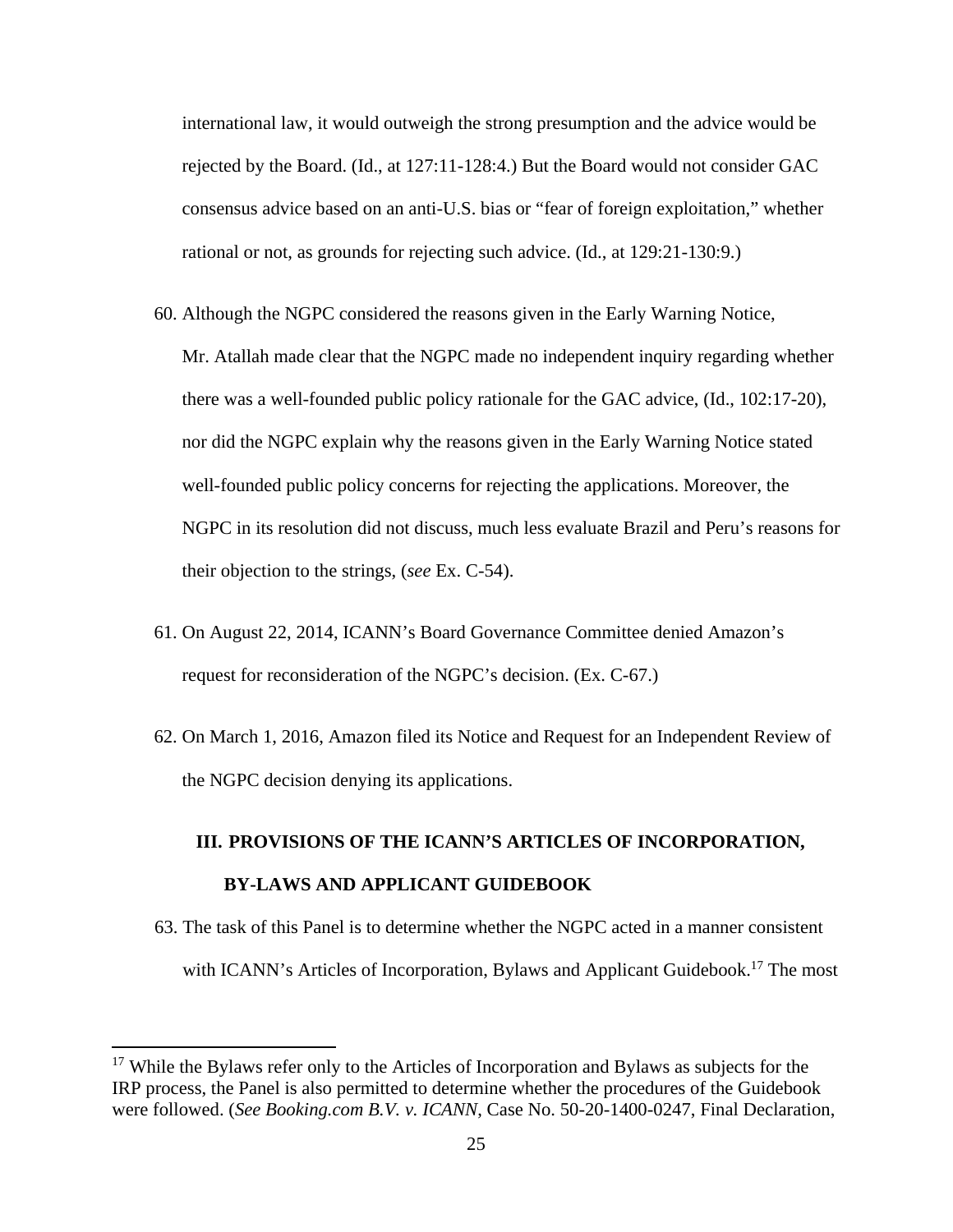salient provisions of these governance documents are listed below.

## 64. **Article IV, Section 3(4) of the Bylaws and Rule 8 of ICANN Supplementary**

## **Procedures for Independent Review Process provide**:

The IRP Panel must apply a defined standard of review to the IRP request, focusing on: a. did the Board act without conflict of interest in taking its decision?; b. did the ICANN Board exercise due diligence and care in having sufficient facts in front of them?; and c. Did the ICANN Board members exercise independent judgment in taking the decision, believed to be in the best interest of the company [i.e., the internet community as a whole]?

(*See* Bylaws, Art. IV, § 3(4).) Here, only compliance with requirements (ii) and (iii) is

in issue.

## 65. **Art. 4 of the Articles of Incorporation**:

"[ICANN] shall operate for the benefit of the Internet community as a whole . . . ."

## 66. **Art. I, Sec. 2 of the Bylaws: CORE VALUES18**

In performing its mission, the following core values should guide the decisions and actions of ICANN:

. . .

3. To the extent feasible and appropriate, delegating coordination functions to or recognizing the policy role of other responsible entities that reflect the interest of affected parties.

4. Seeking and supporting broad, informed participation reflecting the functional, geographic, and cultural diversity of the Internet at all levels of policy development and decision-making. . . .

6. Introducing and promoting competition in the registration of domain names where practicable and beneficial in the public interest.

<u> 1989 - Johann Stoff, amerikansk politiker (d. 1989)</u>

at ¶ 106 (Int'l Centre for Dispute Resolution, March 3, 2015), https://www.icann.org/en/system /files/files/final-declaration-03mar15-en.pdf; Resp't Prehearing Br., 6.)

<sup>&</sup>lt;sup>18</sup> All references to the Bylaws are to those in effect at the time of the NGPC's decision, that is, the Bylaws, as amended July 2014. (*See* Ex. C-64.)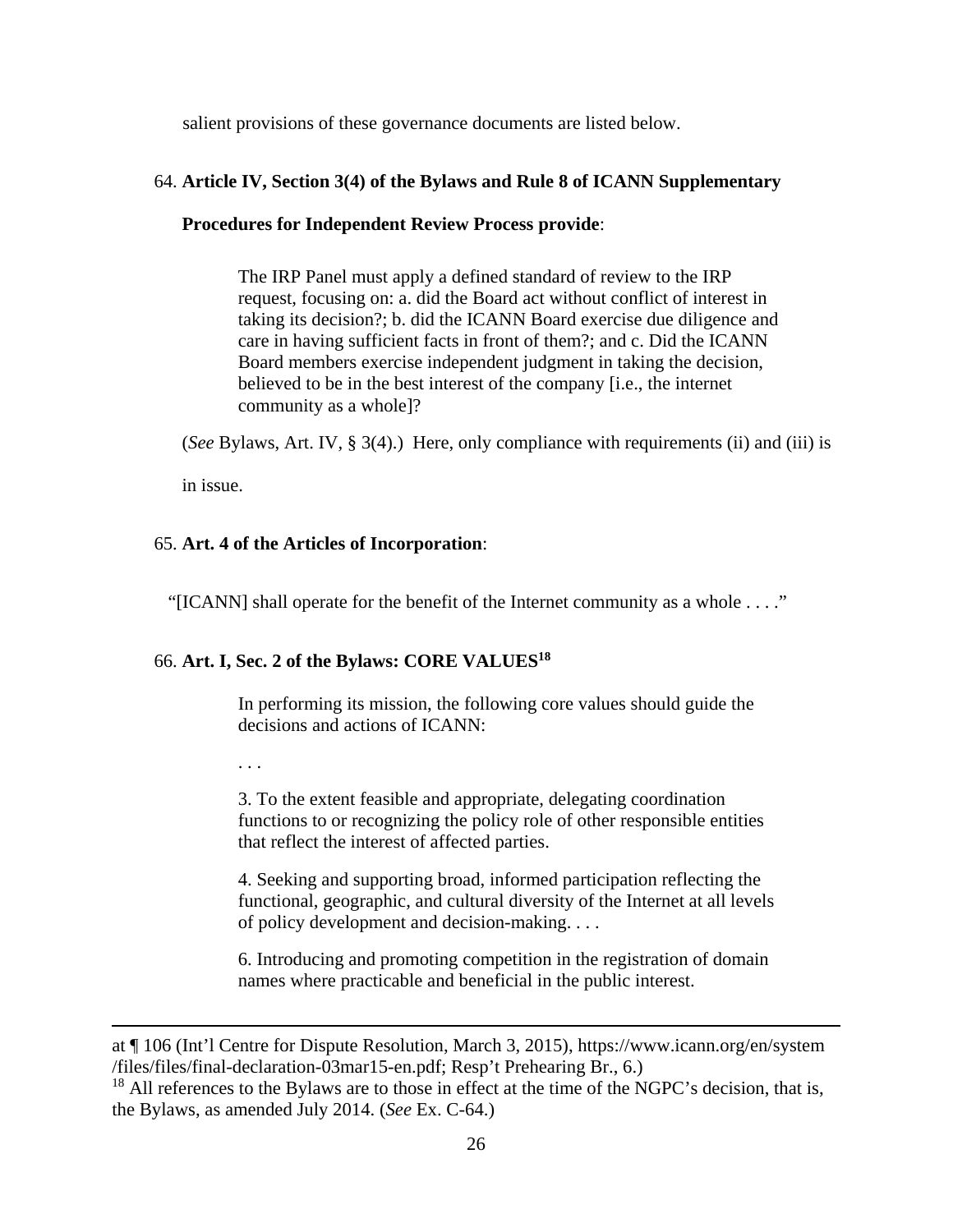8. Making decisions by applying documented policies neutrally and objectively, with integrity and fairness. . . .

10. Remaining accountable to the Internet community through mechanisms that enhance ICANN's effectiveness [such as the process of independent review].

11. While remaining rooted in the private sector, recognizing that governments . . . are responsible for public policy and duly taking into account governments' . . . recommendations.

. . . Any ICANN body making a recommendation or decision shall exercise its judgment to determine which core values are most relevant and how they apply to the specific circumstances of the case at hand, and to determine, if necessary, an appropriate and defensible balance among competing values.

#### 67. **Art. II, Sec. 3 of the Bylaws: NON-DISCRIMINATORY TREATMENT**

"ICANN shall not . . . single out any particular party for disparate treatment unless

justified by substantial and reasonable cause . . . ."

#### 68. **Art. III (TRANSPARENCY), Sec. 1 of the Bylaws: PURPOSE**

"ICANN and its constituent bodies shall operate to the maximum extent feasible in a[] .

. . transparent manner and consistent with procedures designed to ensure fairness."

### 69. **Art. IV (ACCOUNTABILITY AND REVIEW), Sec. 1 of the Bylaws: PURPOSE**

". . . ICANN should be accountable to the community for operating in a manner that is

consistent with these Bylaws, and with due regard for the core values set forth in

Article I of these Bylaws."

#### 70. **Art. IV (ACCOUNTABILITY AND REVIEW), Sec. 3 of the Bylaws:**

#### **INDEPENDENT REVIEW OF BOARD ACTIONS**

The Board, or in this case, the NGPC final decision is subject to an "independent review" by this independent review panel to determine whether the Board/NGPC made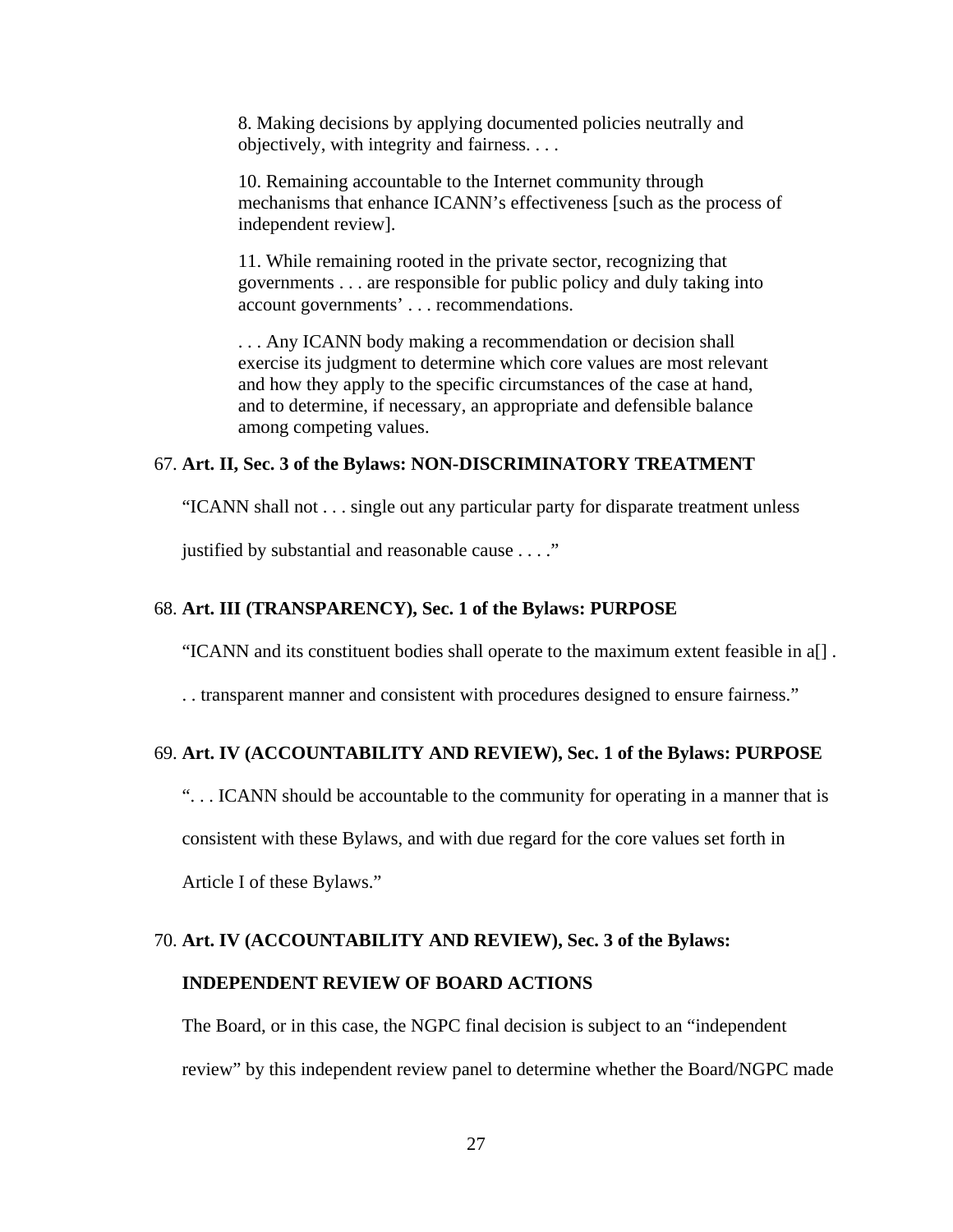its decision in a manner consistent with ICANN's articles of incorporation, applicable Bylaws and the applicant guidebook, i.e., its governance documents.

## 71. **Art. XI (ADVISORY COMMITTEES), Sec. 1 of the Bylaws: GENERAL**

"Advisory Committees shall have no legal authority to act for ICANN, but shall report their findings and recommendations to the Board."

## 72. **Art. XI, Sec. 2(1)(a) of the Bylaws**

"The [GAC] should consider and provide advice on the activities of ICANN as they relate to concerns of governments, particularly . . . where they may affect public policy issues."

## 73. **Art. XI, Sec. 2(1)(j) of the Bylaws**

"The advice of the [GAC] on public policy matters shall be duly taken into account, both in the formulation and adoption of policies."

## 74. **Module 2 of the Applicant Guidebook 19**

Module 2 of the Guidebook sets forth the evaluation procedures for gTLD strings, including string similarity, string confusion, DNS stability, reserved names and geographic names.

#### 75. **Sec. 2.2.1.4 of the Applicant Guidebook**

"Applications for gTLD strings must ensure that appropriate consideration is given to the interests of governments . . . in geographic names. The requirements and procedure

<sup>&</sup>lt;sup>19</sup> The applicable version of the Guidebook for purposes of this IRP is Version 10 published on June 4, 2012. (*See* Ex. C-20; Resp't Prehearing Br., 10 n. 29.)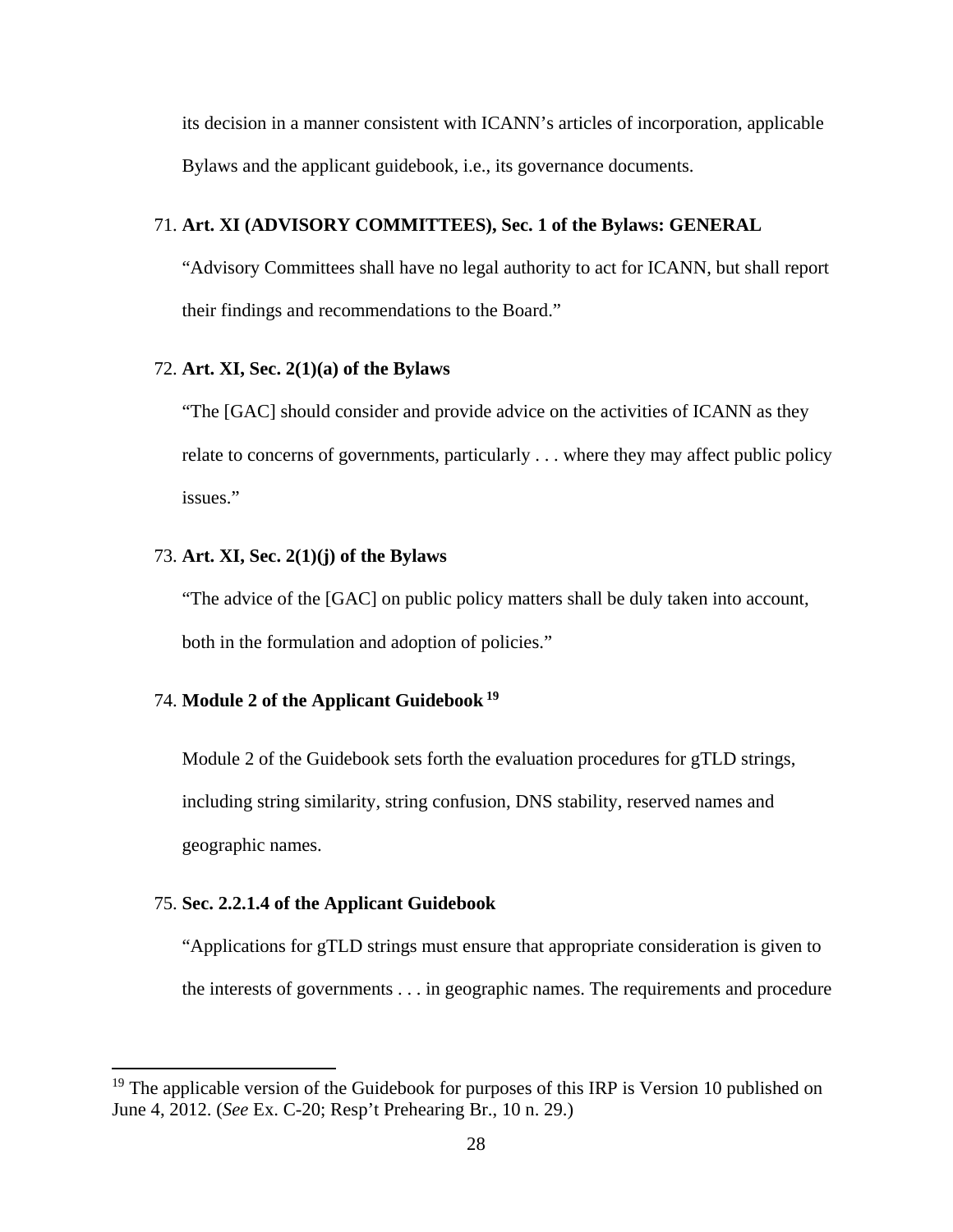ICANN will follow in the evaluation process are described in the following paragraphs."

#### 76. **Sec. 2.2.1.4.2 of the Applicant Guidebook**

"The following types of applied-for strings are considered geographic names and

[require] . . . non-objection from the relevant governments . . . ." This is followed by a

list of four specific categories, including, *inter alia*, cities, sub-national place names,

etc.

## 77. **Sec. 2.2.1.4.4 of the Applicant Guidebook**

"A Geographic Names Panel (GNP) will determine whether each applied-for gTLD string represents a geographic name . . . . For any application where the GNP determines that the applied-for string is not a geographic name requiring government support (as described in this module), the application will pass the Geographic Names review with no additional steps required."

## 78. **Attachment to Module 2 of the Applicant Guidebook, at A-1**

"It is ICANN's goal to make the criteria and evaluation as objective as possible."

## 79. **Module 3 of the Applicant Guidebook**

Module 3 relates to Objection Procedures.

## 80. **Sec. 3.1, GAC Advice on New gTLDs of the Applicant Guidebook**

The process for GAC Advice on New gTLDs is intended to address applications that are identified by governments to be problematic, e.g., that potentially violate national law or raise sensitivities [i.e., may affect public policy issues].

. . .

. . . The GAC [may] advise[] ICANN that it is the consensus of the GAC that a particular application should not proceed. This will create a strong presumption for the ICANN that the application should not be approved.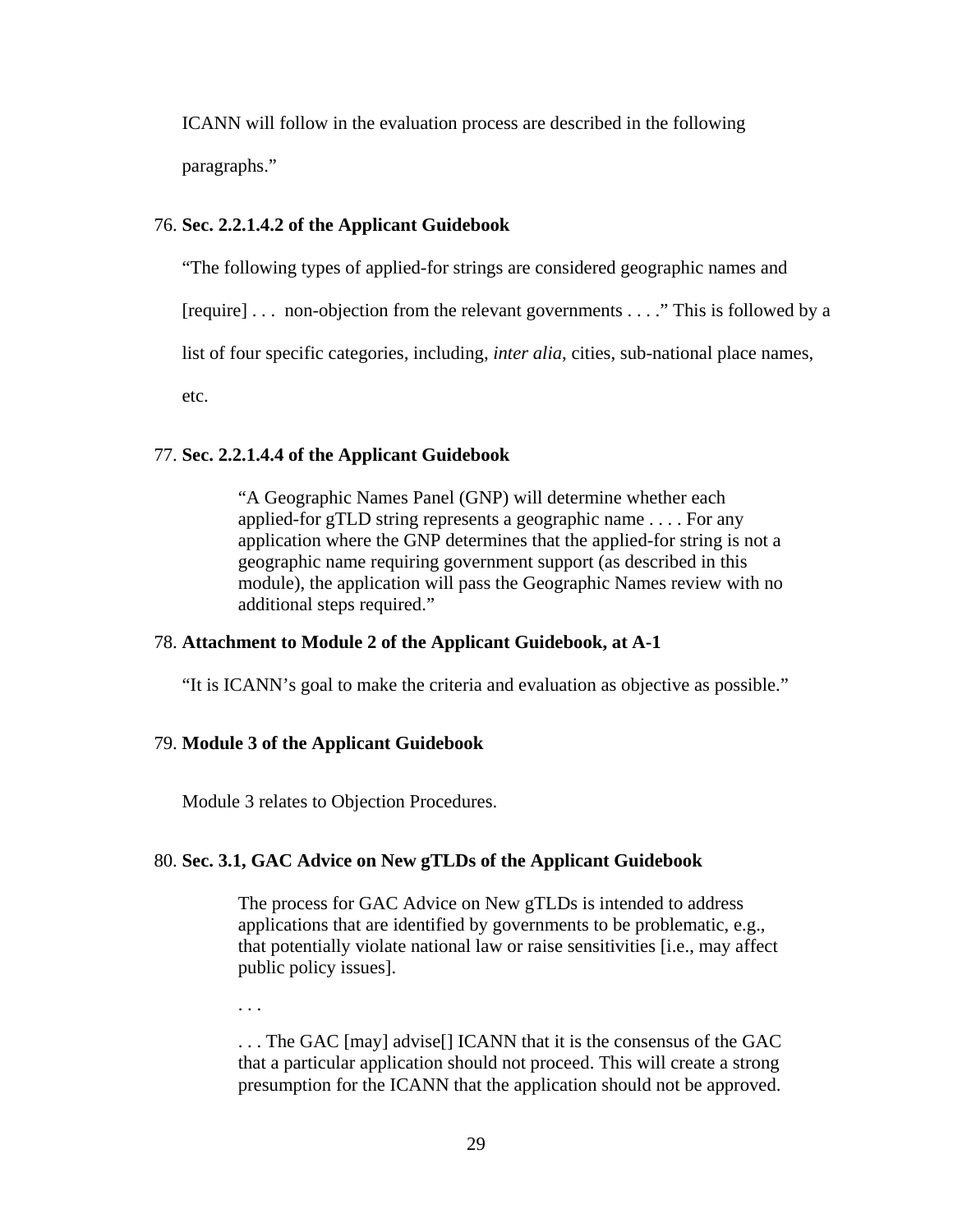#### **IV. PARTIES' POSITIONS AND REQUEST FOR RELIEF**

- 81. Having set forth the procedural history, the relevant facts and the applicable provisions of ICANN's governing documents, the Panel now sets forth the issues raised by the parties and then provides the reasons for its Declaration.
- 82. Amazon seeks a declaration that the NGPC, acting for the Board, acted in a manner inconsistent with certain provisions, discussed below, of ICANN's Articles of Incorporation, Bylaws and/or Guidebook in connection with its rejection of the Amazon applications. Distilled to their essence, Amazon makes the following contentions:
	- a. The GAC was required to state a reason(s) or rationale for its consensus advice, i.e., reason(s) for recommending that Amazon's applications be denied.
	- b. As a constituent body of ICANN, the GAC was required to adhere to the Bylaws' duties of procedural fairness under Article III, Section 1. To comply with this Bylaw, the GAC was either required to permit Amazon, as the potentially adversely affected party in interest, to appear before the GAC or, at a minimum, submit information to the GAC in writing before it issued consensus advice.
	- c. To warrant a strong presumption, GAC advice must be based upon a valid and legitimate public policy interest(s).
	- d. By failing to make an independent evaluation of whether or not there was a valid public policy rationale for the GAC advice, the NGPC abdicated its independent decision making function to the GAC, converted the strong presumption to be given to GAC consensus advice into a conclusive presumption or veto, and otherwise abandoned its obligation to make a sufficient due diligence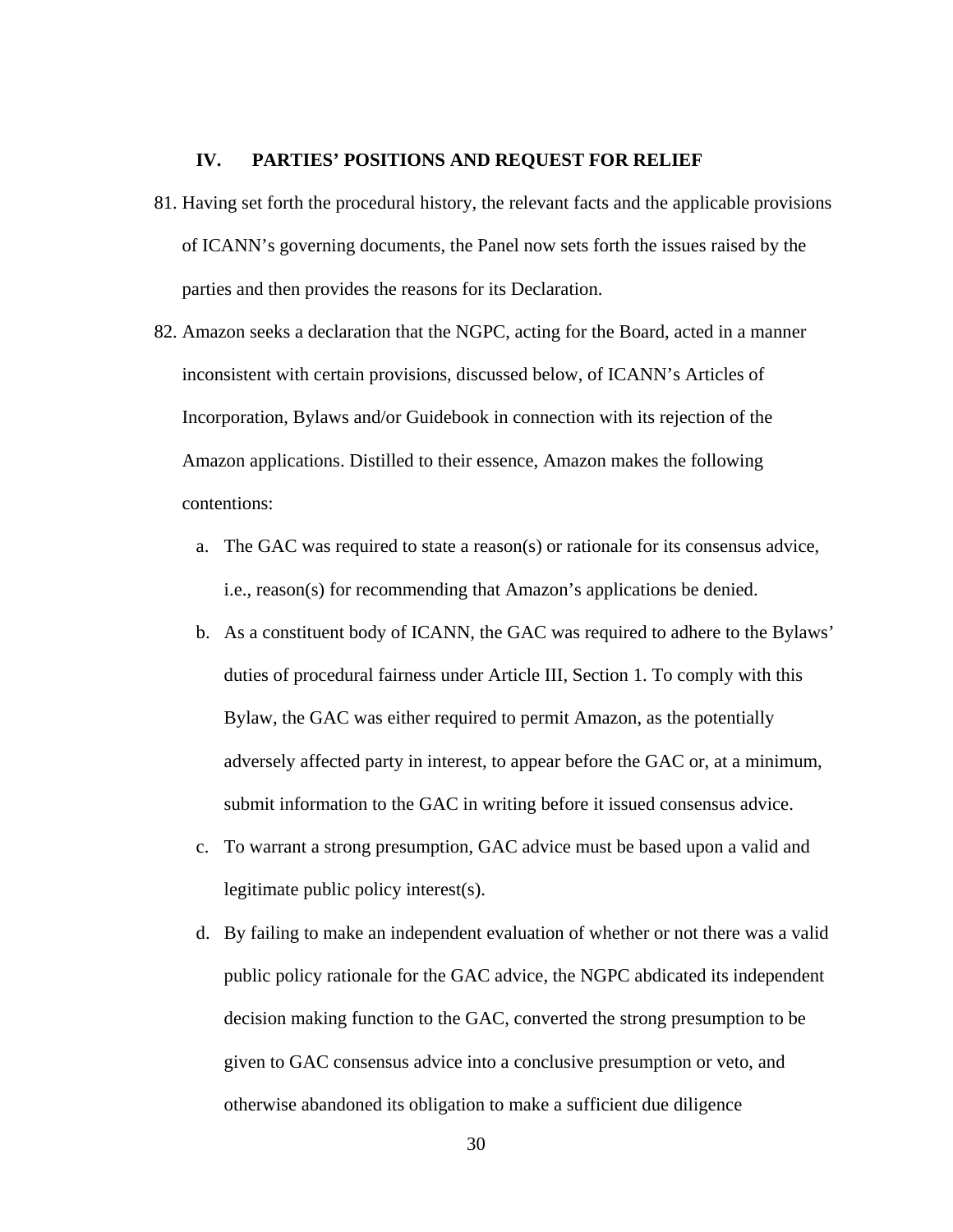investigation of the facts needed to support its decision and/or failed to make an independent, merits-based decision in the best overall interest of the Internet community.

- e. To comply with ICANN's transparency obligations, the NGPC must give reasons for its decisions. The NGPC's resolution of May 14, 2014 is not a sufficient statement of reasons for its decision rejecting Amazon's applications in that the NGPC failed to state any public policy rationale for its decision and/or balance the interests of Amazon favoring the granting of the applications with public policy interests militating against granting same.
- f. The ICANN Board, acting through the NGPC, violated its obligation not to engage in disparate treatment of the applicant under Article II, Section 3 of the Bylaws by denying its application, whereas under similar circumstances a private Brazilian corporation was granted the gTLD of .ipiranga, a string based on the name of another celebrated waterway in Brazil.20
- 83. As for relief, in addition to a declaration by this Panel that the NGPC acted inconsistently with ICANN governance documents, Amazon seeks affirmative relief in the form of a direction to ICANN to grant Amazon's applications. Alternatively, Amazon asks the Panel to recommend to the ICANN Board that its applications be granted and to set timelines for implementation of the Panel's recommendation, including a timeline for ICANN's "meet and confer" obligation with the  $GAC<sup>21</sup>$

 $20$  The Ipiranga is mentioned in the Brazilian national anthem.

 $21$  In these circumstances, Amazon urges the Panel to retain jurisdiction until final resolution of this matter by the Board.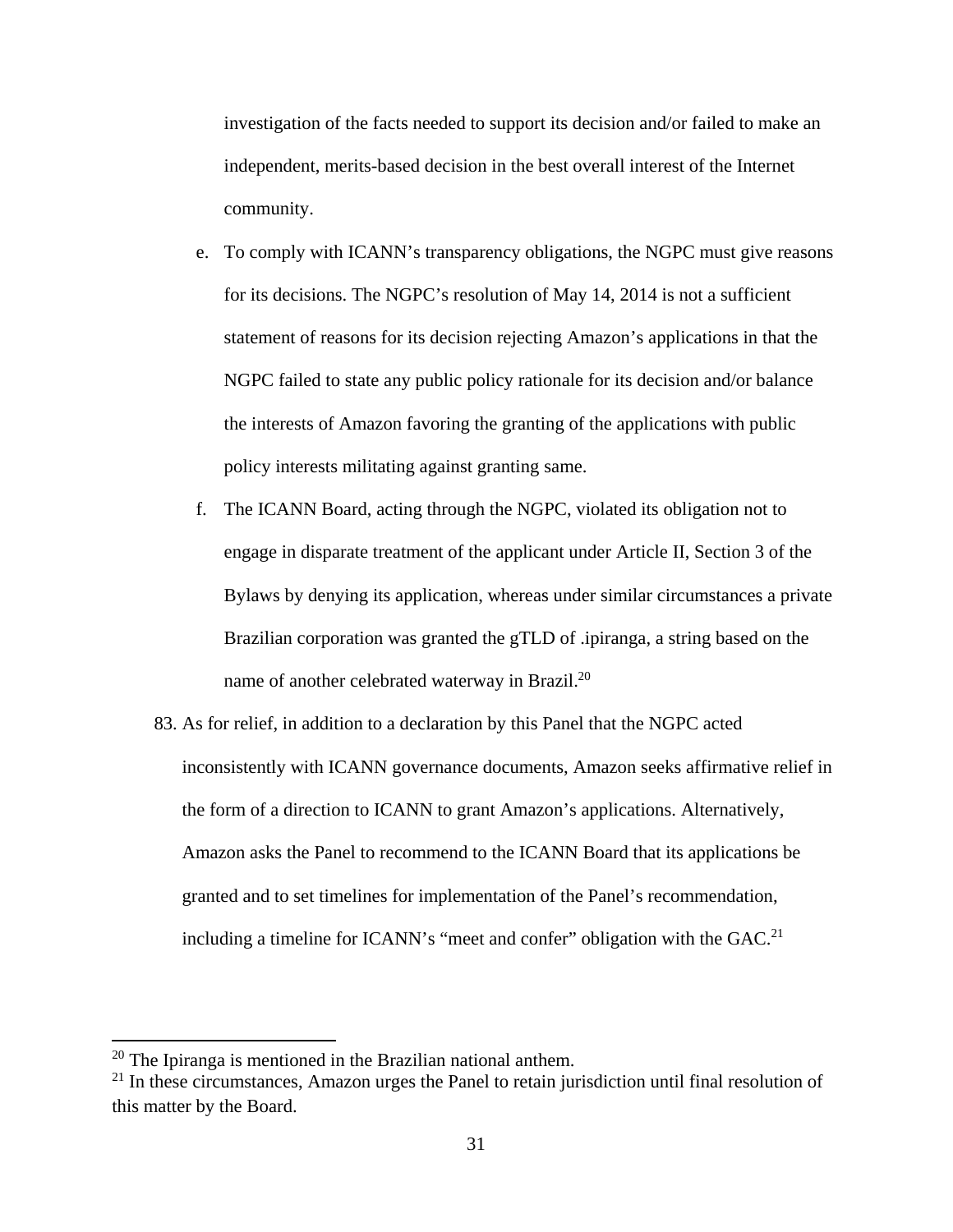- 84. ICANN disputes each of Amazon's contentions and asserts that the NPGC did not violate the Articles of Incorporation, the Bylaws or the Guidebook. Fairly synthesized, it argues:
	- a. There is nothing in the Articles of Incorporation, applicable Bylaws<sup>22</sup> or Guidebook that requires the GAC to state any reason for its consensus advice.
	- b. The procedural fairness obligation applicable to the GAC, as a constituent body of ICANN, did not require the Board to assure that a representative of a private company be able to appear before the GAC, nor did it require the Board to allow a potentially adversely affected party to be able to submit written statements to the  $GAC.<sup>23</sup>$
	- c. Although the GAC advice must be based on legitimate public policy considerations, even in the absence of a rationale for the GAC advice, there was sufficient support in the record before the NGPC for the NGPC to discern a wellfounded public policy interest, and it was proper for the NGPC to consider reasons given in the Early Warning Notice as providing a public policy reason supporting the NGPC decision.
	- d. Given the strong presumption arising from GAC consensus advice, the NGPC appropriately decided to reject Amazon's applications.

 $^{22}$  Although not applicable to this IRP, Section 12.3 of the new version of the Bylaws adopted in 2016 requires all advisory committees of ICANN, including the GAC, to include "the rationale for such advice." (*See* Ex. R-81; ICANN Bylaws, § 12.3 (eff. Oct. 1, 2016).) The new Bylaws indicate that they are not intended to be retroactive. (*See* ICANN Bylaws, § 27.4 (eff. Oct. 1, 2016.)

<sup>&</sup>lt;sup>23</sup> ICANN also noted that Amazon had an opportunity to "lobby" governments in between the GAC meetings at which Amazon's applications were discussed and it, in fact, did so. ICANN argued that this overcomes any lack of procedural fairness regarding the GAC.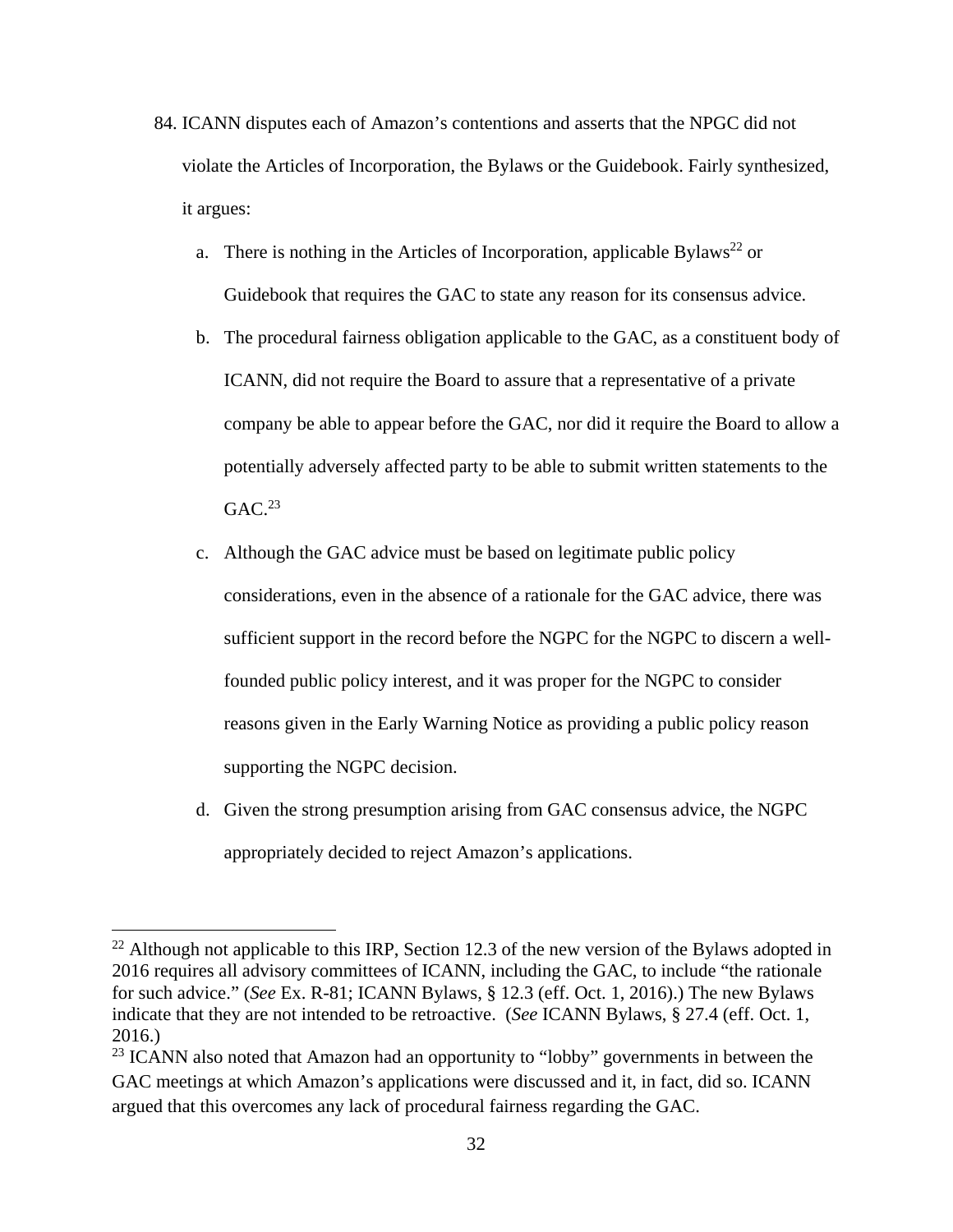- e. The NGPC gave reasons for its decision, and the reasons given by the NGPC for denying Amazon's applications are sufficient.
- f. The NGPC did not engage in disparate treatment of Amazon. The anti-disparate treatment provision contained in the Article II, Section 3 of the Bylaws should be read, not as applying to ICANN as a whole, but as a limitation on actions of the ICANN Board. As there was no objection to .ipiranga, neither the NGPC nor the Board was ever called on to decide whether .ipiranga should be granted to a private company.24 Accordingly, there could be no disparate treatment by the Board, or the NGPC acting for the Board, regarding the strings at issue in this proceeding.
- g. Amazon's challenge to a 2011 change in the Applicant Guidebook relieving the GAC of any requirement to provide reasons for its advice is untimely.
- 85. Further, ICANN takes issue with the relief requested by Amazon. It argues that the Panel's powers are limited under the Bylaws to declaring whether or not the Board, or in this case the NGPC, complied with its obligations under ICANN's governance documents. It acknowledges, however, that if the Panel finds that the NGPC acted in a manner inconsistent with the governance documents, the Panel may properly make remedial recommendations to the Board.

#### **V. ANALYSIS OF ISSUES AND REASONS FOR DECISION**

86. The majority of the Panel discusses *seriatim* each of the pertinent issues fairly raised by parties as part of the Independent Review Process.

<sup>&</sup>lt;sup>24</sup> ICANN also argued that the Ipiranga, a small waterway running through Sao Paolo, paled by comparison to the Amazon River, both in length and importance.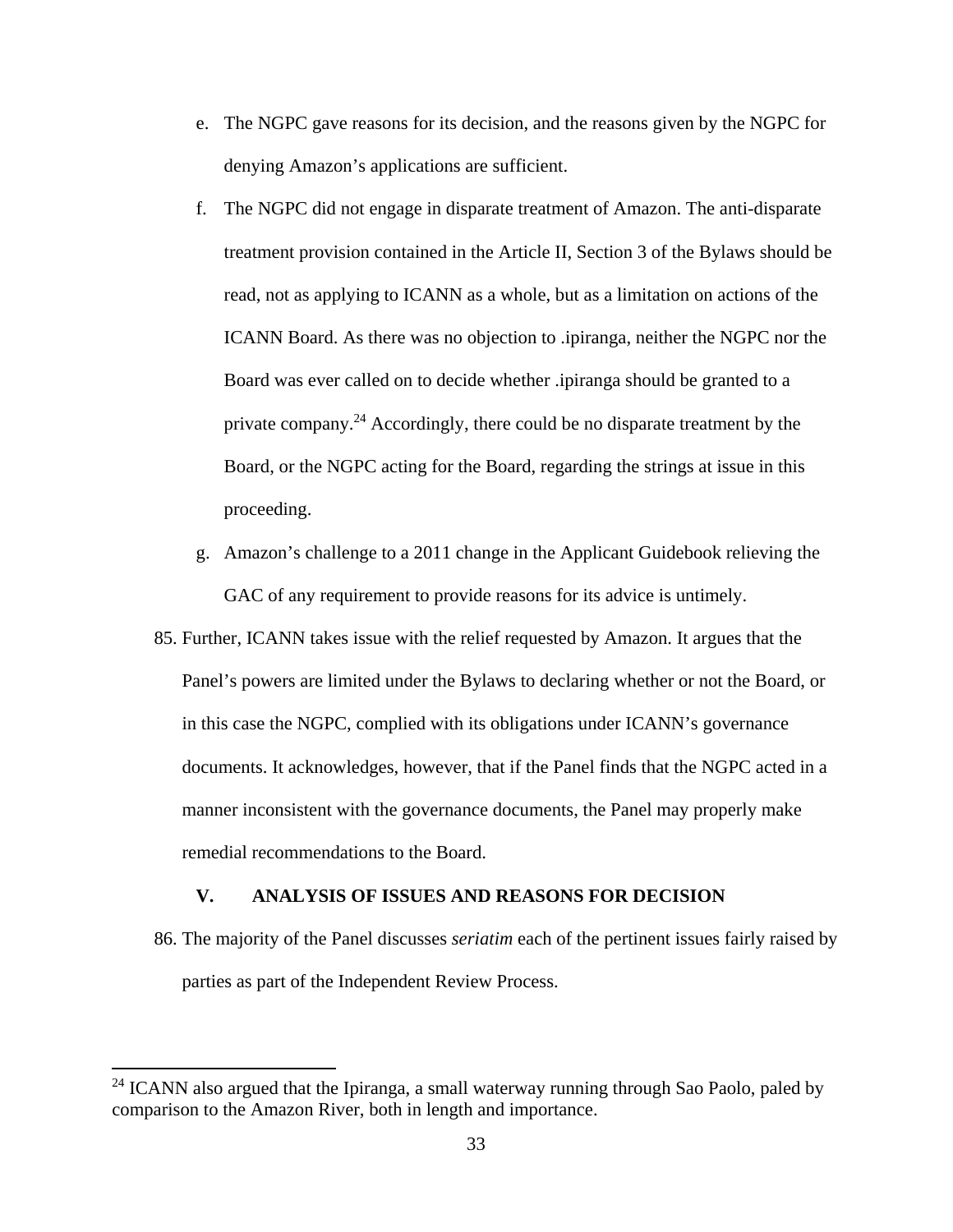#### **A. Was the GAC required to state a reason(s) or provide a rationale for its advice?**

- 87. There is little question that a statement of reasons by the GAC, when providing consensus advice regarding an application for an internet name, is desirable. Having a reason or rationale would no doubt be helpful to the ICANN Board in evaluating the GAC's advice and assuring that there is a well-founded public policy interest behind it. Nonetheless, there is no specific requirement that the GAC provide a reason or rationale for its advice, and therefore, we conclude that a rationale or statement of reasons by the GAC was not required at the time of its action in this matter.<sup>25</sup>
- 88. Amazon argues the decision in the *DCA Trust* IRP, particularly paragraph 74, is precedent for proposition that the GAC must provide a reason for its advice. In that IRP, the Panel held: "As previously decided by this Panel, such accountability requires an organization to *explain or give reasons* for it activities, accept responsibility for them and to disclose the results in a transparent manner." (*See DotConnectAfrica Trust v. ICANN*, Case No. 50-2013-001083, Final Declaration, at ¶ 74 (Int'l Centre for Dispute Resolution, July 31, 2015), https://www.icann.org/en/system/files/files/finaldeclaration-2-redacted-09jul15-en.pdf (Emphasis added) [hereinafter *DCA Trust*].)
- 89. While prior IRP decisions are indeed precedential, although not binding on this Panel,  $^{26}$ we believe that read in context, *DCA Trust* stands for the proposition that the Board, to meet its accountability and transparency obligations, must give reasons for its actions. We do not read this language as requiring the GAC to do so.
- 90. It is true that ICANN changed its Bylaws in 2016 and now the GAC is required to provide a rationale for its advice, but this change is not retroactive, and, contrary to

<sup>25</sup> *See* discussion *supra*, at 32 n. 22 (discussing a change in the Bylaws effective 2016).

<sup>26</sup> *See* Bylaws, Article IV, Section 3(21).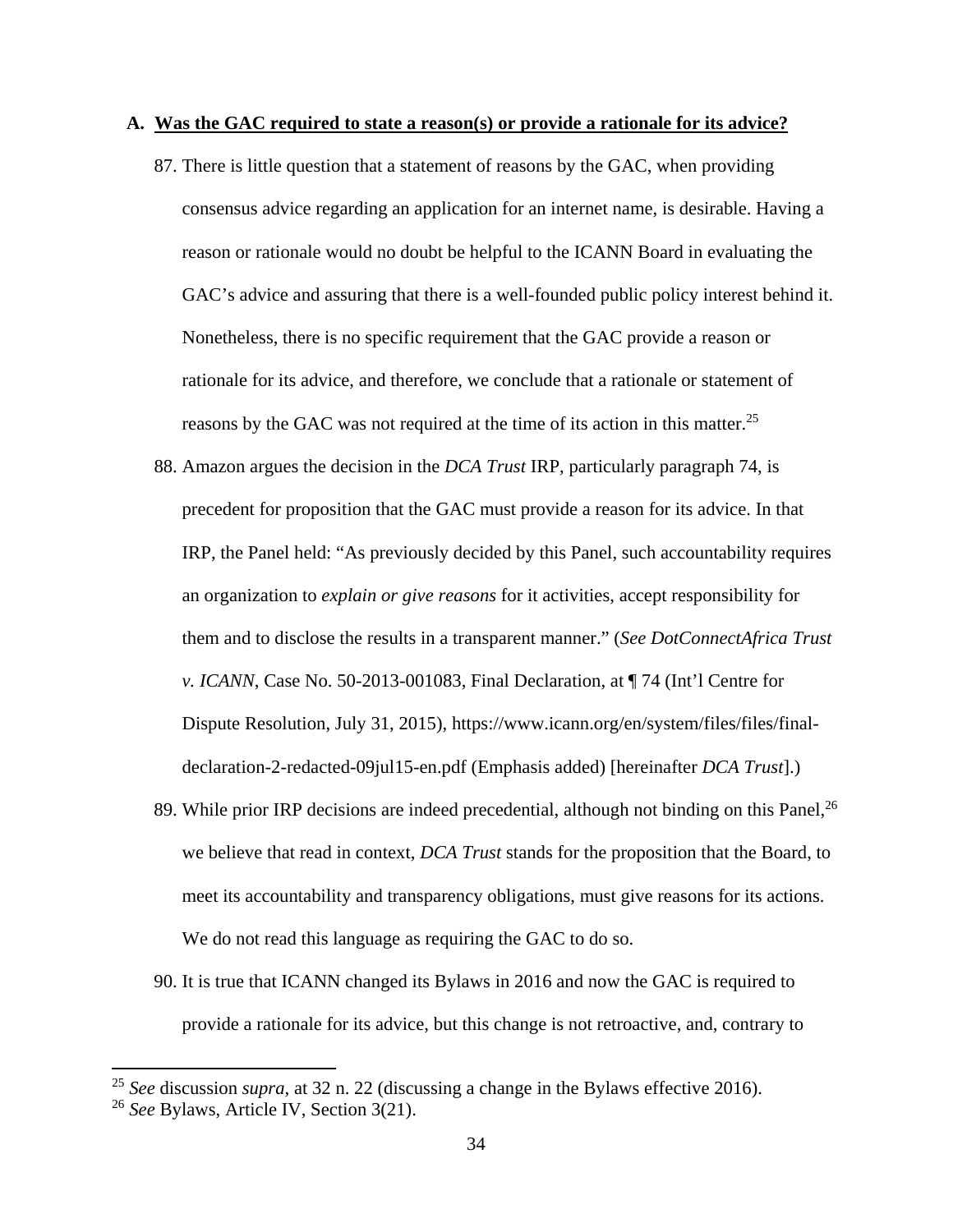Amazon's argument, cannot be viewed as merely codifying the holding in *DCA Trust*. (*See* discussion *supra*, at 32 n. 22.)

#### **B. Was Article III, Section 1's procedural fairness requirement violated?**

- 91. This issue is evidently one of first impression. We have been unable to find any prior IRP matter that has considered this issue with respect to the GAC, and none was cited to us by the parties.
- 92. Article III, Section 1 of the Bylaws provides: "ICANN *and its constituent bodies* shall operate . . . with procedures designed to ensure fairness." (Emphasis added.)
- 93. The GAC is a constituent body of ICANN within the meaning of this Article. Indeed, ICANN does not argue otherwise. Nor is there any doubt, under the facts presented, that Amazon attempted to offer a written statement or materials regarding why the GAC should not adopt consensus advice opposing Amazon's applications. (Hayden Statement, ¶ 37.) It was not permitted to do so. (Id.) Nor is there any doubt that, as the applicant, Amazon stood to be materially adversely affected if the GAC issued consensus advice against its application, if for no other reason than there would be a strong presumption that, if the GAC did so, Amazon's application should be rejected by the ICANN Board.
- 94. Basic principles of procedural fairness entitle an applicant who request to have the opportunity to be heard in some manner before the GAC, as a constituent body of the ICANN. There is, however, a question of how much procedural fairness is required to satisfy Article III, Section 1. We need not decide whether such procedural fairness necessarily rises to the level normally required by administrative and quasi-judicial bodies. (*See*, e.g., *Mullane v. Cent. Hanover Bank & Trust Co.*, 339 U.S. 306, 313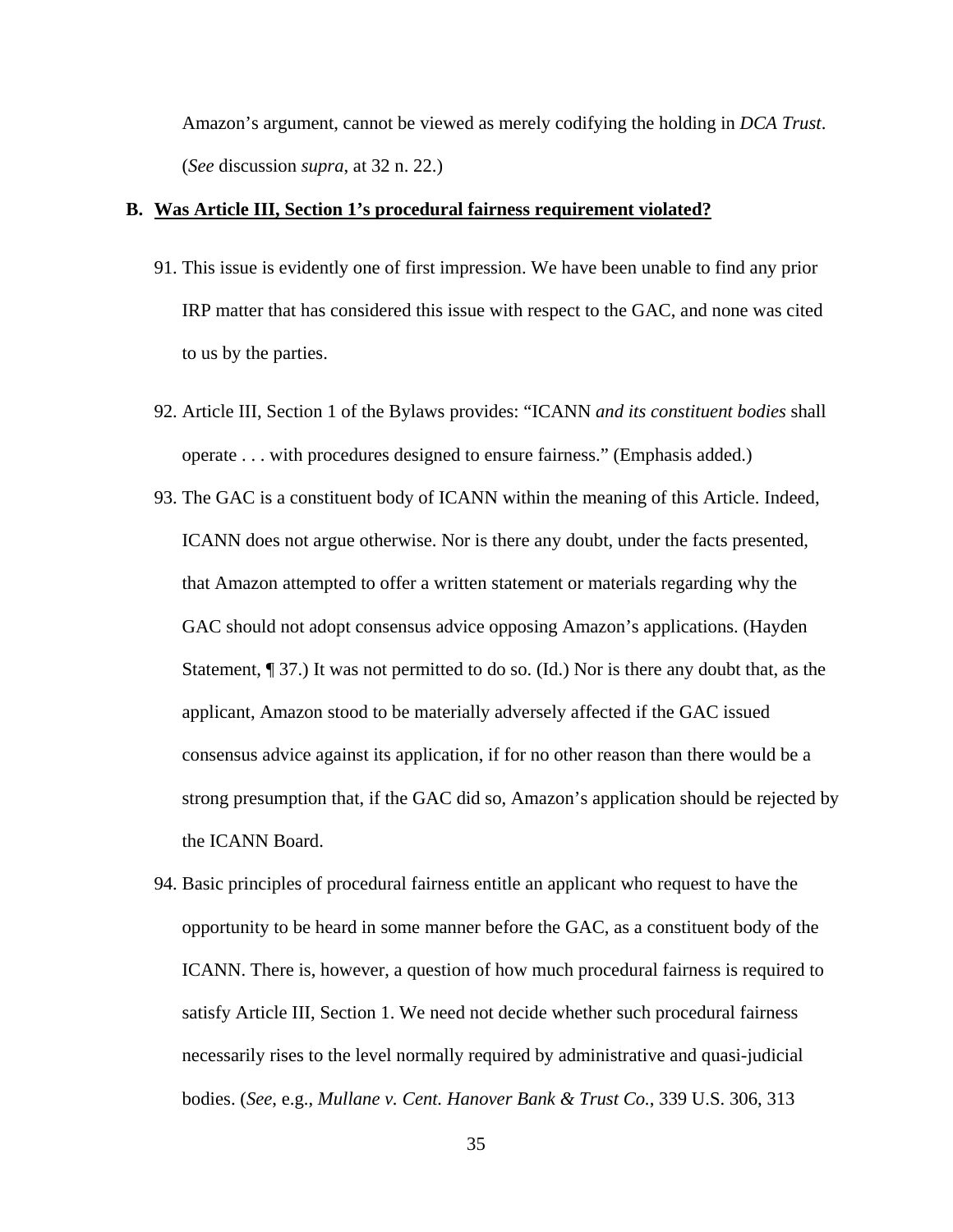(1950).) However, in matters relating to individual applications being considered by the ICANN Board itself, it is noteworthy that while individual applicants are not permitted to appear in person and make a presentation to the Board, ICANN's procedures permit an applicant, whose interests may be adversely affected by a decision of the Board regarding its application, to submit a written statement to the Board as to why its application should be permitted to proceed. The Panel is of the view that the same type of procedural fairness afforded by the Board required the GAC, as a constituent body of ICANN, to provide a comparable opportunity. Thus, under the facts of this IRP, the procedural fairness obligation applicable to the GAC, at a minimum, required that the GAC allow a written statement or comment from a potentially adversely affected party, before it decided whether to issue consensus advice objecting to an application. The Board's obligation was to see that the GAC, as a constituent body of ICANN, had such a procedure and that it followed it.

95. In this case, Amazon attempted to distribute written materials explaining its position to the GAC, but the GAC Chair denied its request. (Hayden Statement, ¶ 37.) Allowing a written submission would have given Amazon an opportunity, among other things, to correct the erroneous assertion by representatives of the Peruvian government that "Amazon" was a *listed* geographic name under the Guidebook. Amazon might have been able to submit information that neither Brazil nor Peru had a legal or sovereign right to the name "Amazon" under international or domestic law and that Amazon had registered the trademark or trade name of "Amazon" in many nations of the world, including Brazil and Peru. In any event, the failure to provide Amazon with an opportunity to submit a written statement - - despite its request that it be allowed to do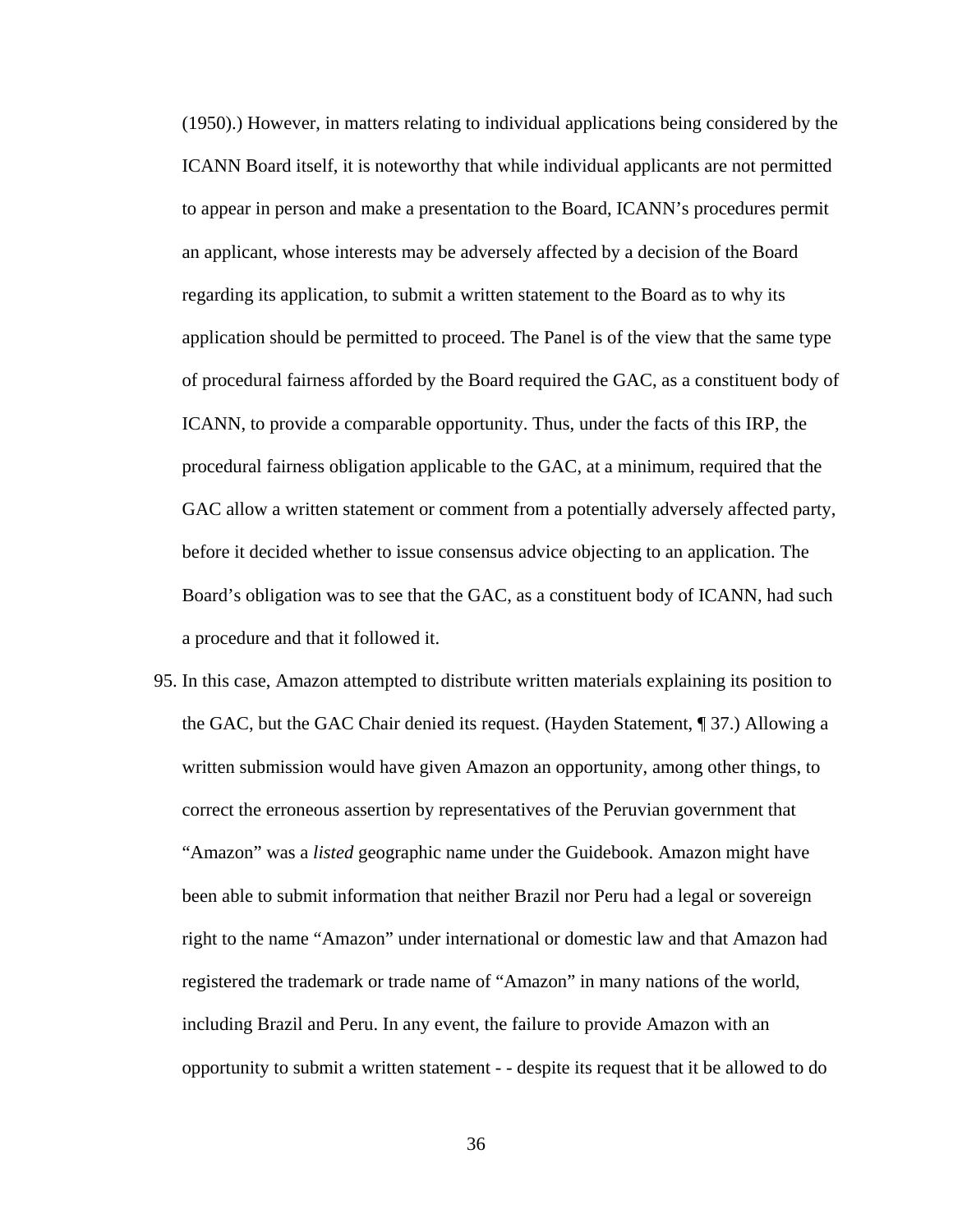so - - to the very body of ICANN that was considering recommending against its application violated Article III, Section 1.

96. In the view of the majority of the Panel, while the GAC had the ability to establish its own method of proceeding, its failure to afford Amazon the opportunity to submit a written statement to the GAC governments at their meeting in Durban undermines the strength of the presumption that would otherwise be accorded GAC consensus advice. While our holding is limited to the facts presented in this matter, it draws support from the principle that a party has the right to present its views where a judicial or arbitral body is deciding its case. Indeed, this fundamental principle of procedural fairness is widely recognized in international law. Moreover, international law also supports the view that the failure to afford a party the opportunity to be present its position affects the value of the decision-making body's proclamations. For example, in the realm of international arbitration, the awards of arbitrators are given substantial, nearly irrefutable, deference. (*See generally* Convention on the Recognition and Enforcement of Foreign Arbitral Awards arts. III, V, July 6, 1988, 21 U.S.T. 2517, 330 U.N.T.S. 38 (the "New York Convention").) However, the New York Convention allows a court to refuse to enforce an arbitration award—that is, refuse to show the arbitrators deference—if "[t]he party against whom the award is invoked was not given proper notice . . . or was otherwise unable to present his case." (Id., at art.  $V(1)(b)$ .) Identical provisions allowing a party to either set aside an arbitration award or resist its enforcement appear in the Model Law on International Commercial Arbitration published by United Nations Commission on International Trade Law. (See United Nations Commission on International Trade Law, UNCITRAL Model Law on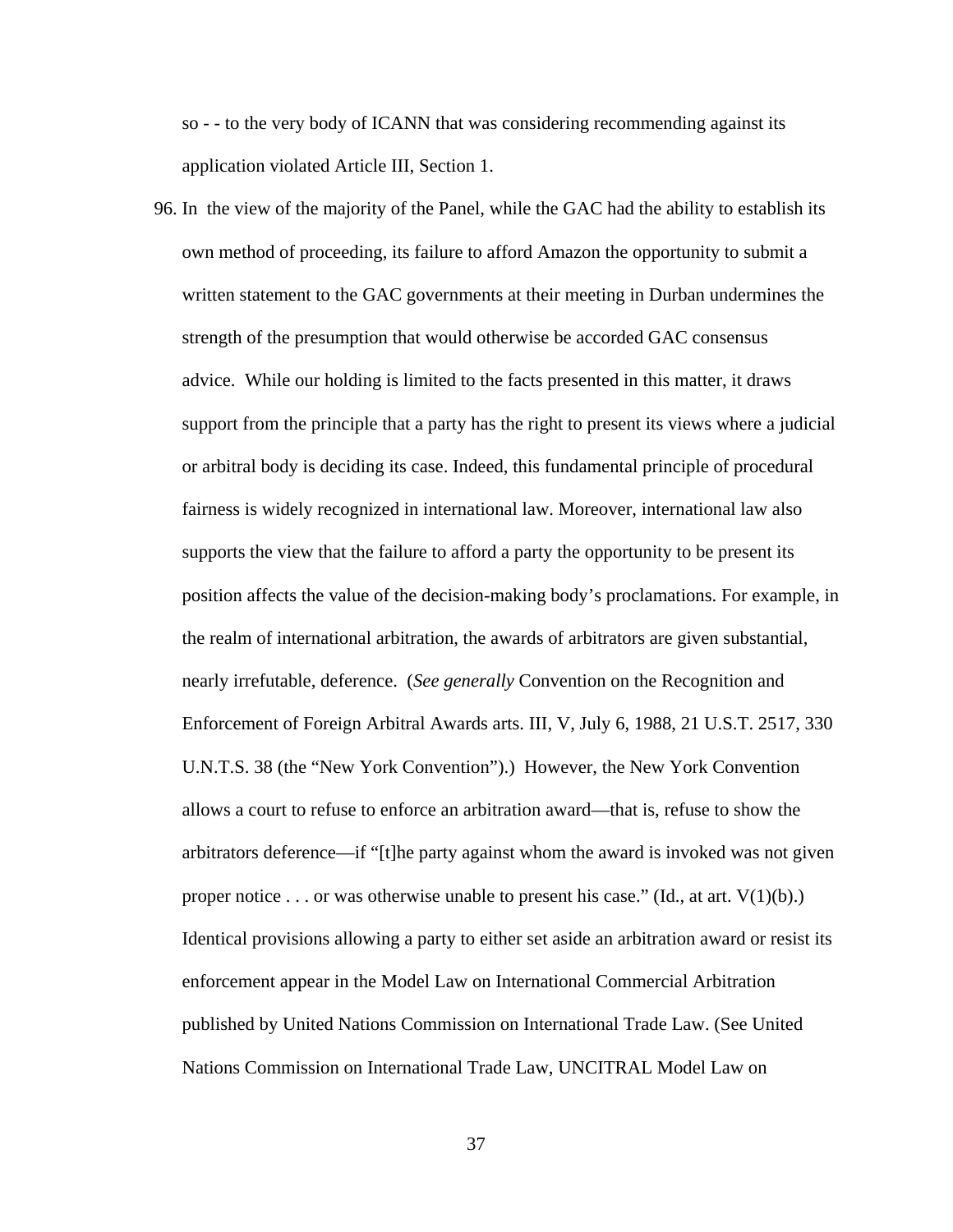International Commercial Arbitration 1985, with Amendments as Adopted in 2008, arts. 34(2)(a)(ii), 36(1)(a)(ii) (Vienna: United Nations, 2008).)

- 97. We find that this principle, enshrined in international arbitration law by convention, is instructive here. While the GAC is indisputably a political body - - not a judicial or arbitral body - - its consideration of specific gTLD applications takes place within the framework of the ICANN Board's application review process where the GAC's consensus advice is given a strong presumption by the Board, which itself is functioning as a quasi-judicial body. Thus, under the facts before us, the GAC's decision not to provide a affected party with the opportunity to be present a written statement of its position, notwithstanding its specific request to do so, not only constitutes a violation of procedural fairness obligations under Article III, Section 1 of the ICANN Bylaws, it diminishes the strength of the strong presumption that would otherwise be warranted based upon GAC consensus advice.
- 98. It is true, as ICANN established at the hearing, that because Amazon's applications were considered at two GAC meetings, Amazon had an opportunity between those meetings to lobby one or more governments to object to consensus advice, and it attempted to do so. Whatever this opportunity was, however, it was not a procedure that the GAC made available when requested by an applicant. Moreover, attempting to influence governments, who have their own political agendas and trade-offs that could be extraneous to the merits of an application for an internet name, is not the same as procedural fairness provided by the GAC itself. That duty is independently mandated under the Bylaws and is not supplanted by an opportunity to lobby governments apart from or in-between GAC meetings.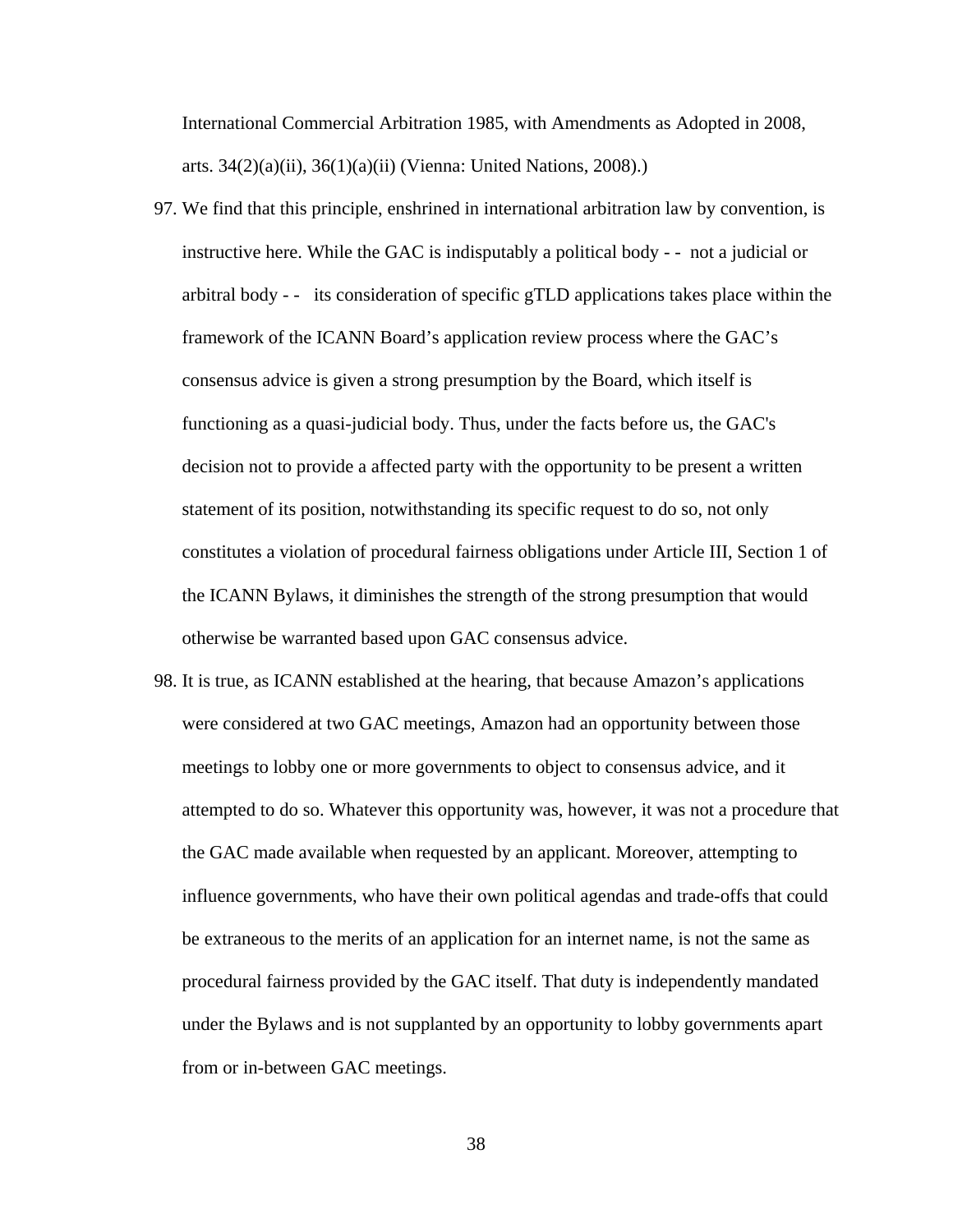99. Our decision regarding minimum procedural fairness required by Article III, Section 1 of the Bylaws finds support in the *DCA Trust* IRP. In that matter, the Panel noted that DCA Trust was not given "an opportunity in Beijing or elsewhere to make its position known or defend its own interests before the GAC reached consensus on the GAC Objection Advice[.]" (*See DCA Trust*, at ¶ 109.) The *DCA Trust* Panel went on to hold that this lack of procedural opportunity was "not [a] procedure[] designed to insure the fairness required by Article III, sec. 1." (*Id*.)

#### **C. Must GAC advice be based upon public policy considerations?**

100.The reasons for GAC Advice, even if not expressed, as is the case before us, must nonetheless be grounded in public policy. This proposition is fairly gleaned from several provisions of ICANN's governance documents. Thus, the Bylaws recognize that the GAC's purpose is to advise the Board regarding its activities "where they may affect public policy issues." (Bylaws, art. XI,  $\S$  2(1)(a).) So, not only does the GAC have an important role in providing recommendations and advice regarding policy development by ICANN, but it also can intervene regarding a specific application to ICANN provided that the application raises legitimate public policy concerns. The GAC Operating Principles reinforce the need for a nexus between GAC advice and legitimate public policy concerns. (*See* ICANN Governmental Advisory Comm. Operating Principles, art. I, principles 2, 4.) Although not a decision-making body, as reflected in its Operating Principles, the GAC views itself as providing advice and recommendations to the ICANN Board and operating as a forum to discuss "government and other public policy issues and concerns." (Id.) The Applicant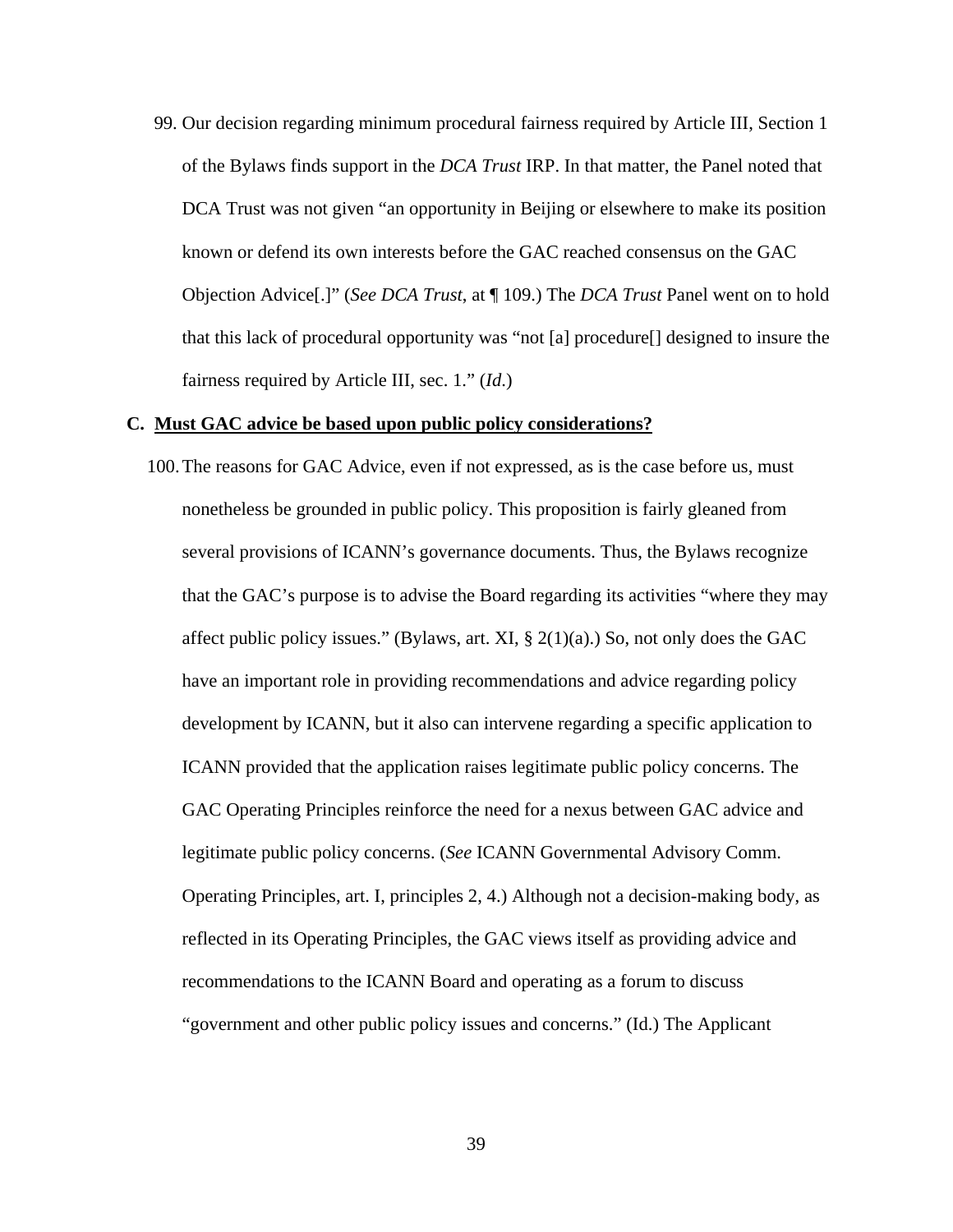Guidebook indicates that the GAC may object when an application "violates national laws or raises sensitivities."27 (Guidebook, module 3.1.)

101.Moreover, the public policy concerns underlying GAC advice must be well-founded. Mr. Atallah acknowledged that if GAC consensus advice was based upon a mistaken view of international law, the Board would reject such advice. (Atallah Tr., 127:14- 128:4.) Thus, we conclude that if, for example, in the unlikely event that GAC consensus advice was animated by purely private interests, or corruptly procured, the ICANN Board would properly reject it. Put differently, such advice, even if consensus advice, would not be well-founded and would not warrant a strong presumption, or any presumption at all. Similarly, if the only reason for the GAC advice was that the applied for string is a listed geographic name under the Guidebook, whereas in truth and in fact it is not a listed geographic name, that reason, although based on public policy concerns, would be not be well-founded and, therefore, would be rejected by the Board. Put differently, the objection based on such grounds would not warrant a presumption that it should be sustained. Similarly, if the reason for objecting to the string is that assigning it would violate international or national laws, consensus advice might warrant a presumption if well-founded, but that presumption would be overcome by expert reports that make clear that neither international law, nor national law of the

 $27$  As noted, based on the record before us, the granting of Amazon's application would violate no country's national laws. As for sensitivities, it is noteworthy that nowhere in the record is there a claim, much less any support for same, that the people who inhabit the Amazon region would find the use by the applicant of the English-language string, .amazon, derogatory or offensive. Brazil's statement of concerns regarding the "risks" of granting the applications that relates to "a very important cultural, traditional, regional and geographical name related to the Brazilian culture" falls short of identifying what those "risks" are. (*See* Ex. C-40, at 11-13.) Nor did the delegates from Brazil or Peru articulate why the use of the string would be offensive to the sensibilities of people inhabiting the Amazon River basin. (*See* id.) There was no evidence in the record to support such an assertion, even had it been made.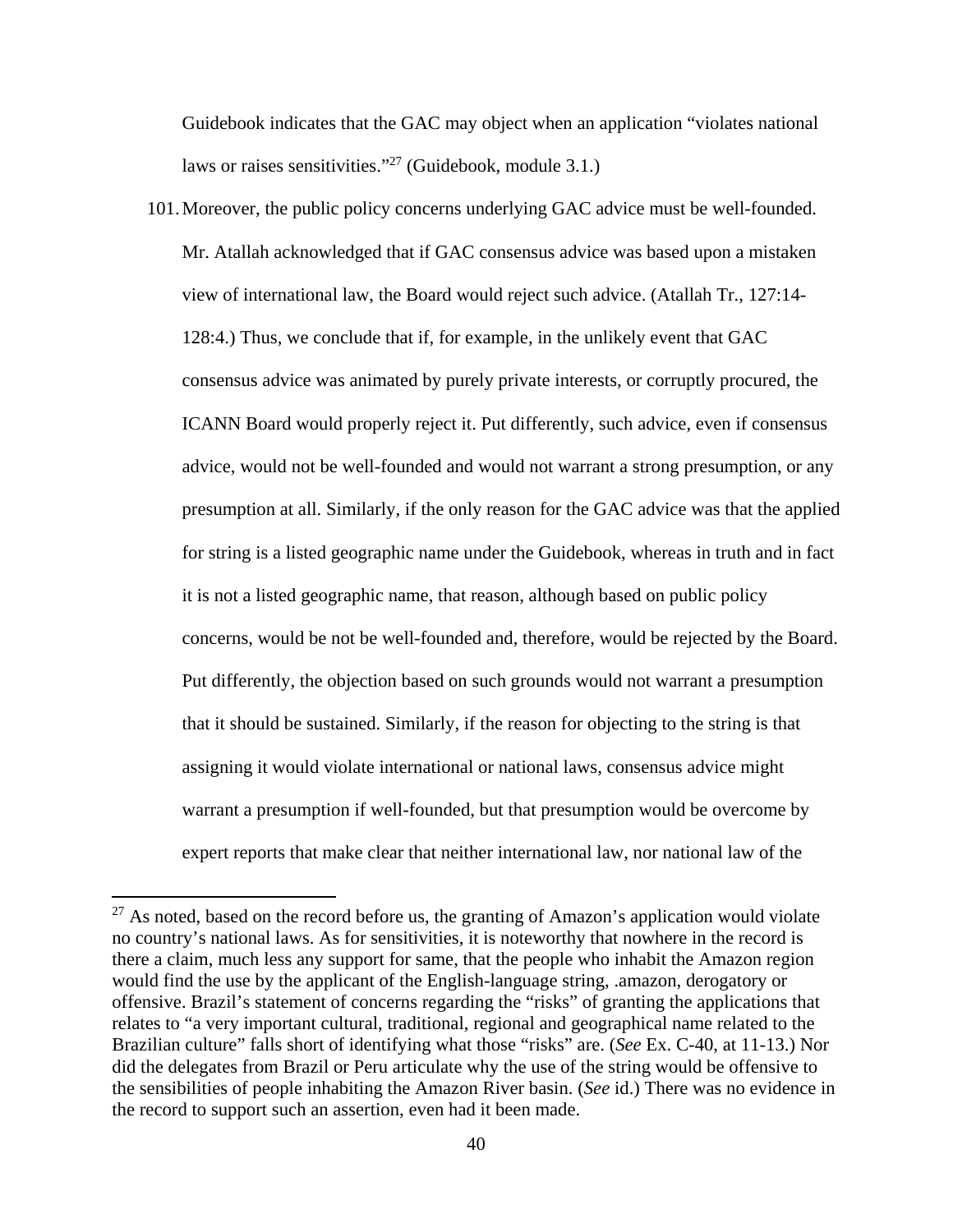objecting countries, prohibit the assignment of the string to the applicant. This is especially true where, as here, an independent expert report commissioned by the NGPC made clear that the legal objection of Brazil and Peru lacked merit. If the only reason for the consensus advice is that another entity, presumably a non-governmental organization (NGO), in the future would be denied the string, at a minimum the NGPC, acting for the Board, would need to explain why the Guidebook rule that deprivation of future use of a string, standing alone, is not a basis to deny a string is inapplicable. Further, if the public policy concern supporting the GAC advice is implausible or irrational, presumably the Board would find it not well-founded and would not be compelled to follow it, notwithstanding the strong presumption. (*Cf*. Atallah Tr., 128:24-129:20.)

102.The foregoing illustrates why it is highly desirable for the GAC to provide reasons or a rationale for its consensus advice to the Board. In this matter, the only arguably valid reason for the GAC advice is the assertion by Brazil and Peru that sometime in the future a NGO or other entity may wish to use the applied for English gTLD and equivalents in Chinese and Japanese characters to promote the environment and/or the culture of indigenous people of the Amazon region. This is no doubt a public policy concern. However, the evidence before the NGPC, in the form of expert reports of Dr. Passa and Dr. Radicati, indicates quite clearly that there is no prejudice or material harm to potential future users of the applied for strings. Ordinarily, the Board defers to expert reports, especially expert reports, such as Dr. Passa's, commissioned by the Board, or in this instance, by the NGPC functioning as the Board.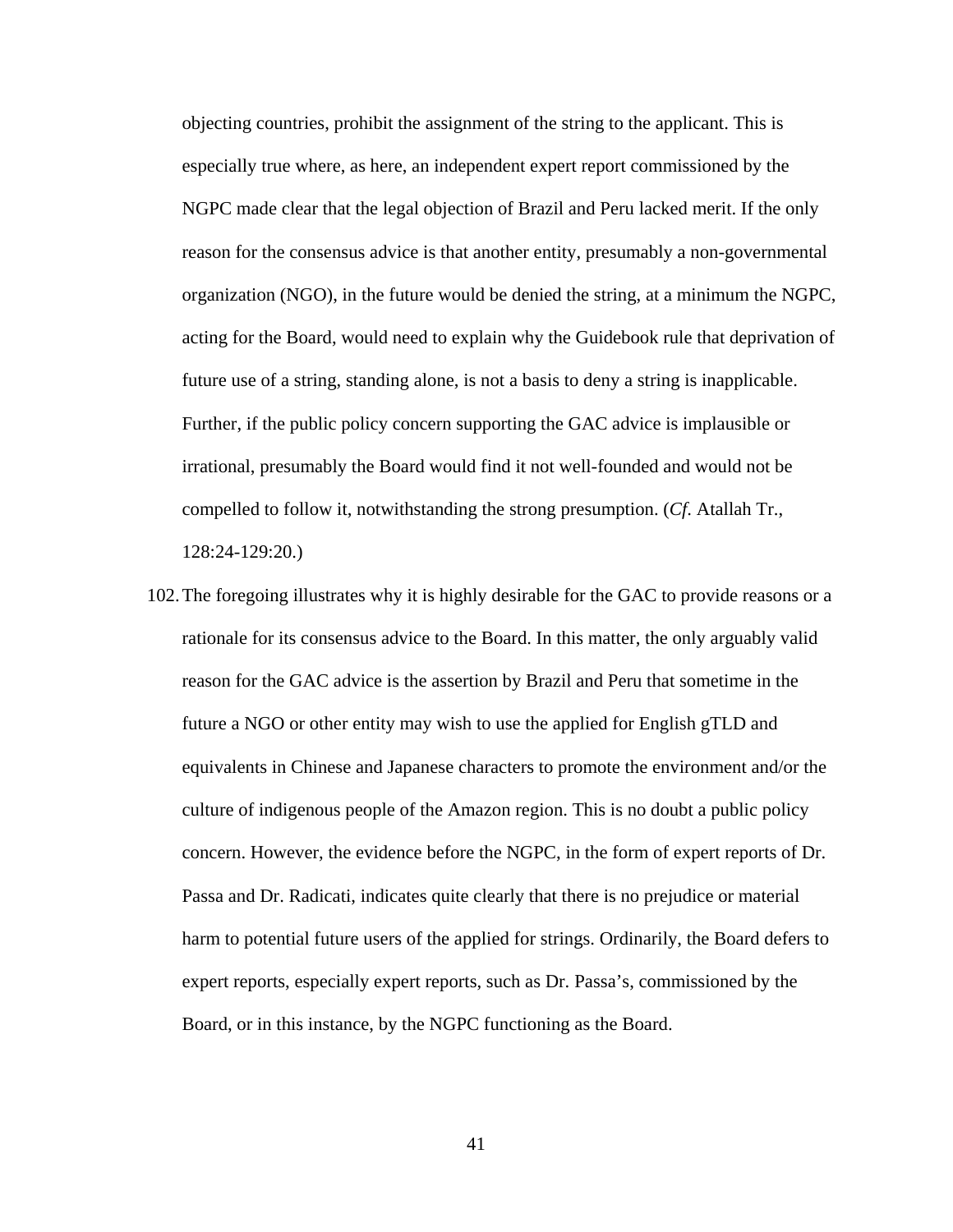- 103.We conclude that GAC consensus advice, although no reasons or rationale need be given, nonetheless must be based on a well-founded public interest concern and this public interest basis must be ascertained or ascertainable from the entirety of the record before the NGPC. In other words, the reason(s) supporting the GAC consensus advice, and hence the NGPC decision, must be tethered to valid and legitimate public policy considerations. If the record fails to contain such reasons, or the reason given is not supported by the record, the Board, in this case acting through the NGPC, should not accept the advice.<sup>28</sup>
- 104.As we explain more fully below, the Board cannot simply accept GAC consensus advice as conclusive. The GAC has not been granted a veto under ICANN's governance documents. If the NGPC's *only* basis for rejecting the applications was the strong presumption flowing from GAC consensus advice, this would have the effect of converting the consensus advice into a conclusive presumption and, in reality, impermissibly shifting the Board's duty to make an independent and objective decision on the applications to the GAC.
- 105.In this matter, the NGPC relied upon the reasons set out in the Early Warning Notice of Brazil and Peru as providing a rationale supporting the GAC advice. Although there is no clear evidence that the rationale for objecting to the use of the applied-for strings advanced by Brazil and Peru in the Early Warning Notice formed the rationale for the

<sup>&</sup>lt;sup>28</sup> Under ICANN procedures, the Board would then engage the GAC in further discussions and give GAC a reason why it is doing so. (Atallah Tr., 121-128.) In this case, the reason might well be that there is no discernable valid and legitimate public policy reason for the GAC's recommendation. To the extent that reasons were given in the Early Warning Notice, the mere deprivation of the future use of the string does not appear to be a material reason, especially where there is no showing of harm or prejudice to the environment or inhabitants of the Amazon region.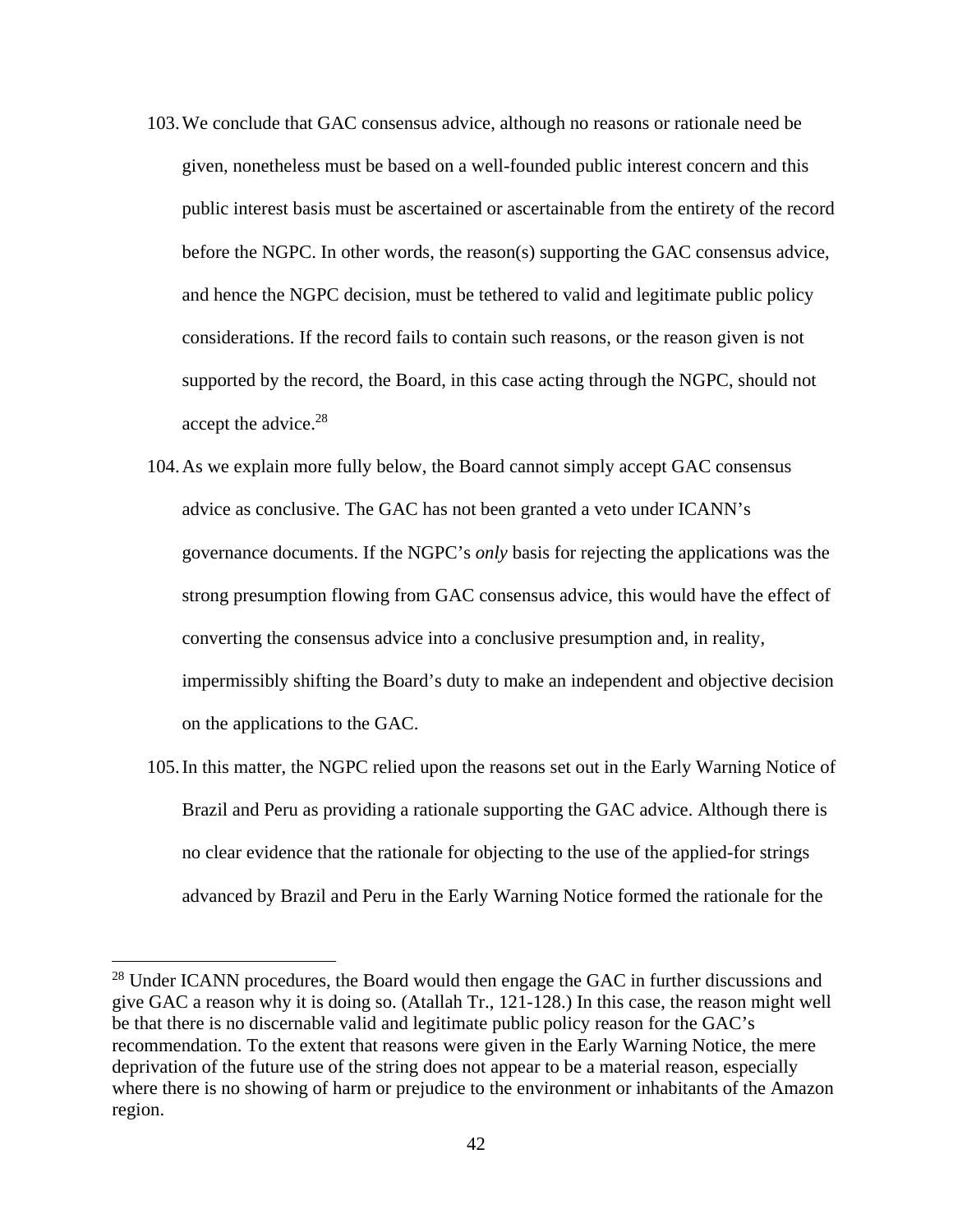GAC advice, $29$  we believe it was appropriate for the NGPC to consider the reasons given by Brazil and Peru as support for the NGPC's decision, along with the presumption of valid public policy concerns arising from the consensus advice, as a basis for denying Amazon's application. Needless to say, however, the Early Warning Notice itself is not entitled to any presumption that it contains valid public policy reasons.

106.That said, as noted above, the reasons given by Brazil and Peru in their Early Warning Notice do not appear to be based on well-founded public policy concerns that justify the denial of the applications. Further, Brazil and Peru's objection to the applications based on deprivation of future use of the strings is not supported by the record, including the expert reports that are part of that record. In these circumstances, we are constrained to conclude that there is nothing to support the NGPC's decision other than the presumption arising from GAC consensus advice. There must be something more than just the presumption if the NGPC is to be said to have exercised its duty to make an independent decision regarding the applications, especially where, as in this matter, the GAC did not provide the ICANN Board with a rationale or reasons for its advice.

## **D. Were the Early Warning Notice reasons relied on by the NGPC well-founded public policy reasons?**

107.Because the NGPC did not set forth its own reasons or analysis regarding the existence of a well-founded public policy concern justifying its rejection of the applications, the Panel must undertake to review the record before the NGPC. Having done so, we are

<sup>29</sup> Indeed, the testimony of Heather Dryden, the former Chair of the GAC, in the *DCA Trust* IRP, part of the record in this IRP, indicates that there is no consensus GAC rationale for its advice. (Ex. CLA-5, 322:24-324:21.)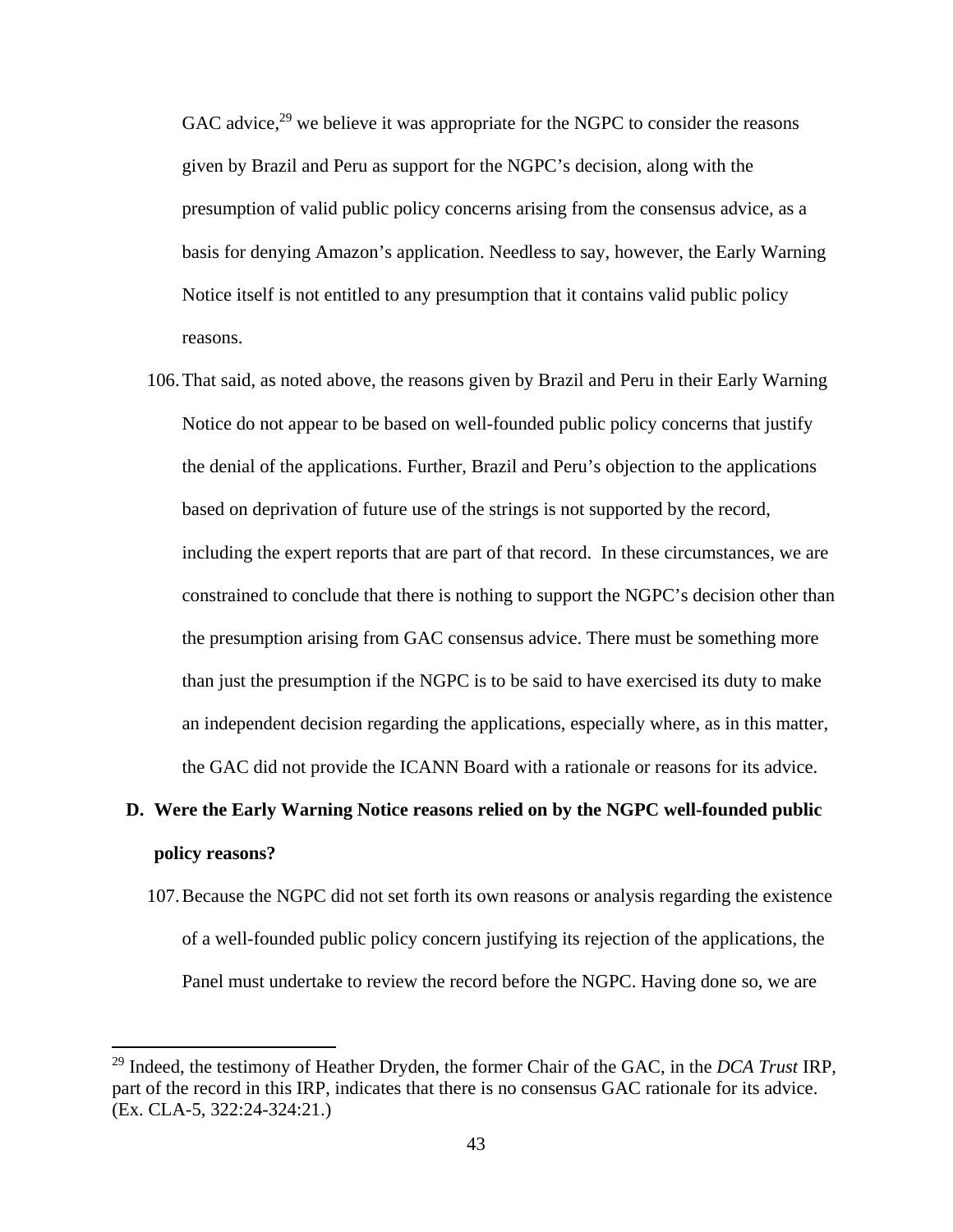unable to discern from the record before the NGPC a well-founded public policy rationale for rejecting the applications.

- 108.Four reasons were asserted by Brazil and Peru in their Early Warning Notice and the discussion at the meeting of the GAC in Durban on July 16, 2013:
	- a. Peru asserted that applications should be rejected because "Amazon" is a listed geographic name. ICANN, however, concedes that Peru's assertion, made at GAC's Durban meeting to rally support for GAC advice opposing Amazon's application, was erroneous. "Amazon" is not a listed geographic name. (*See* Ex. C-40, at 14-15, 24; Ex. C-102, ¶ 1.)
	- b. Brazil and Peru asserted legal rights to the name ".amazon" under international law, causing the NGPC to ask for an expert opinion on this issue. (Atallah Tr., 216:4-13.) Peru specifically claimed it had legal grounds to the name "Amazon," as it denotes a river and a region in both Brazil and Peru, (*see, e.g.*, Ex. C-40, at 14), and it invoked the "rights of countries to intervene in claims that include words that represent a geographical location of their own," (Ex. C-95, at 2). The legal claim of Brazil and Peru is without merit. Dr. Passa's report, part of the record before the NGPC, makes plain that neither nation has a legal or sovereign right under international law, or even their own national laws, to the name. (Ex. C-48.) There appear to be no inherent governmental rights to geographic terms. (*See* Ex. C-34; Forrest Report, ¶ 5.2.1.)
	- c. Brazil and Peru asserted in their Early Warning Notice that unidentified governmental or non-governmental organizations, who in the future may be interested in using the string to protect the environment ("biome") of the Amazon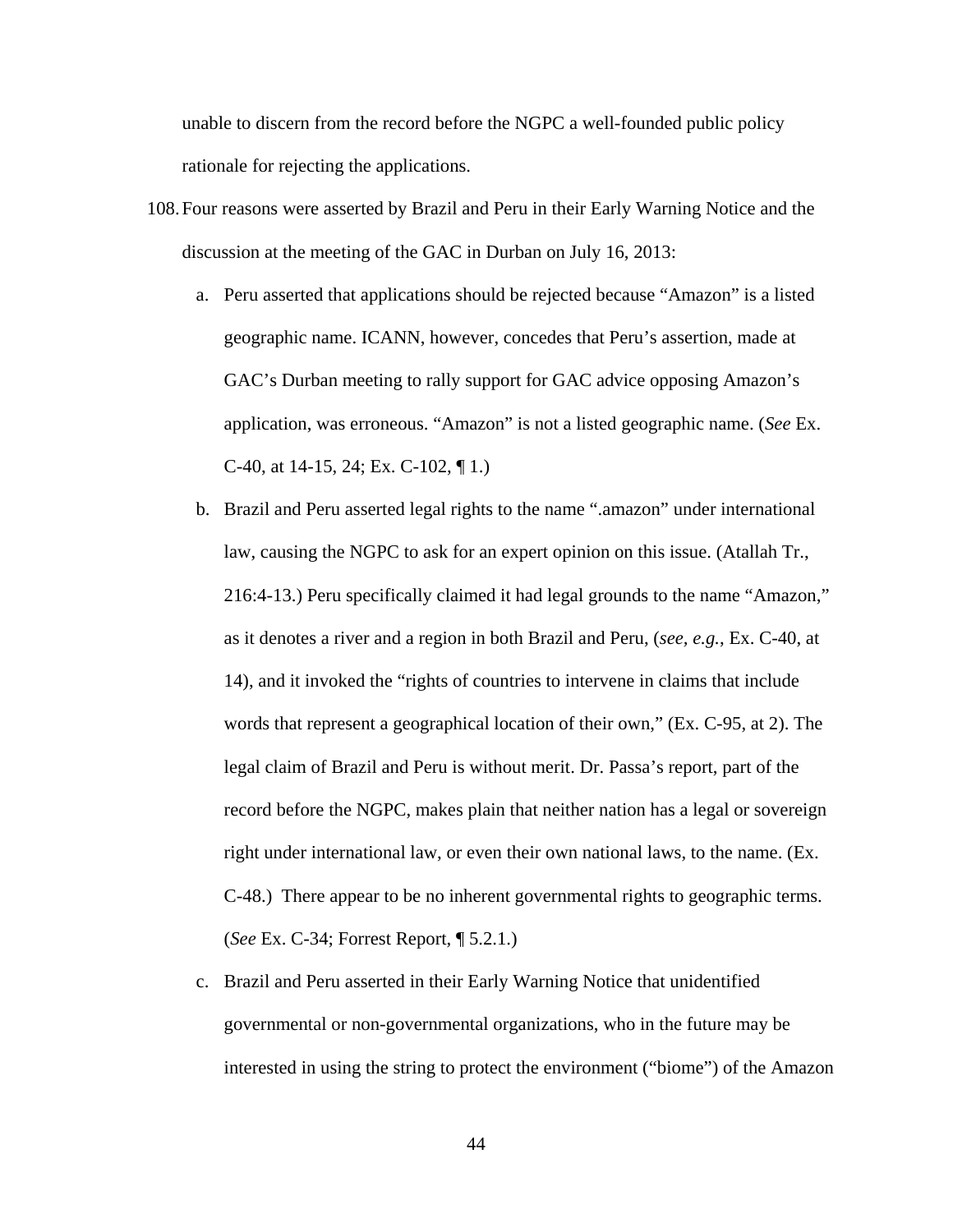region or promote the culture of the people that live in this region, will be deprived of future use of the .amazon top level domain name if the applications are granted. (Ex. C-40, at 11-12.) We discuss this assertion below.

- d. Brazil and Peru also asserted that they objected to the applied-for string .amazon because it matched one of the words, in English, used by the Amazon Cooperation Treaty Organization. (*See* Ex. C-22, at 1.) A one word match is not likely to be misleading and is not a plausible public policy reason for an objection. (*See* discussion *supra*, at 22 n. 13.)
- 109.Only the third reason possibly presents a plausible public policy reason that could be considered to be well-founded. As discussed earlier, the record before the NGPC, however, undermines even this assertion as a well-founded reason for the GAC advice and, therefore, does not support the NGPC's decision denying the applications. First, it is noteworthy that under ICANN's own rules the mere fact that an entity will be deprived of the future use of a string is not a material reason for denying a domain name to an applicant. Indeed, the Guidebook prohibits ICANN from a finding of harm based solely on "[a]n allegation of detriment that consists only of the applicant being delegated the string instead of the objector." (Guidebook, § 3.5.4.) Thus, even had a non-governmental organization filed an application for the .amazon gTLD in order to promote the environment of the Amazon River basin or its inhabitants and objected to that string be awarded to the applicant, this would not alone justify denial of Amazon's applications. While not dispositive, it does lead us to conclude that there must be some evidence of detriment to the public interest in order to justify the rejection of the applications for the strings.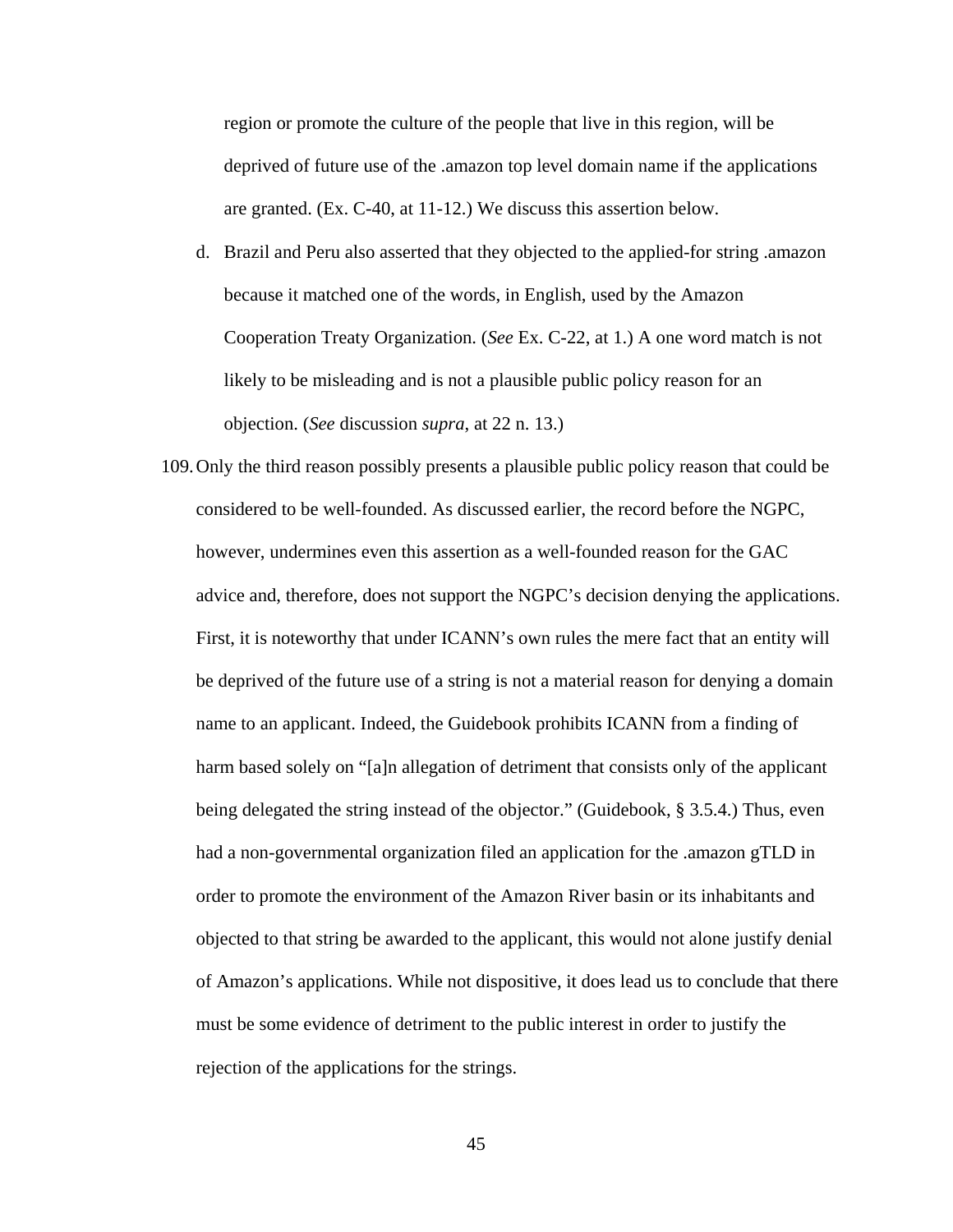- 110.Even if, *arguendo*, deprivation of future use could be considered a public policy reason, the uncontroverted record before the NGPC, found in two expert reports, the report of ICC independent expert Professor Radicati di Brozolo and the expert report by Dr. Passa commissioned by the NGPC, was that the use of the string by Amazon was not prejudicial and would not harm such potential future interest in the name, because (1) no entity other than Amazon has applied for the string, (2) Amazon has used this tradename and domain name for decades without any indication it has harmed the geographic region of the Amazon River or the people who live there, and (3) equally evocative strings exist, such as "Amazonia" and "Amazonas"<sup>30</sup> that could be used in the future to further the interests to which Brazil and Peru alluded in their Early Warning Notices. (*See* Ex. C-47, at 13-14, 21-23; Ex. C-48, at 10.) Although Professor Radicati was not informed of the GAC advice $31$ , that alone does not undermine his determination that there was no material detriment to the interests of the people inhabiting the Amazon region by awarding the applicant the .amazon string. Moreover, his findings regarding the absence of prejudice or detriment are consistent with and are supported by those of Dr. Passa, the NGPC's independent expert, who was well aware of the GAC objection to the string.
- 111.The NGPC did not analyze Professor Radicati's or Dr. Passa's reports in its resolution denying the applications. In absence of any statement of the reasons by the NGPC for denying the applications, beyond deference to the GAC advice, we conclude that the NGPC failed to act in a manner consistent with its obligation under the ICANN

 $30$  It is noteworthy that Amazon agreed not to object to .amazonas and .amazonia, if they were to be applied for. (Hayden Statement, ¶ 21.)

 $31$  The Panel is surprised and troubled that neither the IO nor Amazon informed Professor Radicati of the GAC advice objecting to the strings before he made his determinations.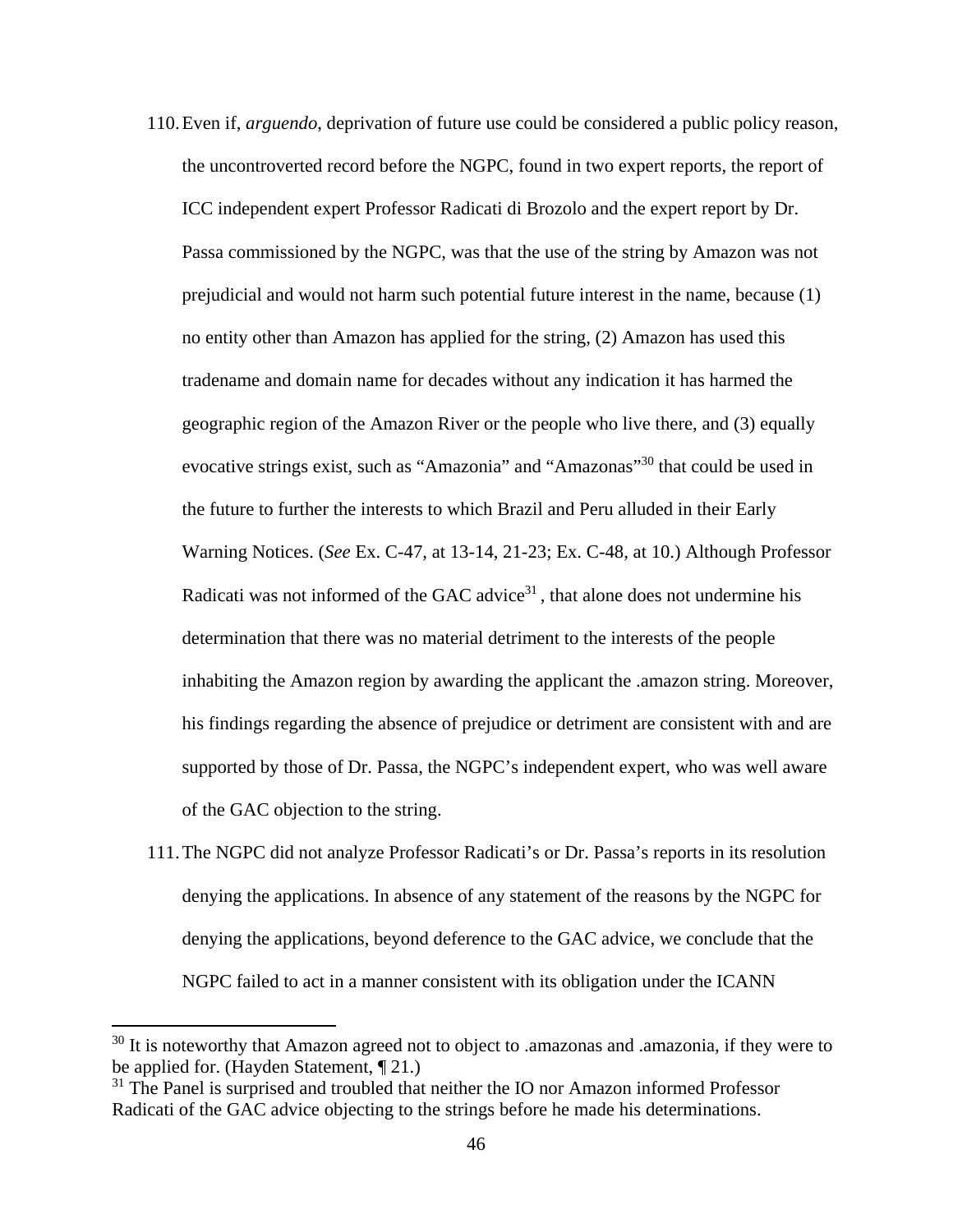governance documents to make an independent, objective decision on the applications at issue. (See Bylaws, art. IV, § 3(4); Supplementary Procedures, Rule 8(iii).) Moreover, without such an explication of a reason indicating a well-founded public policy interest, the Panel is unable to discharge meaningfully its independent review function to determine whether the NGPC made an independent, objective and meritsbased decision in this matter.

#### **E. Was the NGPC required to state its reasons for its decision denying the applications?**

112.Although the GAC was not required to state reasons for its action (*see* discussion *supra* at 34-35), under the circumstances presented in this matter we hold that, in order to comply with its governance documents, the Board, in this case the NGPC, *was* required to state reasons for its decision in order to satisfy the community that it rendered an independent and objective decision in this matter. "[A]ccountability requires an organization *to explain or give reasons* for its activities." (*See DCA Trust*, at ¶ 74; *accord Vistaprint Ltd. v. ICANN*, Case No. 01-14-0000-6505, Final Declaration, at ¶ 190 (Int'l Centre for Dispute Resolution, Oct. 9, 2015), https://www.icann.org /en/system/files/files/vistaprint-v-icann-final-declaration-09oct15-en.pdf [hereinafter *Vistaprint*] (stating that the Board's decisions should be "supported by a reasoned analysis.") (quoting *Gulf Cooperation Council v. ICANN*, Case No. 01-14-0002-1065, Interim Declaration on Emergency Request, at ¶ 76 (Int'l Centre for Dispute Resolution, Feb. 12, 2015) https://www.icann.org/en/system/files/files/interimdeclaration-emergency-protection-redacted-12feb15-en.pdf).) Similar to *GCC* Final, para. 142, the NGPC resolution in this matter does not discuss the factors or reasons that led to its decision denying the applications, beyond the presumption flowing from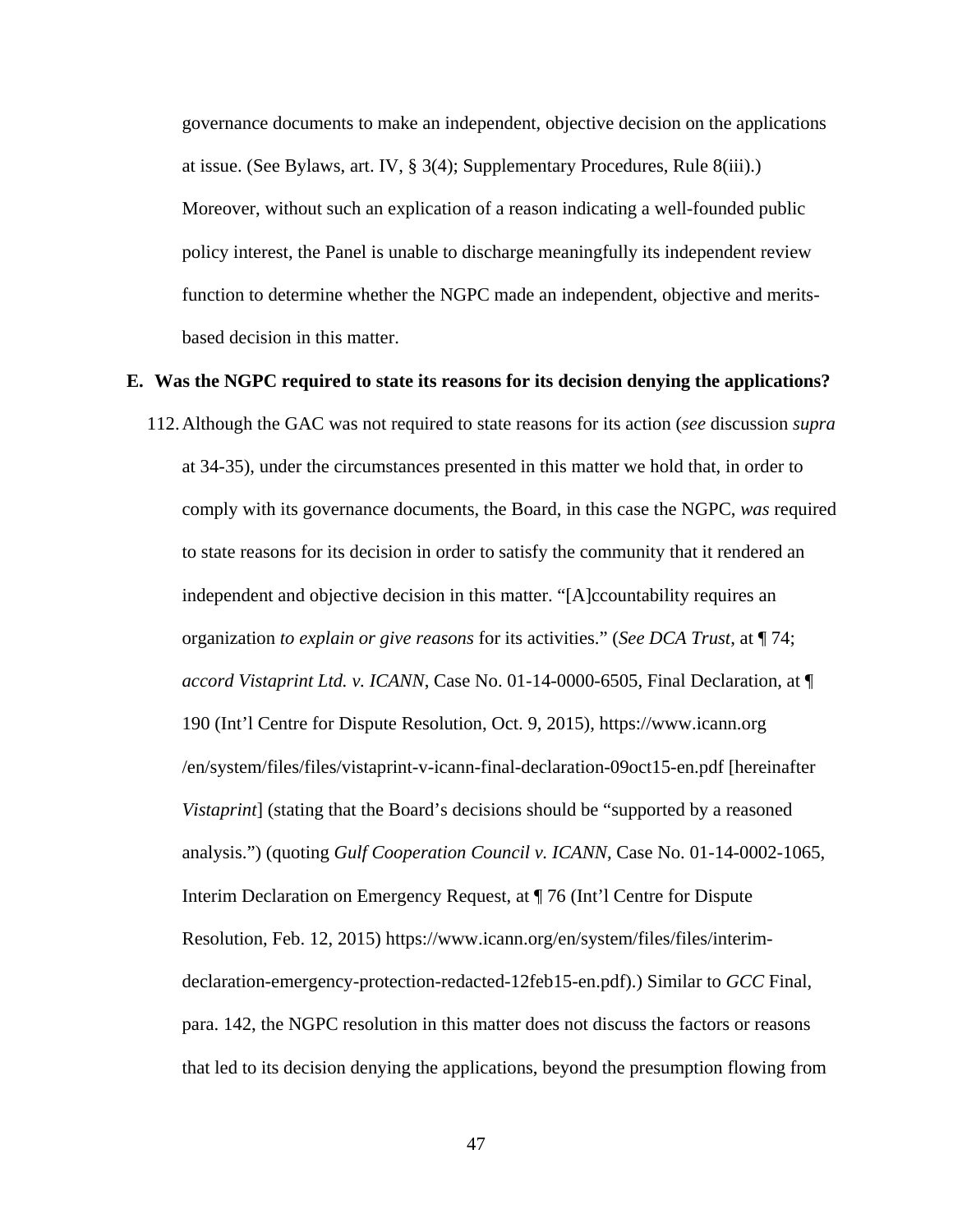GAC consensus advice. Suffice it to say, the minutes of the NGPC's May 14, 2014 meeting and its resolution adopted that date are bereft of a reasoned analysis.

113.To be clear, our limited holding is that under the facts of this IRP, where the NGPC is relying on GAC Advice and the GAC has provided no rationale or reason for its advice, the NGPC must state reasons why the GAC advice is supported by well-founded public interests. Otherwise, the NGPC is not acting in a transparent manner consistent with its Bylaws as there would be scant possibility of holding it accountable for its decision. (*See* Bylaws, art. I, § 2(8), art. III, § 1.) Here, the limited explanation of the NGPC is deficient. Certainly, there is no way that an independent review process would be able to assess whether an independent and objective decision was made, beyond reliance on the presumption, in denying the applications. The NGPC failed to articulate a wellfounded public policy reason supporting its decision. In the event the NGPC was unable to ascertain and state a valid public policy interest for its decision, it had a due diligence duty to further investigate before rejecting Amazon's applications. (Supplementary Procedures, Rule 8(ii); *see also DCA Trust*, at ¶ 74.)

## **F. Absent a well-founded public policy reason, did the NGPC impermissibly give the GAC consensus advice a conclusive presumption?**

114.Implicit in the NGPC resolution is that the GAC advice was based on concerns stated by Brazil and Peru in their Early Warning Notice and that the reasons given in the Early Warning Notice by Brazil and Peru for objecting were based on valid, legitimate and credible public policy concerns. An Early Warning Notice, in and of itself, is not reason for rejecting an application. At a minimum, it would require that the Board independently find that the reason(s) for the objections stated therein reflect a well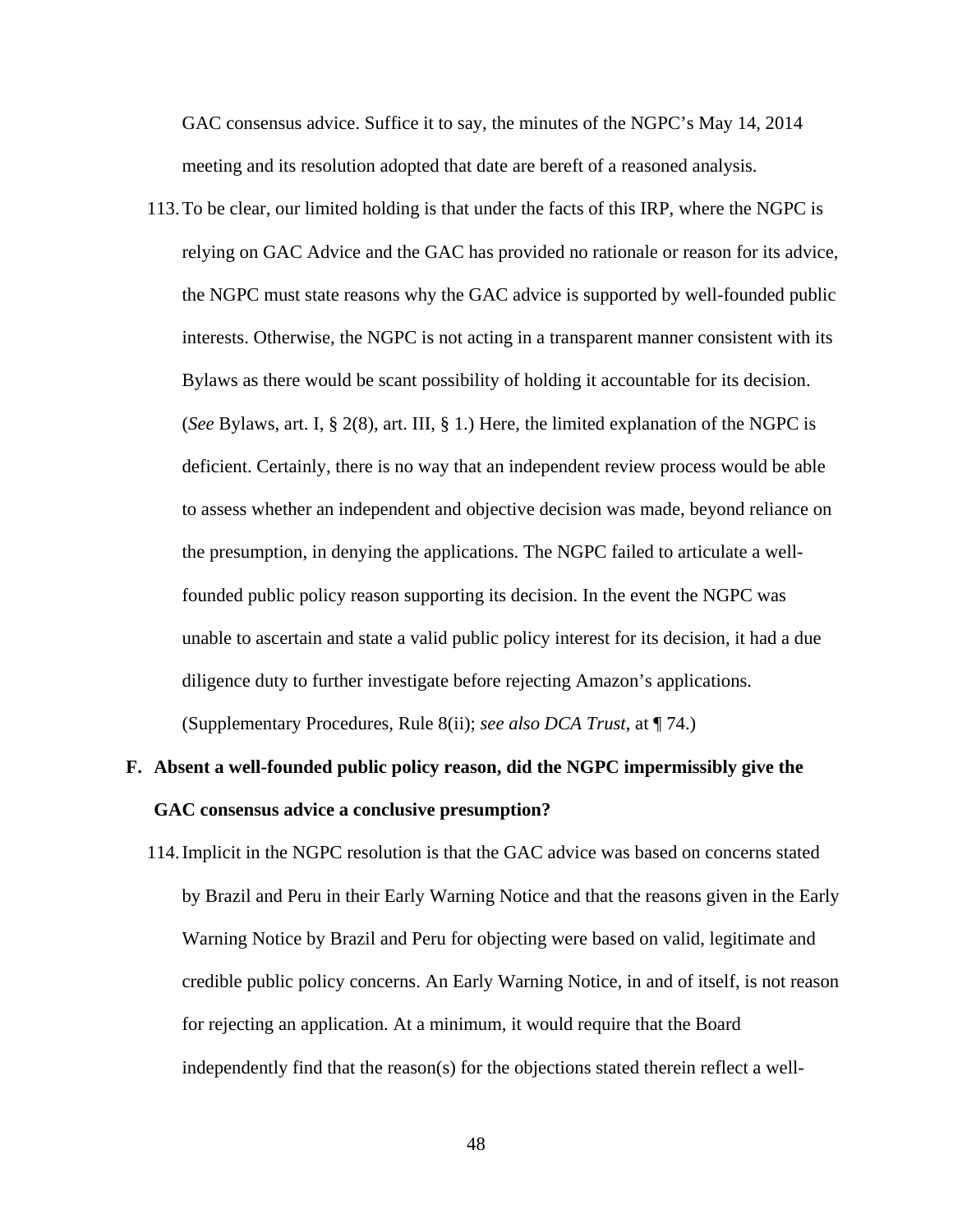founded public policy interest. As there is no explanation in the NGPC resolution why any of the reasons given by Brazil and Peru supported its decision to reject the applications, we have concluded above that there was not a sufficient statement of the reasons by the NGPC to satisfy the requirement of the Bylaws that the Board give reasons for its decisions.

- 115.In his testimony, Mr. Atallah acknowledged that ICANN is not controlled by governments, even when governments, through the GAC, provide consensus advice. (Atallah Tr., 94-95.) Consensus advice from the GAC is entitled to a strong presumption that it is based on valid public policy interests, but not a conclusive presumption. In its governance documents, ICANN could have given consensus GAC advice a conclusive presumption or a veto, but it chose not to do so.
- 116.Yet in this matter, Mr. Atallah candidly admitted that when the GAC issued consensus advice against Amazon's applications, the bar was too high for the Board (NGPC) to say "no." (Atallah Tr., 100-101, 128.) Clearly, the NGPC deferred to the consensus GAC advice regarding the existence of a valid public policy concern and by so doing, it abandoned its obligation under ICANN governance documents to make an independent, merits-based and objective decision whether or not to allow the applications to proceed. By failing to independently evaluate and articulate the existence of a well-founded public policy reason for the GAC advice, the NGPC, in effect, created a conclusive or irrebuttable presumption for the GAC consensus advice. In essence, it conferred on the GAC a veto over the applications; something that went beyond and was inconsistent with ICANN's own rules.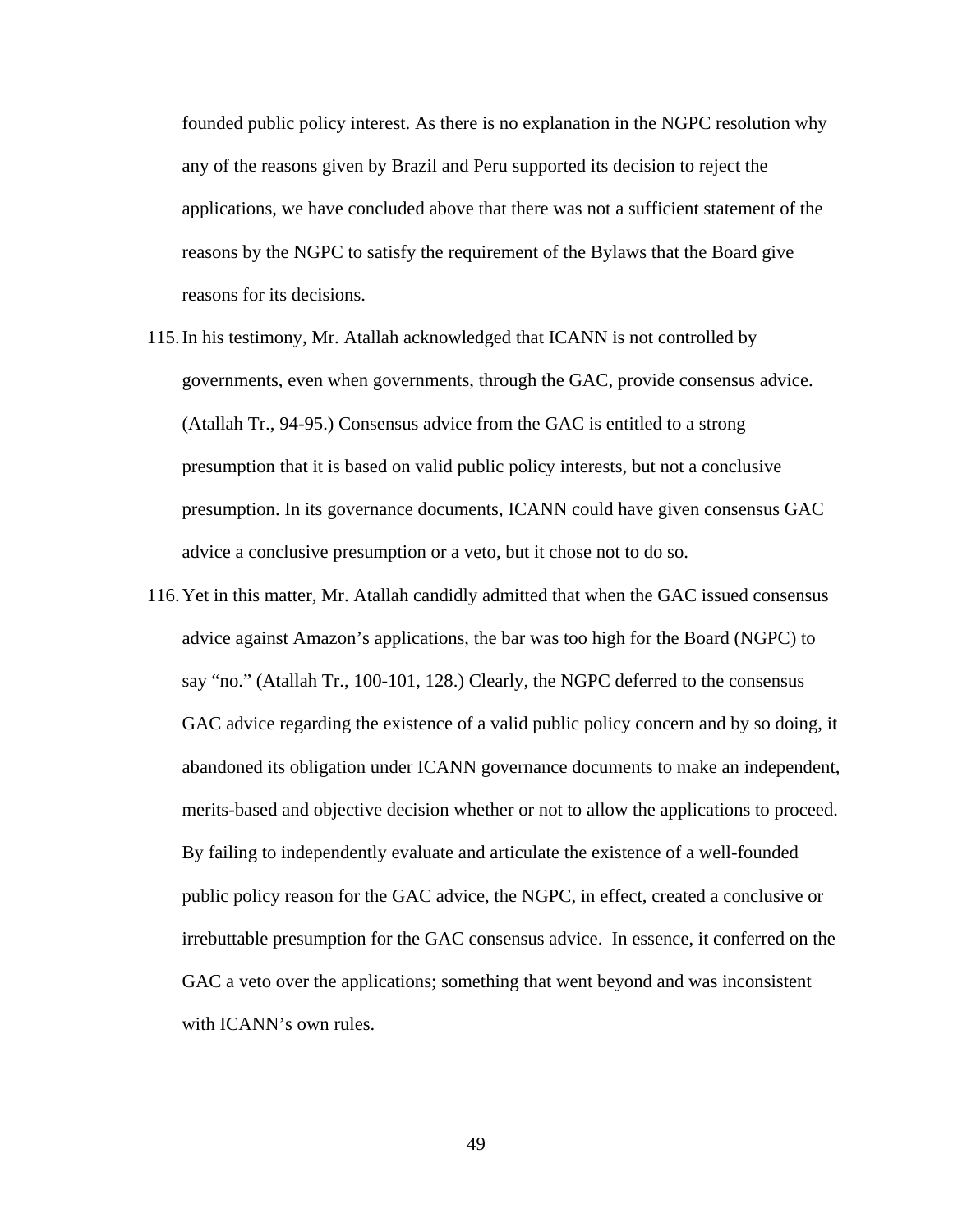- 117.Moreover, as observed above, we are unable to discern from the Early Warning Notice a well-founded public policy reason for the NGPC's action. There being none evident, and none stated by the NGPC, much less the GAC, the only rationale supporting the NGPC's decision appears to be the strong presumption of a public policy interest to be accorded to GAC consensus advice. But as that is the only basis in the record supporting the NGPC's decision, to let the NGPC decision stand would be tantamount to converting the strong presumption into a conclusive one and, in effect, give the GAC a veto over the gTLD applications. This would impermissibly change the rules developed and adopted in the Guidebook. And it would also run afoul of two important governance principles of ICANN:
	- That the Board state reasons for its decisions; and
	- That the Board make independent and objective decisions on the merits.
- 118.It is noteworthy that, while the NGPC's resolution listed many documents that it considered, the NGPC did not explain how those documents may or may not have affected its own reasons or rationale for denying Amazon's applications, other than its reference to the GAC consensus advice and its presumption. Moreover, nowhere does the NGPC explain why rejecting Amazon's application is in the best interest of the Internet community, especially where a well-founded public policy interest for the GAC advice is not evident.
- 119.Under these circumstances, the NGPC's decision rejecting the Amazon application is inconsistent with it governance documents and, therefore, cannot stand.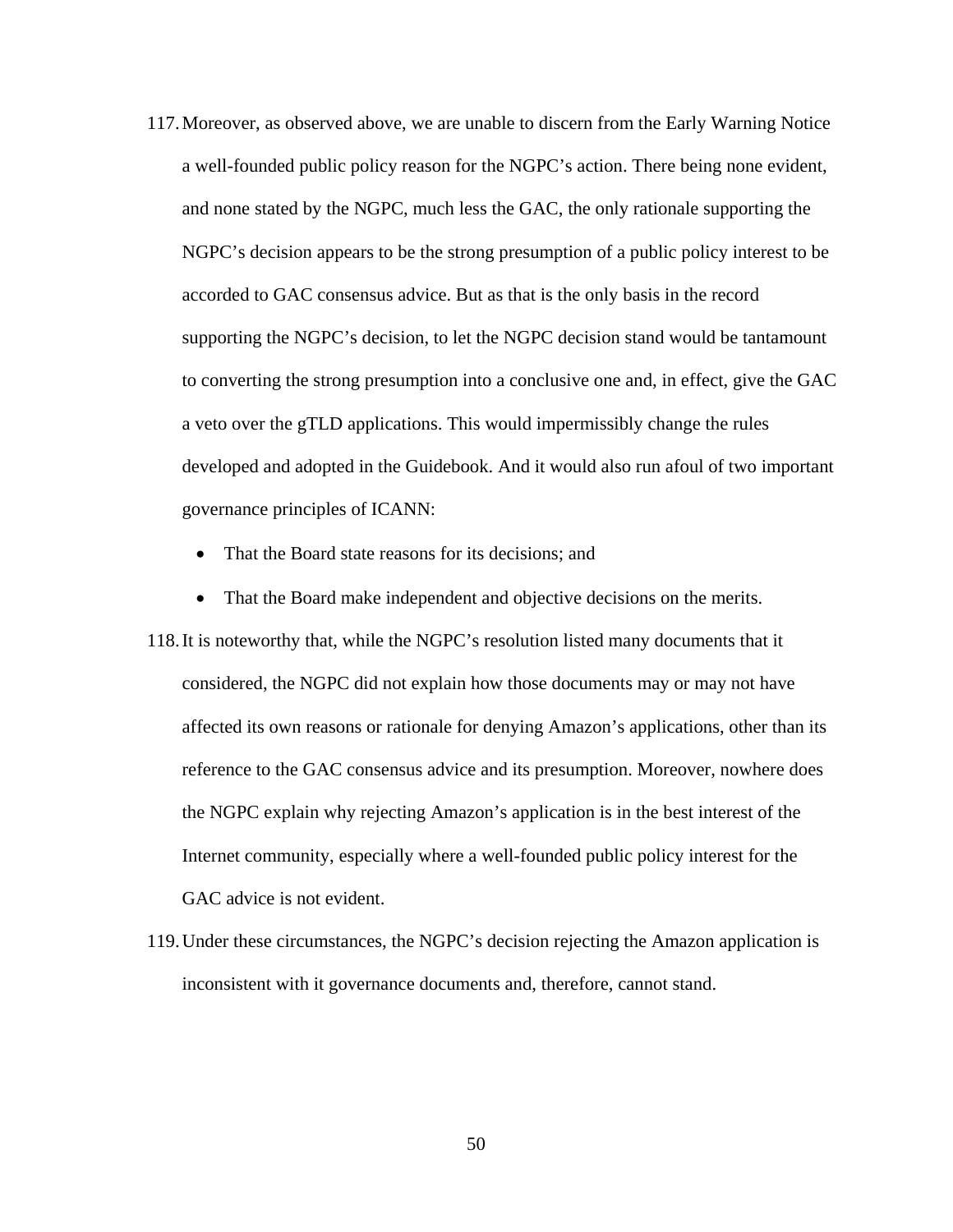## **G. Did the NGPC violate ICANN's prohibition against disparate treatment when it denied the applications?**

- 120.Amazon argues that the NGPC discriminated against it by denying its application for .amazon, yet an application by a private Brazilian oil company for the string .ipiranga, another famous waterway in Brazil, was approved. Amazon contends that by approving .ipiranga and denying .amazon, the ICANN Board, here the NGPC, engaged in disparate treatment in violation of Article II, Section 3 of the Bylaws.
- 121.It is accurate that ICANN's Bylaws prohibit discriminatory treatment by the Board in applying its policies and practices regarding a particular party "unless justified by substantial and reasonable cause." (Bylaws, art. II, § 3.) As pointed out by ICANN's counsel, in this instance neither the Board nor NGPC, acting on its behalf, considered, much less granted, the application for .ipiranga and, therefore, did not engage in discriminatory action against Amazon. We agree. In the context of this matter, the Bylaws' proscription against disparate treatment applies to Board action, and this threshold requirement is missing. Thus, we do not find the NGPC impermissibly treated these applications differently in a manner that violated Article II, Section 3 of the Bylaws regarding disparate treatment.

#### **H. Was Amazon's objection to changes to the applicant guidebook untimely?**

122.In essence, Amazon argued that the GAC was required to state reasons for its advice under earlier iterations of the Guidebook. To the extent that earlier versions of the Guidebook supported Amazon's contention, the Guidebook was changed in 2012 and earlier requirements that the GAC state reasons for its advice or provide specific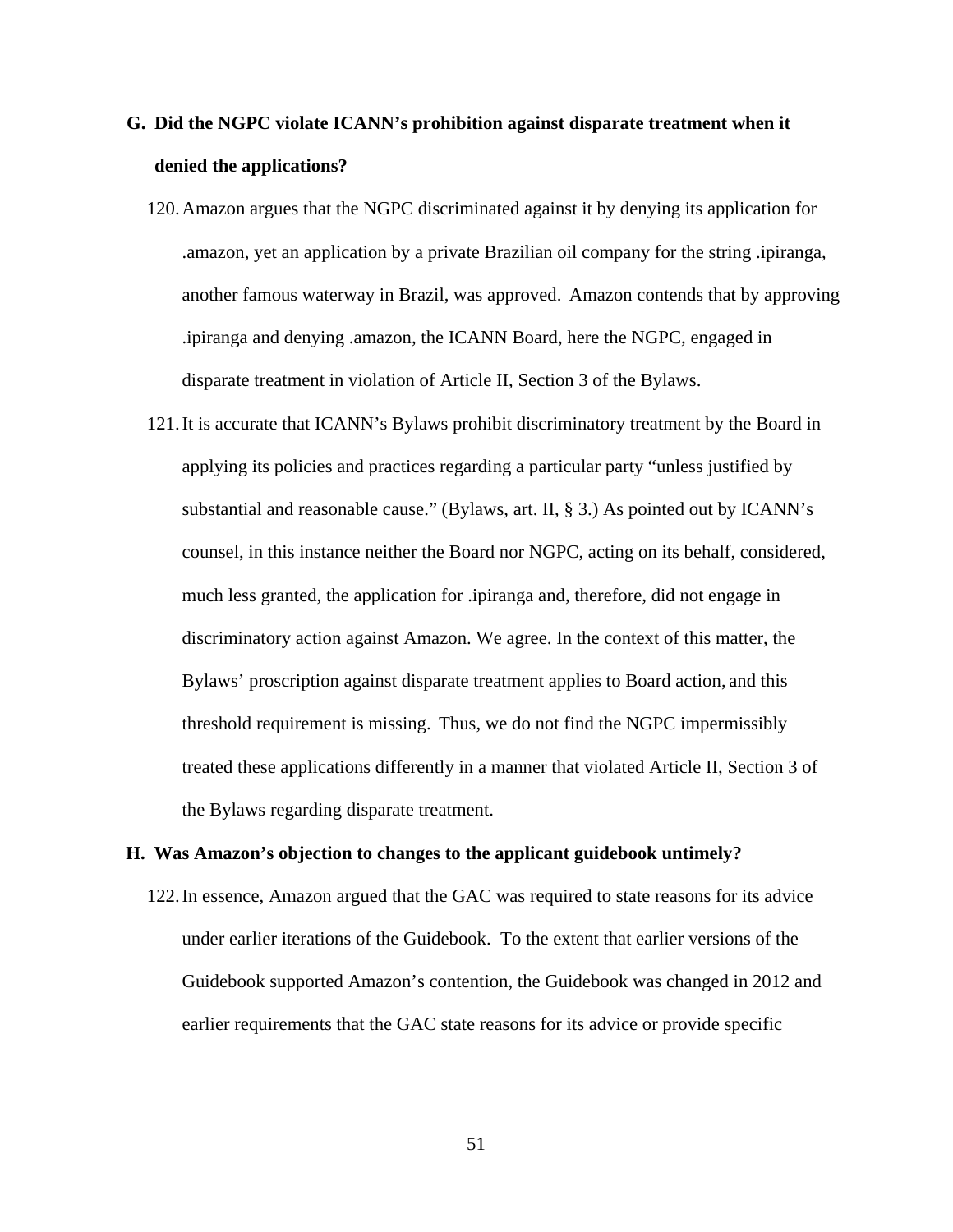information were deleted. ICANN's launch documents, ICANN argued, are even more explicit regarding this change.

123.We agree with ICANN that to the extent that Amazon is challenging Guidebook changes made in 2011 in this proceeding, its attempt to do so is untimely. (*See Booking.com B.V. v. ICANN*, Case No. 50-20-1400-0247, Final Declaration, at ¶ 106 (Int'l Centre for Dispute Resolution, March 3, 2015), https://www.icann.org/en/system /files/files/final-declaration-03mar15-en.pdf; *Vistaprint*, at ¶ 172.) Any disagreement with proposed changes to the Guidebook must be made within 30 days of the notice of proposed amendments to the Guidebook. (*See* Bylaws, Art. IV, § 3.3.)

#### **CONCLUSION**

- 124.Based upon the foregoing, we declare that Amazon has established that ICANN's Board, acting through the NGPC, acted in a manner inconsistent with ICANN's Bylaws, as more fully described above. Further, the GAC, as a constituent body of ICANN, failed to allow the applicant to submit any information to the GAC and thus deprived the applicant of the minimal degree of procedural fairness before issuance of its advice, as required by the Bylaws. The failure by the GAC to accord procedural fairness diminishes the presumption that would otherwise attach to its consensus advice.
- 125.The Panel recommends that the Board of ICANN promptly re-evaluate Amazon's applications in light of the Panel's declarations above. In its re-evaluation of the applications, the Board should make an objective and independent judgment regarding whether there are, in fact, well-founded, merits-based public policy reasons for denying Amazon's applications. Further, if the Board determines that the applications should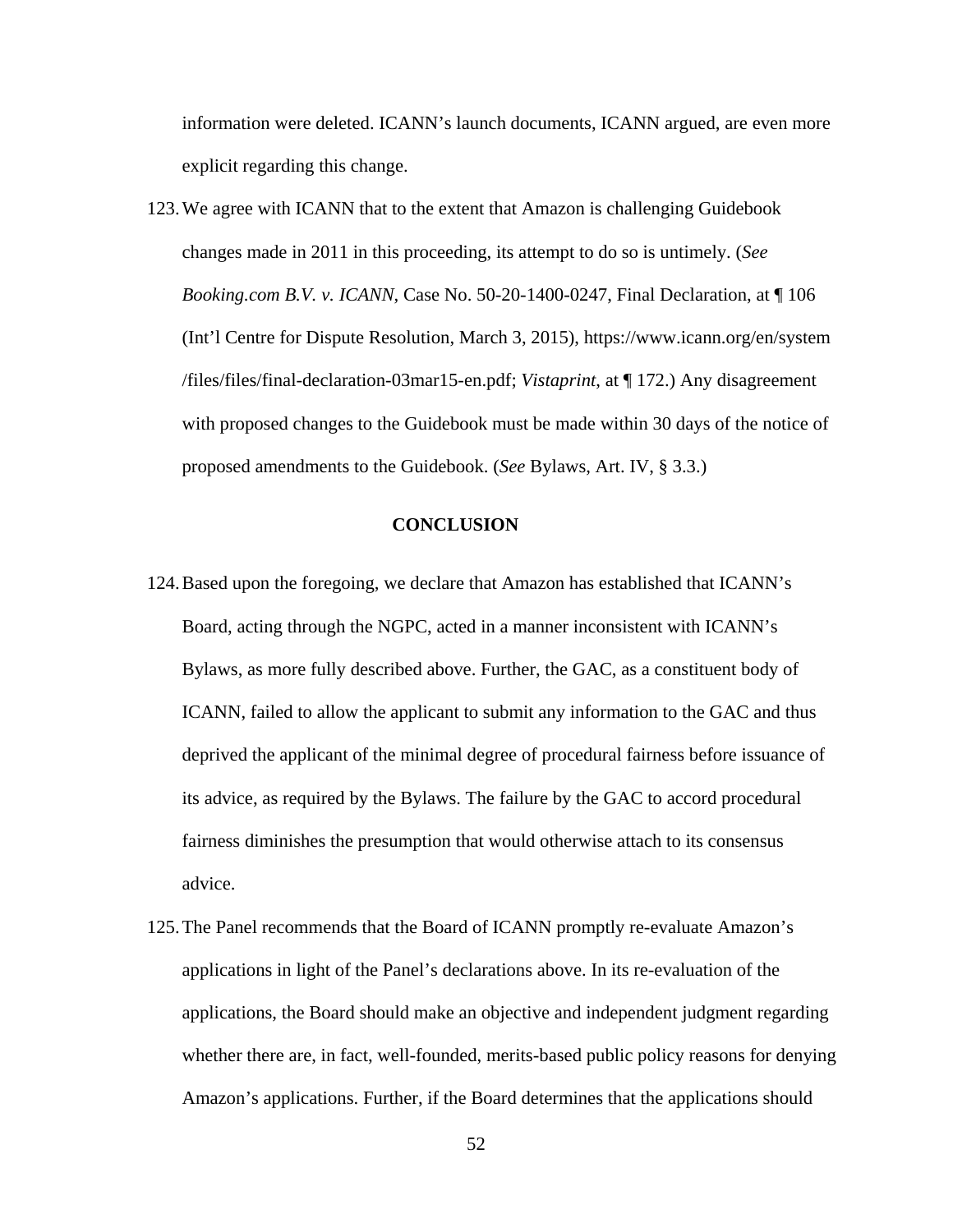not proceed, the Board should explain its reasons supporting that decision. The GAC consensus advice, standing alone, cannot supplant the Board's independent and objective decision with a reasoned analysis. If the Board determines that the applications should proceed, we understand that ICANN's Bylaws, in effect, require the Board to "meet and confer" with the GAC. (*See* Bylaws, Article XI, § 2.1(j).) In light of our declaration, we recommend that ICANN do so within sixty (60) days of the issuance of this Final Declaration. As the Board is required to state reasons why it is not following the GAC consensus advice, we recommend the Board cite this Final Declaration and the reasons set forth herein.

- 126.We conclude that Amazon is the prevailing party in this matter. Accordingly, pursuant to Article IV, Section 3(18) of the Bylaws, Rule 11 of ICANN's Supplementary Procedures and Article 31 of the ICDR Rules, ICANN shall bear the costs of this IRP as well as the cost of the IRP provider. The administrative fees and expenses of the International Centre for Dispute Resolution (ICDR) totaling US\$5,750 shall be borne by ICANN and the compensation and expenses of the Panelists totaling US\$314,590.96 shall be borne by ICANN. Therefore, ICANN shall reimburse Amazon the sum of US\$163,045.51, representing that portion of said fees and expenses in excess of the apportioned costs previously incurred by Amazon.
- 127.Each side will bear its own expenses and attorneys' fees.

///

///

///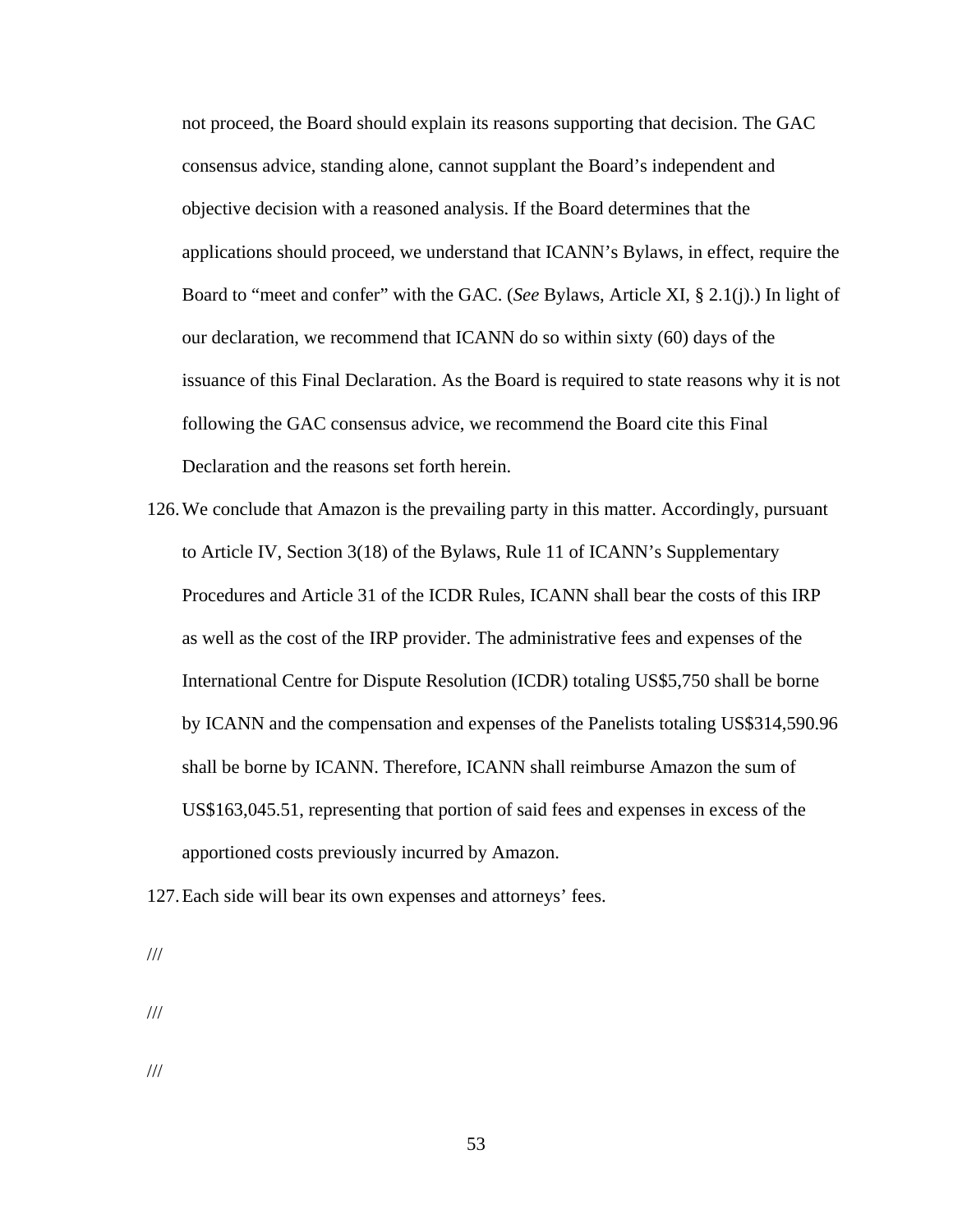Our learned co-panelist, Judge A. Howard Matz, concurs in the result. Attached hereto is Judge Matz's separate concurring and partially dissenting opinion.

SO ORDERED this 10th day of July, 2017

Hawre Bonnes

Robert C. Bonner Chair

 $0.4c.0.3...$ 

\_\_\_\_\_\_\_\_\_\_\_\_\_\_\_\_\_\_\_\_\_\_\_\_\_\_\_\_

Robert C. O'Brien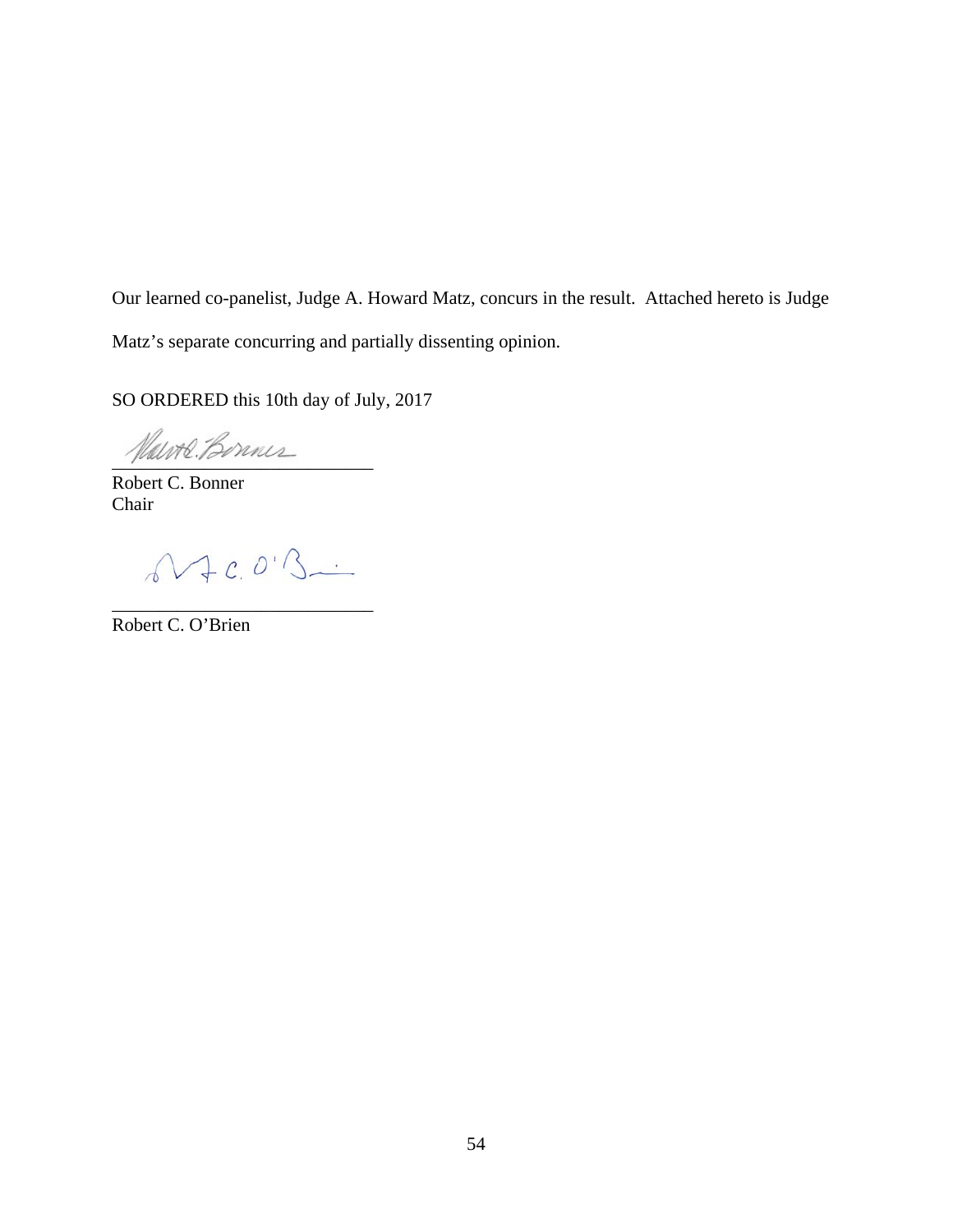## **CONCURRING AND PARTIALLY DISSENTING OPINION OF A. HOWARD MATZ**

128.I greatly admire my colleagues on this Panel and respect their diligent and thoughtful work in providing the foregoing Declaration. Moreover, for the reasons I will summarize at the end of this opinion, I concur in the outcome that they reach. But I do not believe that our authority, or that of any IRP Panel, permits us to invalidate a decision of ICANN based in substantial part on a finding that the GAC violated "basic principles of procedural fairness. . . widely recognized in international law. . ." To the extent that the Majority Declaration overturns ICANN's decision because the NGPC failed to remedy that supposed GAC violation, it extends the scope of an IRP beyond its permissible bounds. And in any event I also reject the factual basis for the Majority's conclusions about due process and fundamental fairness.

#### **AUTHORITY OF AN IRP PANEL**

129.The majority correctly states that "the task of this Panel is to determine whether the NGPC acted in a manner consistent with ICANN's Articles of Incorporation, Bylaws and Applicant guidebook." Majority Declaration, ¶ 63. The majority goes on to cite Article IV, § 3(4) of the Bylaws as follows:

> The IRP Panel must apply a defined standard of review to the IRP request, focusing on: a. did the Board act without conflict of interest in taking its decision?; b. did the ICANN Board exercise due diligence and care in having sufficient facts in front of them?; and c. Did the ICANN Board members exercise independent judgment in taking the decision, believed to be in the best interest of the company [*i.e.*, the internet community as a whole]?

*Id.* ¶ 64.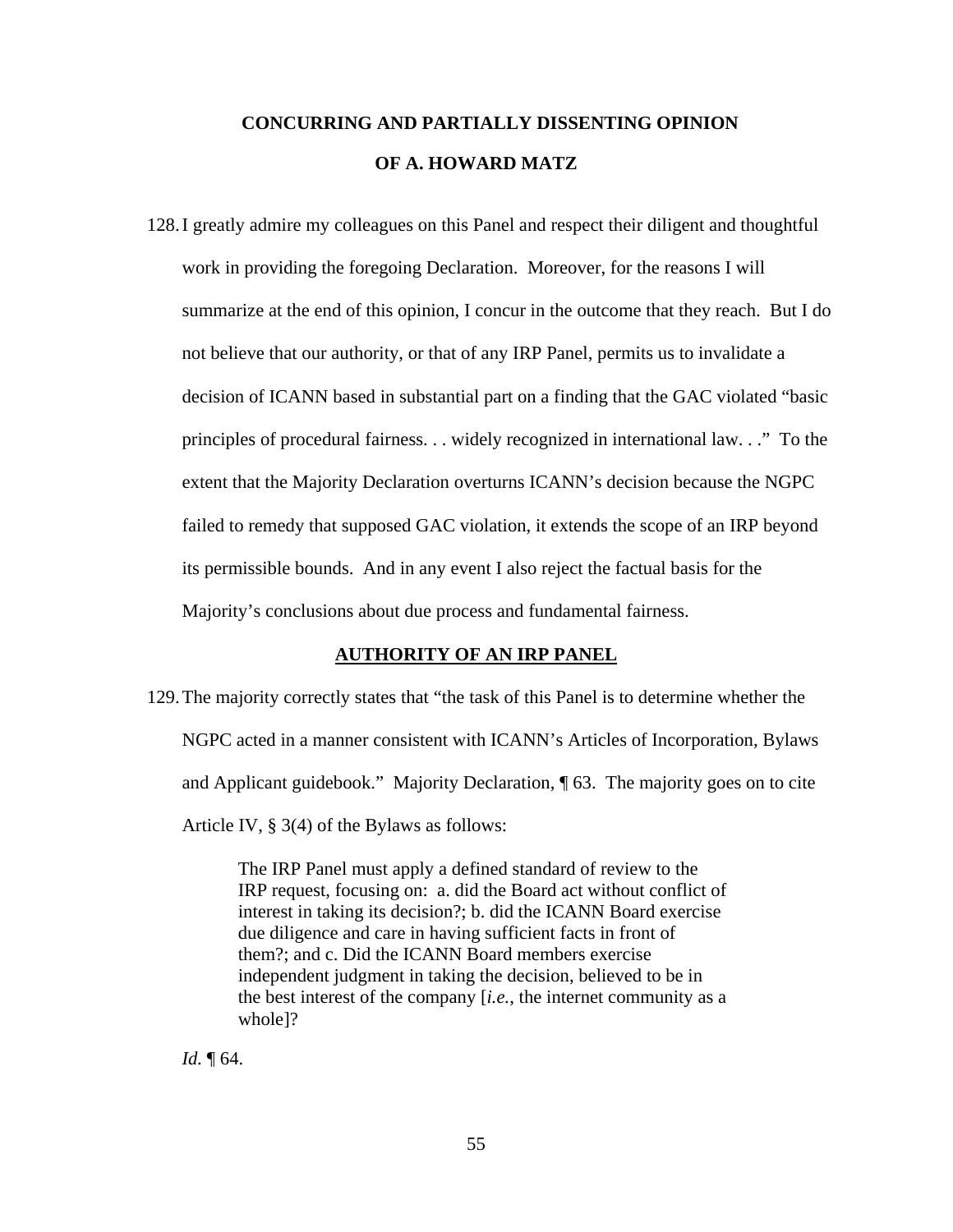- 130.What is troublesome about the Majority Declaration is that it does not comply with the clearly limited scope of review that we are duty-bound to follow. Article IV, § 3(4) specifically mandates that the IRP Panel "shall be charged with comparing contested actions of the *Board* to the Articles of Incorporation and Bylaws, and with declaring whether the *Board* has acted consistently with [those] provisions. . . ." (Emphasis added.) Instead of focusing on whether the *Board* acted consistently with its own responsibilities, the Majority Declaration devotes a considerable portion of the ruling to criticizing the *GAC*. Indeed, it does not merely criticize the GAC, but also finds that because the GAC supposedly violated a "fundamental principle of procedural fairness [that is] widely recognized in international law" [Majority Declaration ¶ 96] it thereby violated Art. III, § 1 of ICANN's Bylaws. *See*, *e.g.*, Majority Declaration, ¶¶ 2(e); 94- 99; 124. Nowhere does the majority provide support for the proposition that this IRP Panel is entitled to opine on whether general principles of international law require that "fundamental notions of due process" be imported onto GAC proceedings, especially when the parties did not even meaningfully brief those "general principles."
- 131.As stated in the Final Declaration in *Booking.com B.V. v. ICANN*, ICDR Case No. 50- 20-1400-0247 (Mar. 3, 2015),

The only substantive check on the conduct of the ICANN Board is that such conduct may not be inconsistent with the Articles of Incorporation or Bylaws – or, the parties agree, with the Guidebook. ¶ 108. . . . Nor . . . does our authority extend to opining on the nature of the policies or procedures established in the Guidebook.  $\P$  110 . . . [I]t is not for the Panel to opine on whether the Board could have acted differently than it did; rather, our role is to assess whether the Board's action was consistent with the applicable rules found in the Articles, Bylaws, and Guidebook. Nor, as stated, is it for us to purport to appraise the policies and procedures established by ICANN in the Guidebook (since, again, this IRP is not a challenge to those policies and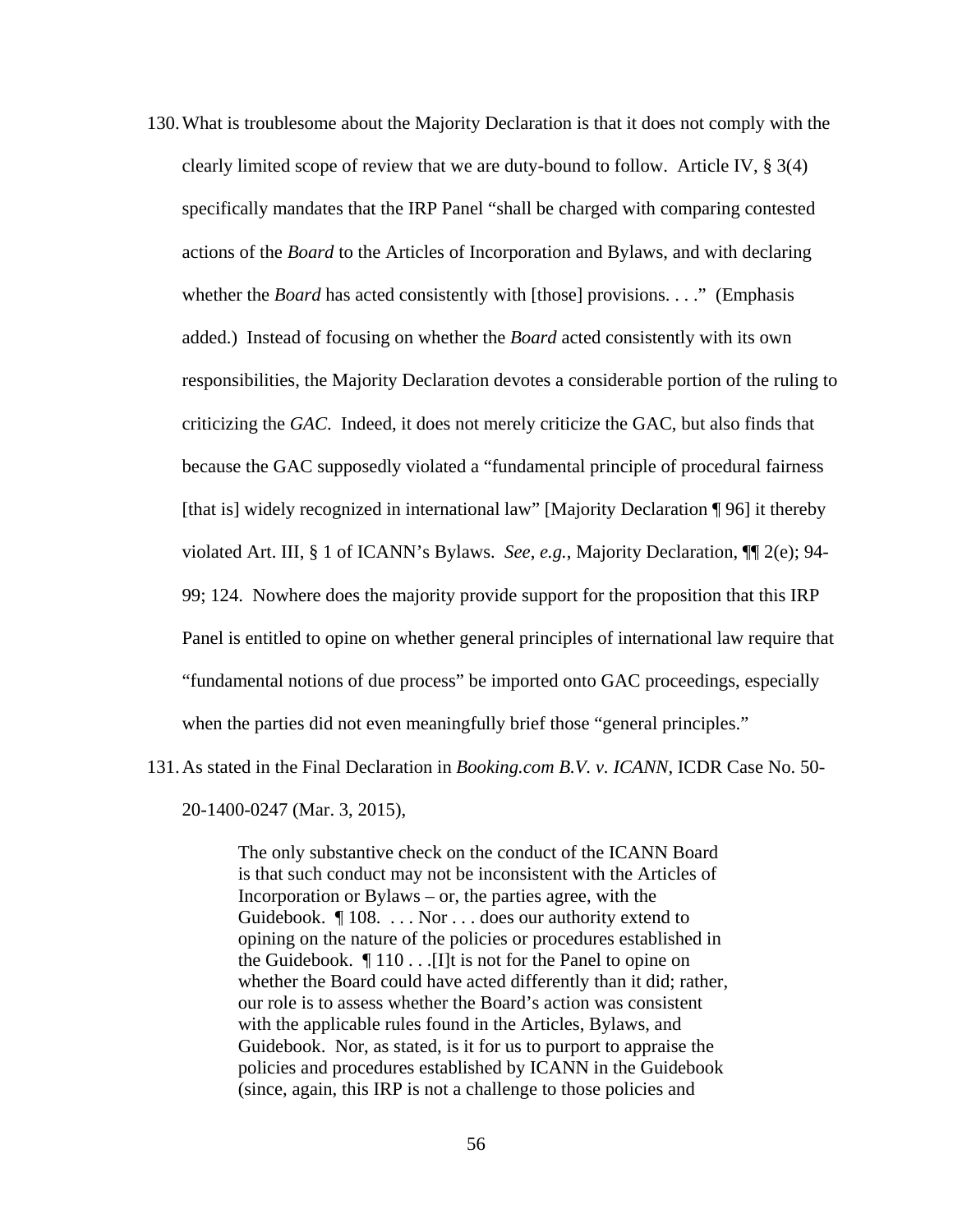procedures themselves), but merely to apply them to the facts. ¶ 115.

132.The majority finds that the Board (NGPC) violated Article IV, § 3(4) of the Bylaws because it effectively and improperly granted the GAC advice a conclusive presumption, despite that advice having been undermined by the GAC's supposed unfairness. (See below.) In this respect and to this extent, then, although the holding in the Majority Declaration is explicitly based on the conduct of the Board (Majority Declaration ¶ 113), the result must be seen as a reflection of the majority's view about what the GAC did (or failed to do). If the conclusion that "the NGPC failed to exercise the requisite degree of independent judgment" (Majority Declaration,  $\P$  2(a)) is dubious, as I think it is, then the Majority Declaration may have exceeded its proper scope.

#### **WAS THERE REALLY A "DUE PROCESS" VIOLATION?**

- 133.The claimed violation by the GAC of due process is based on the written testimony of Mr. Scott Hayden, who is Amazon's Associate General Counsel for Intellectual Property. He wrote, "We had asked the GAC to grant us the opportunity to distribute to the GAC background materials about the Amazon Applications and the proposals we had made but the GAC Chair rejected our request." Hayden Statement, 1 37.
- 134.It is noteworthy that Mr. Hayden did not disclose just who at Amazon asked just which GAC representative for leave to submit just which written disclosure, or when such request was made (although it was evidently before the Durban meeting). Even more noteworthy is the indisputable fact that *the GAC already knew* about those Amazon applications and proposals. Indeed, governments objecting to those applications could not have issued an Early Warning until and unless at least the Amazon application had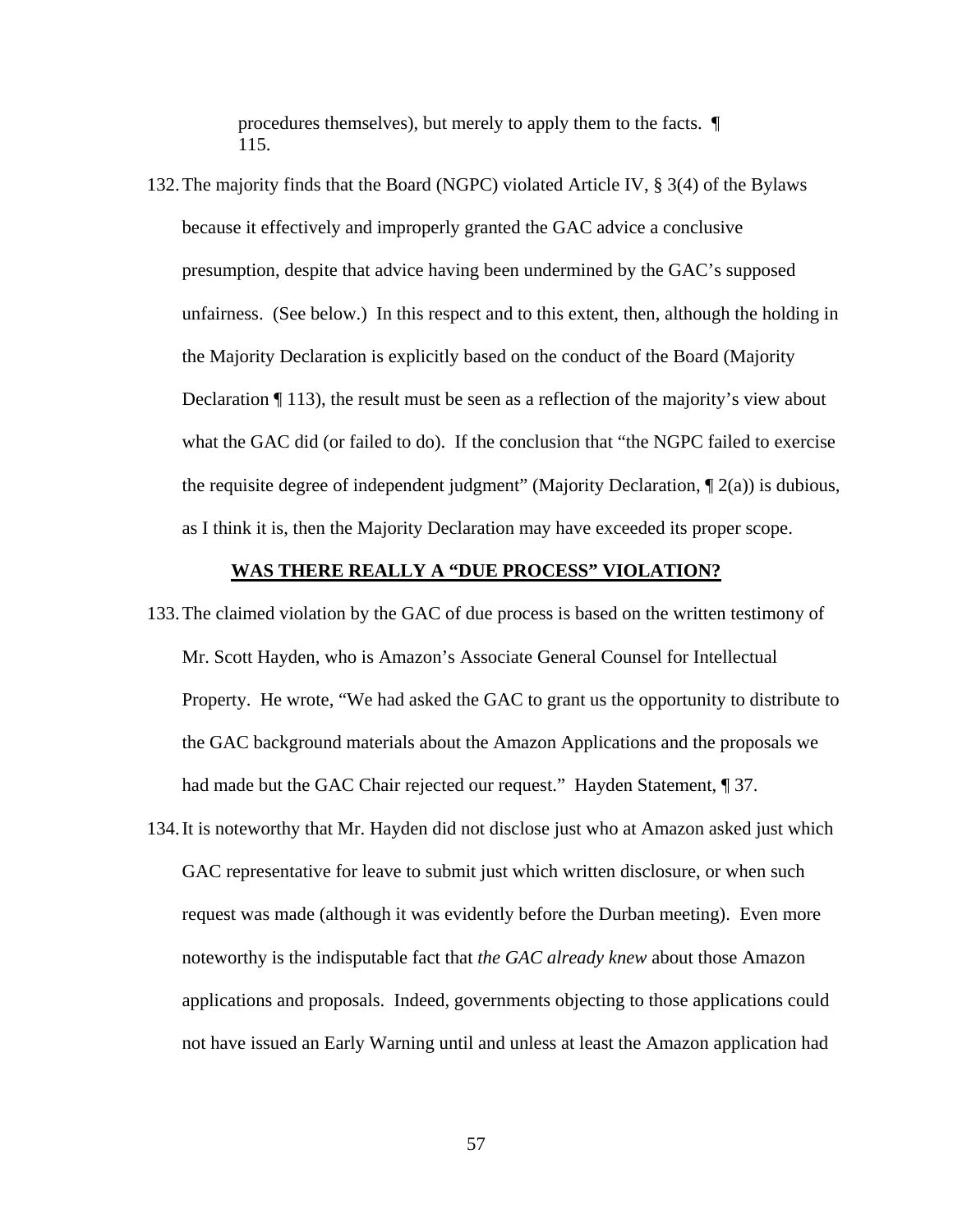come to their attention, and Brazil and Peru did not in fact issue the Early Warning until after they received Amazon's application.

- 135.Notwithstanding my view that it is not appropriate for this Panel to rest its decision, at least in large part, on whether the GAC was fair, I recognize that it is tempting to invoke Bylaws Article III, § 1 ("ICANN and its constituent bodies shall . . . ensure fairness") as the basis for doing so. "Fair is fair," after all, and it is not uncommon in an IRP for the disputing parties to challenge the fairness of their opponent's conduct. But even assuming the GAC was legally obligated to allow Amazon to make a direct written presentation in Durban, what was the impact of its failure to do so? The record shows that there was no impact at all; the claimed violation or error was utterly harmless.
- 136.The only supposed harm mentioned by the majority is that "allowing a written submission by Amazon would have given Amazon an opportunity, among other things, to correct the erroneous assertion by representatives of the Peruvian government that '.Amazon' was a *listed* geographic name under the Guidebook." *Id*. at ¶ 95. (Emphasis in original.) In fact, however, Mr. Atallah testified that if .Amazon had been on the list, the GAC would not even have been considering the issue in the first place. Tr., p. 208. As he put it,

So the only reason it's accepted as an application is because it was not on the list and everybody knew that. Otherwise, it wouldn't be an issue that required GAC Advice in the first place.

*Id.* at 209. This testimony was not rebutted.

137.Which leads to another concern that I have with the majority view: it is at odds with reality. It simply defies common sense to depict Amazon as having been effectively shut out of the process leading up to the GAC Advice or as the victim of one-sided,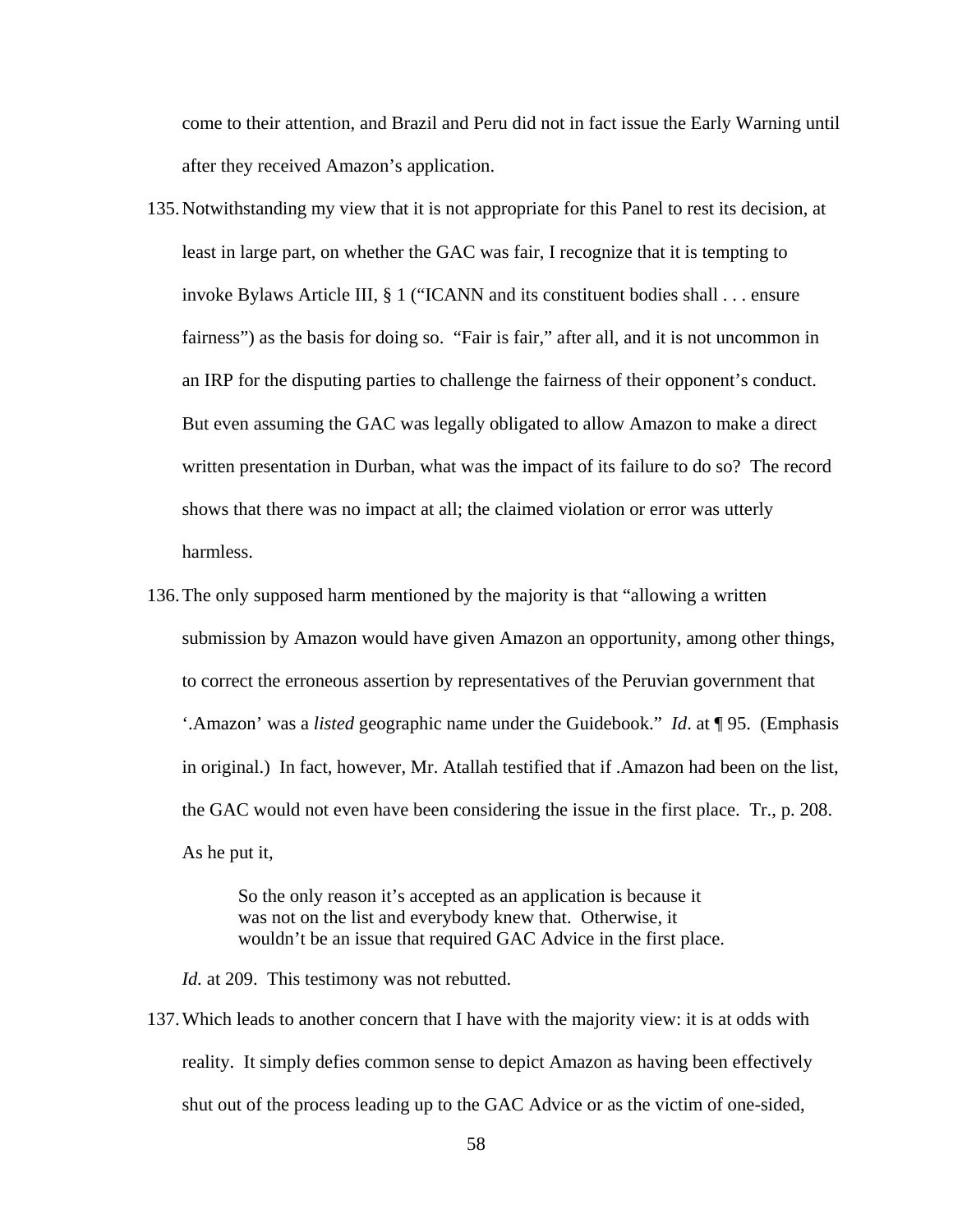heavy-handed maneuvering by Brazil, Peru, and the many other governments that joined in the Durban communique. Indeed, the facts show otherwise. At the hearing before this Panel, Amazon's counsel himself conceded that people other than government representatives *were* allowed to attend the GAC meeting in Durban: "I now understand that observers were permitted in Durban. So the transparency issue . . . there were observers there. . . ." Tr., p. 270. Their attendance, counsel further acknowledged, was a form of "participation." *Id*. at 269. In his written testimony, Mr. Atallah affirmed that at the Durban meeting on July 18, 2013 ICANN conducted a "Public Forum," at which several speakers commented on the GAC's advice regarding .Amazon. Amazon's representative, Stacy King, actually stated, "We disagree with these recommendations and object . . . ." *Id.* at ¶ 36. Moreover, ICANN introduced ample and unrefuted evidence that in the spring and summer of 2013 – before the GAC Advice was issued – Amazon communicated its response to the Brazil/Peru opposition to several countries, including Germany (Ex. R-67), Australia (Ex. R-69), the United Kingdom (Ex. R-66) and Luxembourg (Ex. R-68). Nor is it surprising that a company as large and influential as Amazon directly waged such a sustained lobbying campaign with numerous members of the GAC. Amazon, of all possible gTLD applicants, was probably the best equipped to communicate its position to everyone involved in the determination of whether ICANN should grant it a new gTLD. Just as it may be understandable to take into account the notion that "fair is fair" in assessing the GAC's conduct, so too should we recognize the reality that "Amazon is Amazon."

138.For these reasons, then, in my respectful opinion there is little merit in the majority's decision to "piggyback" the claimed due process violation by the GAC into a basis for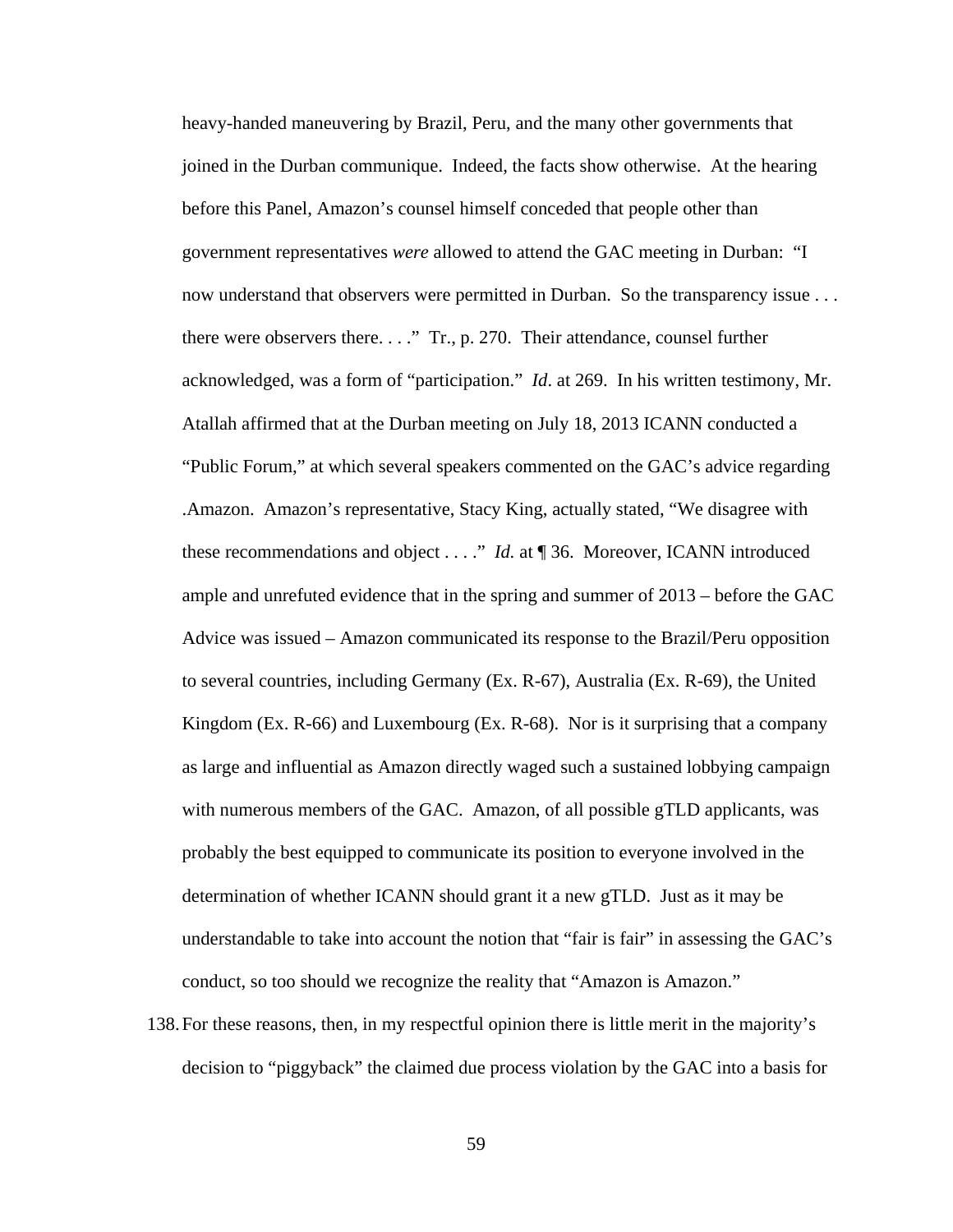"undermin[ing] the strength of the presumption that would otherwise be accorded GAC consensus advice." Majority Declaration, ¶ 96.

- 139.In addition to the foregoing factors, another reason why it is unfortunate that the Majority Declaration has declared that the GAC has a duty to adhere to international law-based principles of due process is that such declaration might well cause considerable confusion within ICANN. Article III, § 1 of the Bylaws, cited in ¶ 92 of the Majority Declaration, does indeed provide that both ICANN "and its constituent bodies shall operate. . . with procedures designed to ensure fairness." But just what are those bodies? How do they participate within ICANN? Do they all function in the same manner? Do they rely on committees? Are they entitled to representation on Board committees? On the Board's Executive Committee? If constituent bodies must permit direct presentations, would the Board and all its Committees also have to permit third parties to appear before them directly? These are legitimate questions to ask here, notwithstanding that the Majority Declaration states that it is limited to the facts of this case (¶ 113), because this IRP Declaration is entitled to be treated as precedent. (Bylaws Article IV,  $\S 3(21)$ .) But the questions are not even considered, much less answered.
- 140.Finally, given that it is the ICANN Board whose specific conduct we are reviewing, it must be stressed here that there is absolutely no evidence that it or the NGPC were unaware of both the GAC's thinking and Amazon's position. While I will return to the question of what the NGPC knew and what it did *infra*, at this point it is sufficient to note that as to the GAC's thinking, Mr. Atallah swore under oath that for those NGPC and Board members who attended the seven meetings dealing with Amazon's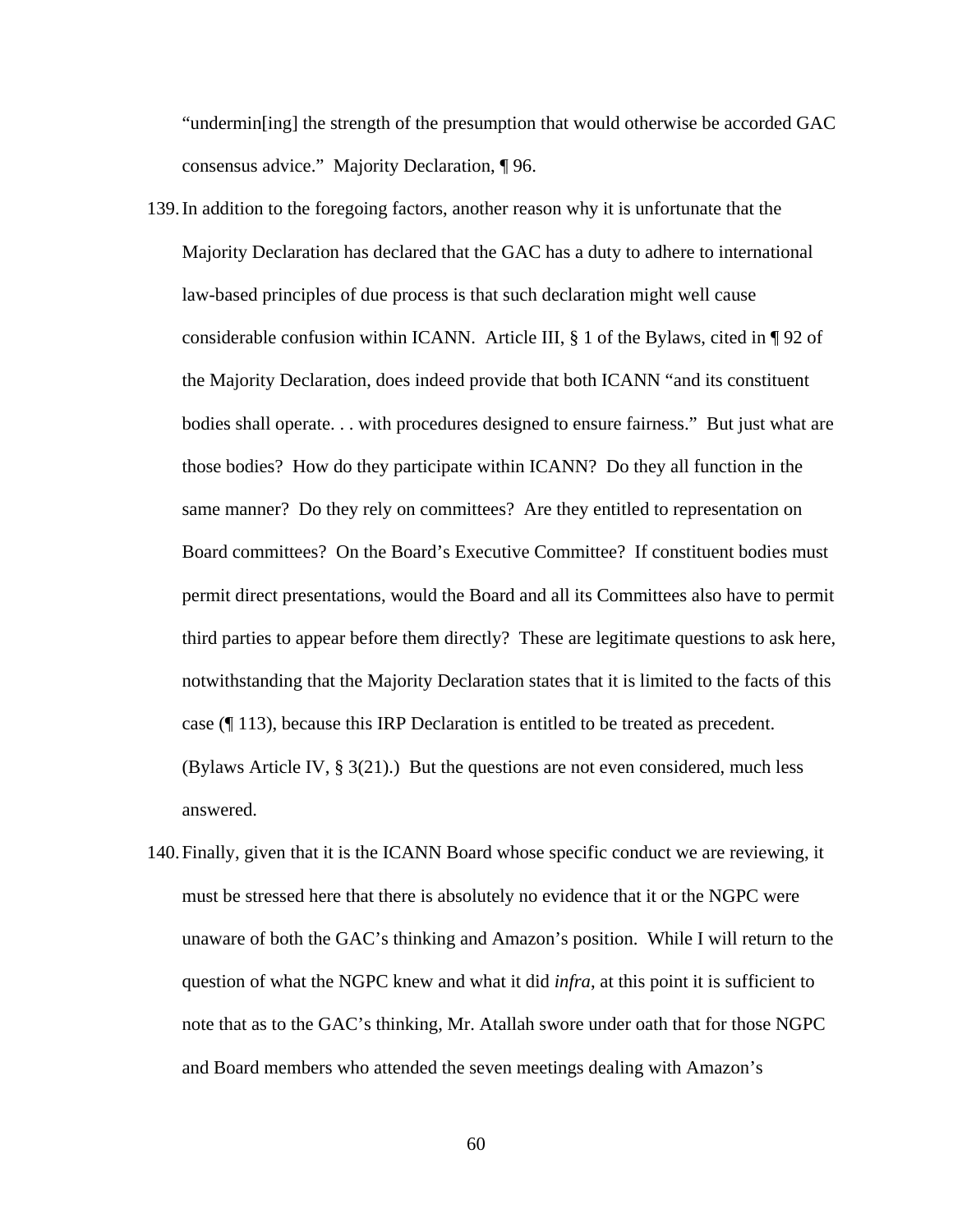application, it would not have been a benefit if GAC had provided a rationale with its advice. As he put it, "as an insider, you know exactly what is going on  $\dots$ ." Tr., p. 109. He went on to explain: "ICANN has three meetings a year, every year, where everybody gets together to actually develop policies and do the ICANN business. In every meeting the board actually meets with the GAC. And the issues that the GAC is facing are actually . . . told to the board, and so the board is aware of the issues that . . . the GAC members are bringing up . . . It's open meetings. And in several of those meetings, the South American countries had voiced their issues with the Amazon applications." Tr., p. 113. Mr. Atallah also testified that "when the GAC Advice came about, the board provided notice to Amazon to actually provide it with information, present their view, their side of the topic and they presented a large document to the NGPC which they reviewed and did their due diligence." Tr., p. 184.

## **DID THE NGPC INDEPENDENTLY INVESTIGATE THE APPROPRIATE FACTS AND FACTORS RELATING TO AMAZON'S APPLICATION?**

141.The majority has concluded that "The Board, acting through the NGPC . . . failed in its duty to independently evaluate and determine whether valid and merits-based public policy interests existed supporting the GAC's consensus advice . . . [and thus] failed to exercise the requisite degree of independent judgment . . . . " Majority Declaration, ¶ 2(a). In my respectful opinion, the Majority Declaration either conflates or misapprehends the important difference between what ICANN initially *did* in looking into the GAC Advice re .Amazon and what it concluded after doing so.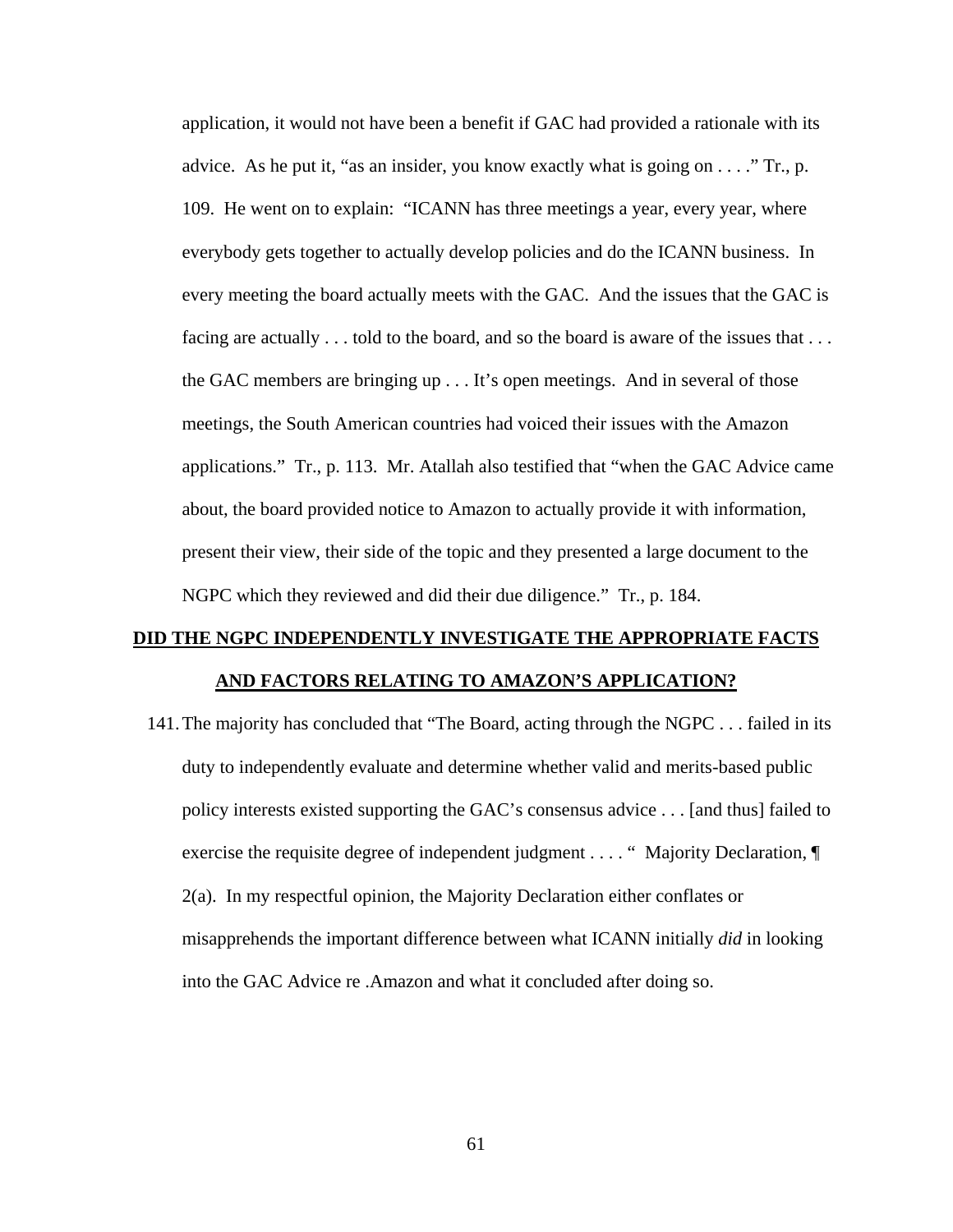- 142.The Majority Declaration acknowledges that under the then-applicable Bylaws, the GAC was not required to give reasons for its actions. Majority Declaration,  $\P$  87-90. The Majority Declaration notes that even the decision in the *Dot Connect Africa Trust v. ICANN IRP* (ICDR Case No. 50-2013-001083) does not require the GAC to provide such reasons.32 But then the Majority Declaration essentially goes on to hold the *Board* responsible for GAC's supposed failure "*to explain or give reasons* for its activities. Majority Declaration, ¶ 112 (emphasis in original). It does so by construing the Board to have relied solely on the "strong presumption" that the GAC's advice is entitled to be implemented as if that presumption was conclusive. Majority Declaration, ¶¶ 104, 114. If that is what the Board did, such action would indeed fail to constitute "independence." But I do not agree that that is what the Board did.
- 143.Brazil and Peru, as GAC members, issued their Early Warning on November 20, 2012 and the GAC issued its Advice on July 18, 2013. Thereafter, ICANN notified Amazon, and the NGPC proceeded to solicit and receive from Amazon and others numerous documents and submissions, which were read and considered over the course of seven different NGPC meetings. (Exs. R-26 through R-31.) Also reviewed were Professor Radicati's Jan. 27, 2014 analysis (Ex. C-47); Dr. Passa's March 31, 2014 "expert"

<sup>&</sup>lt;sup>32</sup> Regrettably, however, the Majority Declaration does not sufficiently make clear that before the Applicant Guidebook was completed, quite a saga had unfolded over how applications for top level domains in names containing geographic meaning would be treated. Various grounds for objection were considered. The GAC is comprised of sovereign governments that by their very nature function through a political lens, but the GAC is vital to the very essence of the internet and ICANN. There could be no worldwide web without the support and cooperation of governments around the globe. The GAC pushed for the right to raise concerns and objections separate and apart from the otherwise generally available grounds. Recognizing this, the full ICANN community granted GAC the very powers that have been challenged here. The outcome was that the entire ICANN community agreed to allow the GAC to use the Early Warning and GAC Advice (without accompanying rationales) procedures. The written testimony of Mr. Atallah explained this in great detail. (¶¶ 11-23.)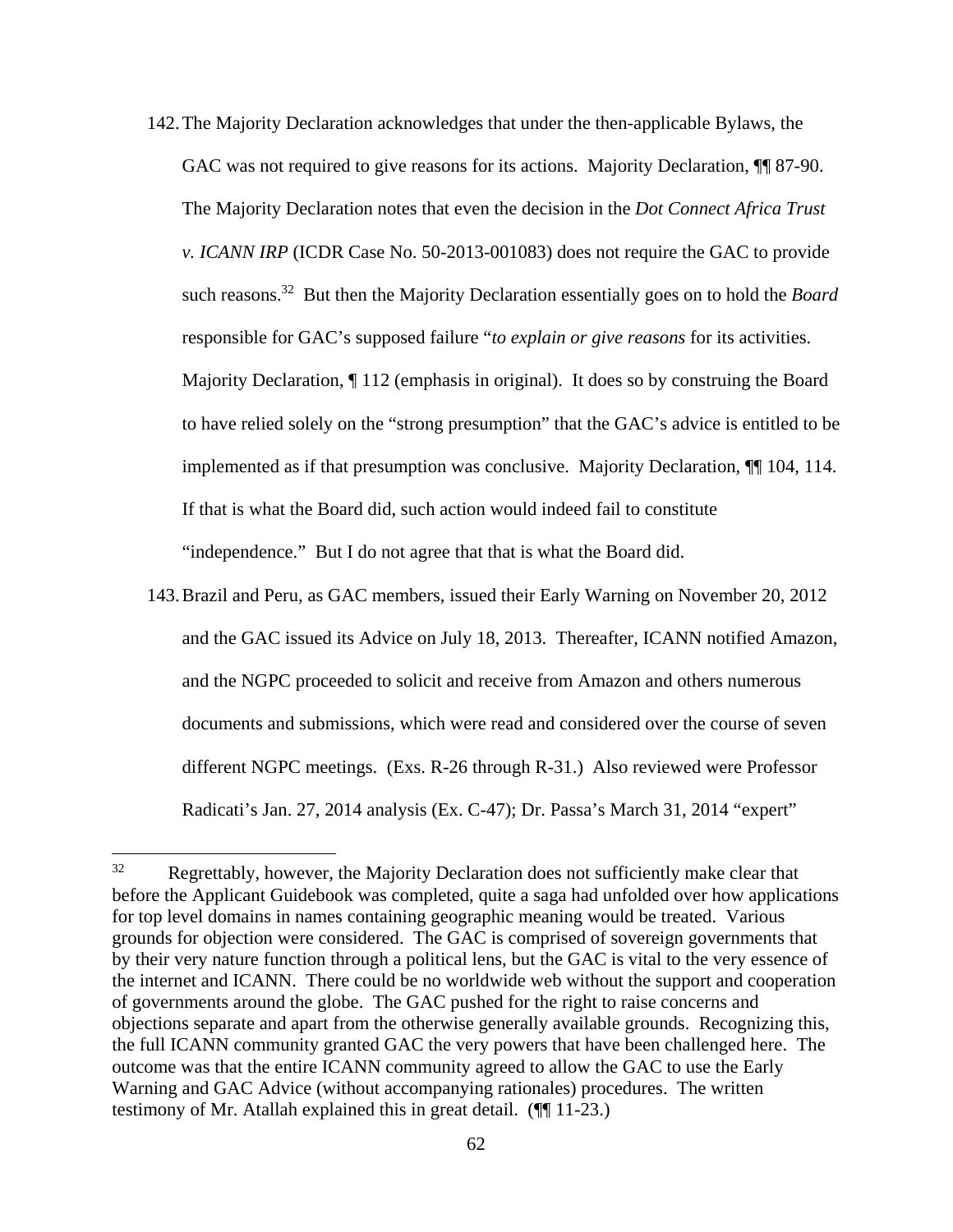opinion (Ex. C-48); the Early Warning (C-22); several letters from Peru (C-45; C-50;

C-51); at least four letters from Amazon (C-35; C-36; C-44; C-46) and other items.

(See Ex. R-83.) Mr. Atallah testified at length about what the NGPC did. He

summarized it this way:

But the information that the NGPC went through was comprehensive. They looked at every opinion that the counterparties have [sic] and everything that was available to them, and they made their decision based on the process and as well as the issues at hand . . . and actually reviewed so much information, so much data, that the thing took ten month[s] . . ."

Tr., pp. 184-185.

144.I thus conclude that the NGPC did not in fact accept the GAC advice as conclusive. It displayed both due diligence and independent initiative in its effort to carry out its responsibilities.<sup>33</sup> However, whether it actually succeeded in discharging its responsibilities requires us to ascertain whether that independent inquiry led to a conclusion consistent with what the mission or core values of ICANN require. To that analysis I now turn.

145.Paragraph 113 of the Majority Declaration states very clearly,

To be clear, our limited holding is that under the facts of this IRP, where the NGPC is relying on GAC advice and the GAC has provided no rationale or reason for its advice, the NGPC must state reasons why the GAC advice is supported *by wellfounded* public interest [sic] concerns. Otherwise, the NGPC is not acting in a transparent manner consistent with its Bylaws, Article I, § 2(8), Article III, § 1.

<sup>&</sup>lt;sup>33</sup> In reaching this conclusion, I choose not to apply literally and indiscriminately Mr. Atallah's testimony to the effect that the NGPC made no independent inquiry as to whether there was a valid public interest rationale for the GAC advice. (Tr., p. 238.) For Amazon to rely so heavily on that off-the cuff statement, made at the very end of a full day's testimony and in response to a question from the Panel chair, is to take it out of fair context. Indeed Mr. Atallah followed that response with "But there was no reasons for us to believe that the public interests of the Brazilian people is [sic] misrepresented by their governments." *Id.*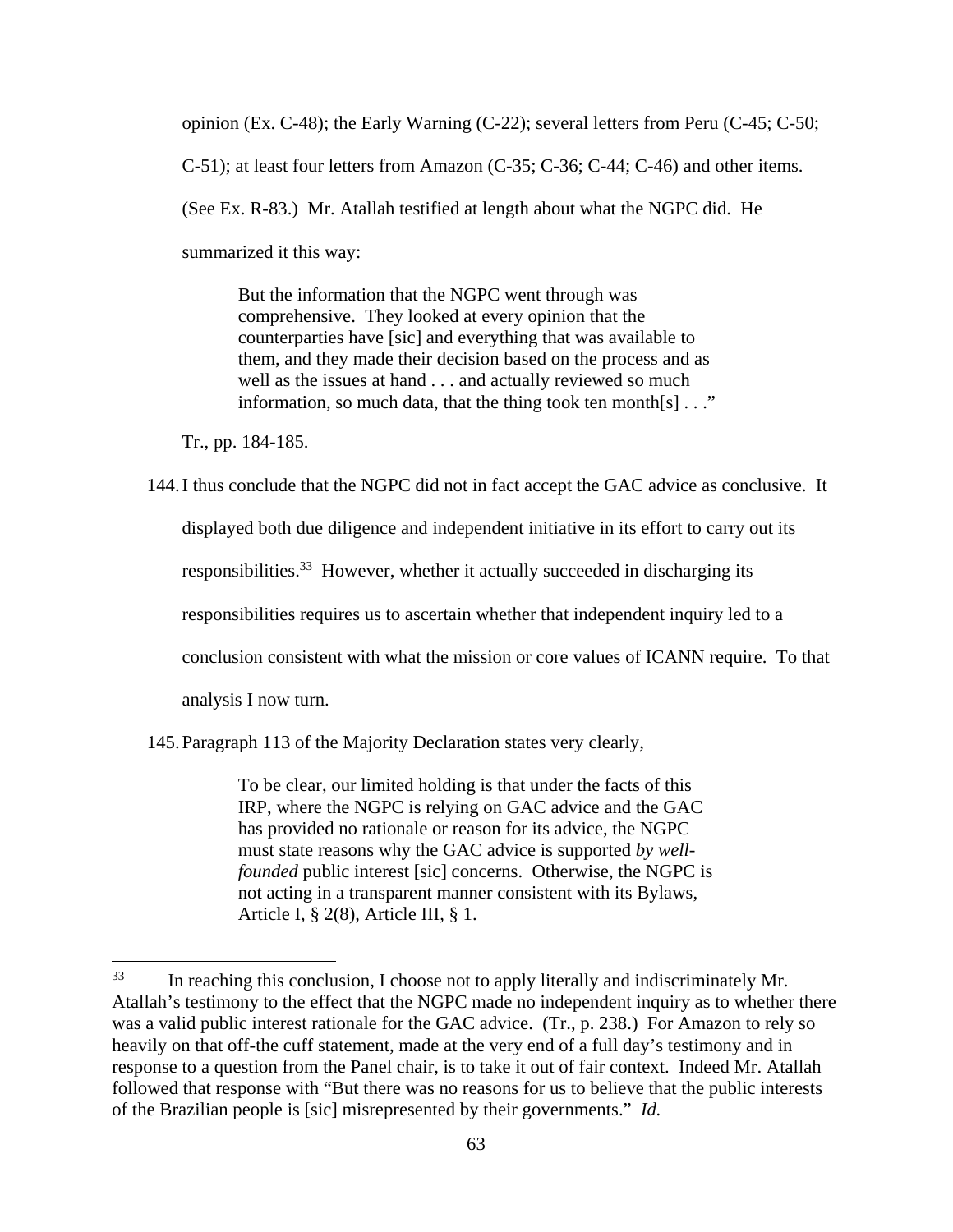(Emphasis added.)

- 146.I agree, at least as to Article III, § 1. For me, the key requirement is that there be a "well-founded" basis for the NGPC's conclusion, regardless of how procedurally adequate its inquiry otherwise was under the Bylaws. Amazon having at least rebutted the strong presumption supporting advice of the GAC, the burden of making that showing became ICANN's to bear. It failed to do so.
- 147.The GAC had every right to assert "cultural sensitivities" as the primary basis for its opposition to Amazon's application. See Paragraph 2.1(b) of the GAC Principles Regarding New gTLDs: "New gTLDs should respect . . . the sensitivities regarding terms with national, cultural, geographic and religious significance." But Brazil and Peru needed to do more than raise those concerns in the conclusory manner that they did. Professor Radicati had sound reason to conclude that awarding the string ".Amazon" to Amazon would not in fact create a material detriment to the people who inhabit the wide region in South America that is part of the Amazon River and rain forest. As he put it, ". . . [T]here were many other parties defending interests potentially affected by the Applications (environmental groups, representatives of the indigenous populations and so on) that could have voiced some form of opposition to the Applications, had they been seriously concerned about the consequences. Particularly given the standing of at least some of those organizations, it is implausible that none of them would have been aware of the Applications." Ex. C-47, ¶ 93. Radicati went on to add, "[T]here is no evidence either that internet users will be incapable of appreciating the difference between the Amazon group and its activities and the Amazon River and the Amazon Community and its specificities [sic] and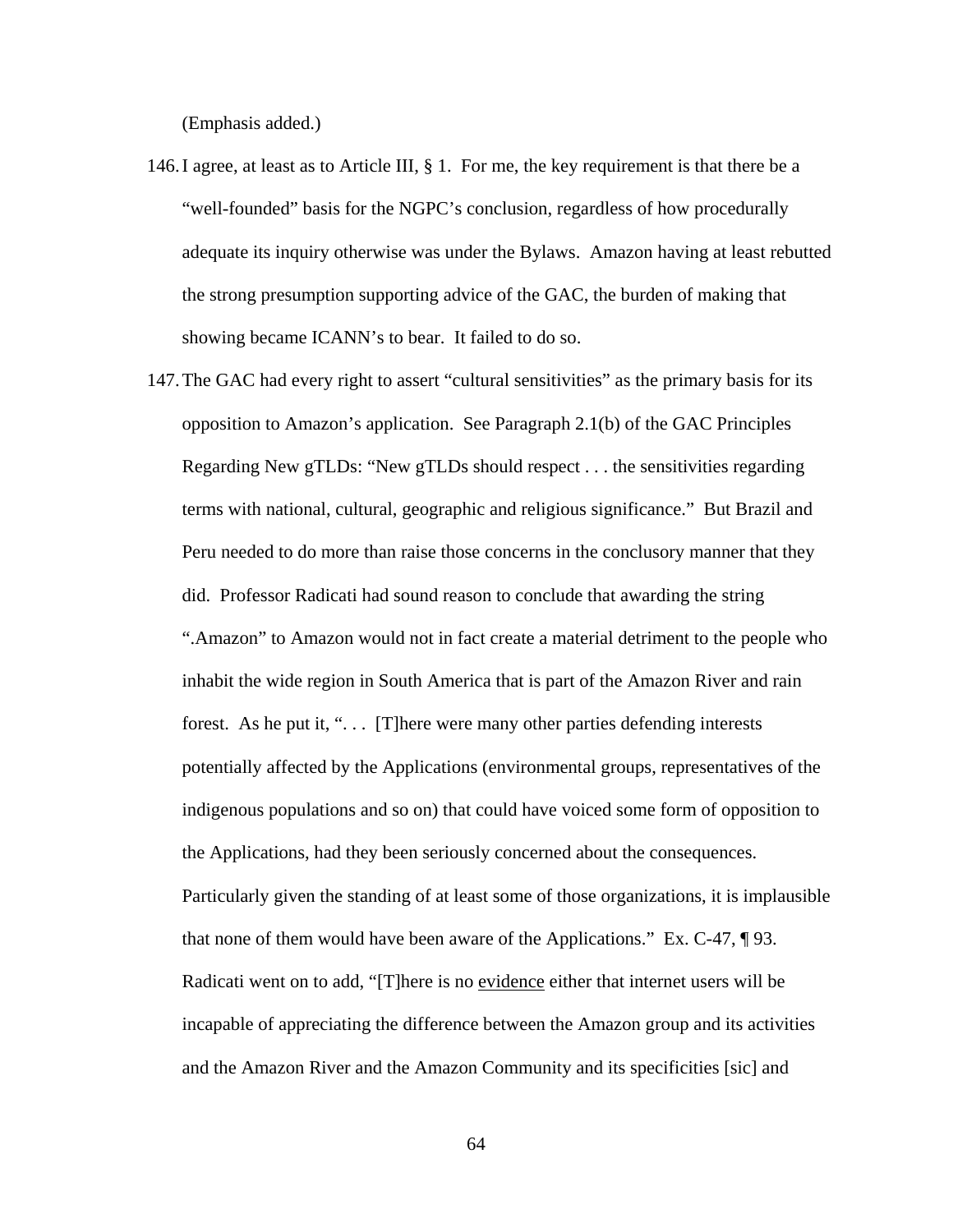importance for the world will be removed from the public consciousness, with the dire consequences emphasized by the IO." Ex. C-47, ¶ 103. (Emphasis added.)

148.What the objectors, the GAC and the NGPC failed to demonstrate here stands in contrast with what the applicants for the ".persiangulf" gTLD pointed to in the "Partial Final Declaration" in the IRP in *Gulf Cooperation Council (GCC) v. ICANN* (ICDR Case No. 01-14-0002-1065). There, in fact, *both* the applicant (Asia Green) and its opponents presented greater support for their respective positions. For example, Asia Green noted,

> There are in excess of a hundred billion of Persians worldwide. They are a disparate group, yet they are united through their core beliefs. They are a group whose origins are found several millennia in the past, their ethnicity often inextricably linked with their heritage. Hitherto, however, there has been no way to easily unify them and their common cultural, linguistic and historical heritage. The .persiangulf gTLD will help change this.  $($ | 14)

For its part, the GCC established that "the relevant community was substantially opposed to the ".persiangulf" application, and (c) the relevant community was closely associated with and implicitly targeted by the gTLD string." (¶ 38)

149.So what, then, could Brazil and Peru have presented to the GAC that the NGPC should have looked for or relied on in order to reach a conclusion consistent with Art. 1, § 2 of the Bylaws, including such ICANN core values as "seeking . . . broad, informed participation reflecting . . . geographic and cultural diversity" (Core Value 4), "open and transparent policy development mechanisms" (Core Value 7) and "recognizing that governments. . . are responsible for public policy" (Core Value 11)? They could have presented: public opinion surveys; expressions of concern by existing native communities; resolutions by existing NGOs; and submissions by historians and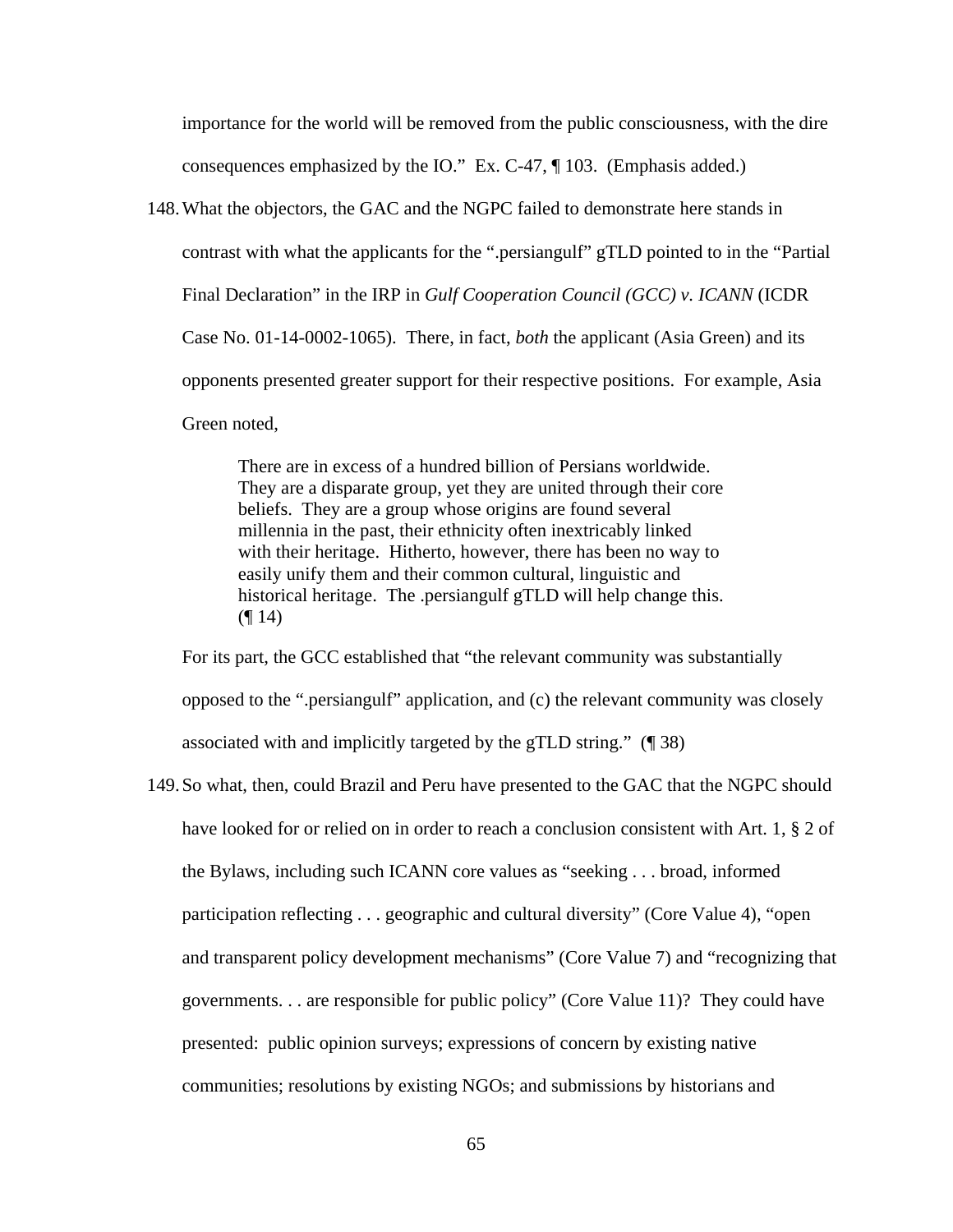scientists in the Amazon region about the importance of cultural patrimony and ecological preservation. Had Brazil and Peru made at least some such information available to the GAC and had the GAC at least acknowledged that it had received such material, the NGPC's decision to uphold the GAC advice even in the absence of an explicit GAC rationale would have been sufficient, in my opinion.

- 150.In addition to the foregoing reasons for concurring in the result, there are other considerations that persuade me to join in the outcome of the majority's ruling. For example, as already indicated, I agree with several observations that are central to the majority's conclusion, including the following.
	- a. GAC advice must be based upon public policy considerations, even if not incorporated into a written "rationale." Majority Declaration ¶ 100.
	- b. The public policy considerations must be "well-founded," *Id.*, ¶ 101, and "ascertainable from the entirety of the record before the NGPC." *Id.*, ¶ 103.
	- c. It "is highly desirable for the GAC to provide reasons or a rationale for its consensus advice to the Board." *Id.*, ¶ 102.<sup>34</sup>
	- d. The Board "cannot accept GAC consensus advice as conclusive." *Id.*, ¶ 104. (Put another way, a "strong" presumption is not the same as an "irrebutable" presumption.)
- 151.Also, for the most part, Amazon's conduct in pursuing its application was commendably reasonable. For example, it explicitly agreed not to apply for gTLDs with the names (or words) "Amazonas," "Amazonia" and close variants thereof. Such a concrete effort at compromise should not be ignored or taken for granted.

<sup>&</sup>lt;sup>34</sup> So basic and compelling is this "desirable" factor that it now has become required in the 2016 Bylaws.